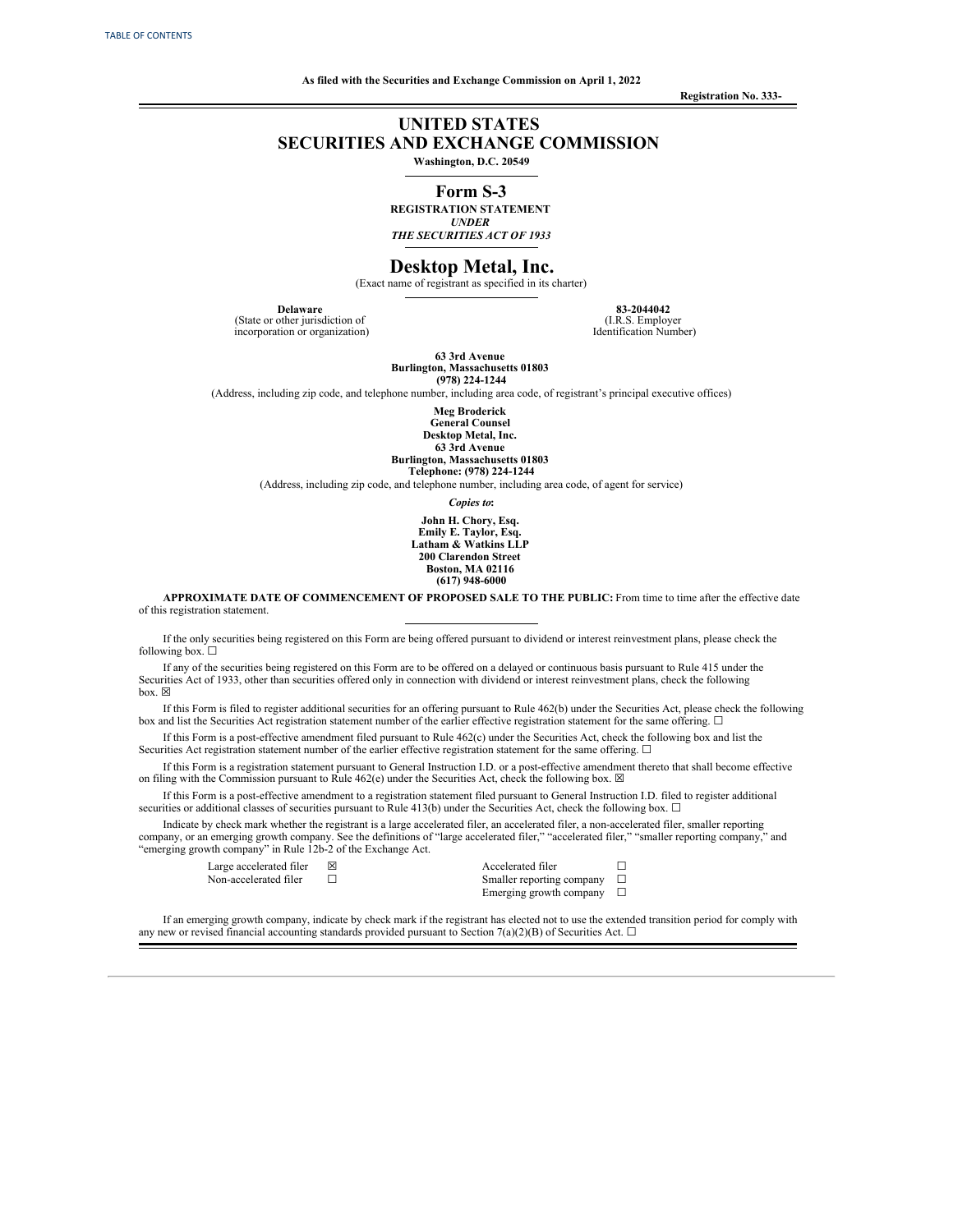**PROSPECTUS**



# **Desktop Metal, Inc.**

**Common Stock Preferred Stock Debt Securities Warrants Units**

We or selling securityholders may offer and sell, from time to time in one or more offerings, the securities identified above. This prospectus provides you with a general description of the securities. We will not receive any proceeds from the sale of our securities by selling securityholders.

Each time we or any selling securityholders offer and sell securities, we or such selling securityholders will provide a supplement to this prospectus that contains specific information about the offering and, if applicable, the selling securityholders, as well as the amounts, prices and terms of the securities. The supplement may also add, update or change information contained in this prospectus with respect to that offering. You should carefully read this prospectus and the applicable prospectus supplement before you invest in any of our securities.

We may offer and sell the securities described in this prospectus and any prospectus supplement to or through one or more underwriters, dealers and agents, or directly to purchasers, or through a combination of these methods. In addition, any selling securityholders may offer and sell securities from time to time, together or separately. If any underwriters, dealers or agents are involved in the sale of any of the securities, their names and any applicable purchase price, fee, commission or discount arrangement between or among them will be set forth, or will be calculable from the information set forth, in the applicable prospectus supplement. See the sections of this prospectus entitled "About this Prospectus" and "Plan of Distribution" for more information. No securities may be sold without delivery of this prospectus and the applicable prospectus supplement describing the method and terms of the offering of such securities.

## **INVESTING IN OUR SECURITIES INVOLVES RISKS. SEE THE "RISK FACTORS" ON PAGE [5](#page-7-0) OF THIS PROSPECTUS AND ANY SIMILAR SECTION CONTAINED IN THE APPLICABLE PROSPECTUS SUPPLEMENT CONCERNING FACTORS YOU SHOULD CONSIDER BEFORE INVESTING IN OUR SECURITIES.**

Our common stock is listed on the New York Stock Exchange under the symbol "DM." On March 31, 2022, the last reported sale price of our common stock on the New York Stock Exchange was \$4.74 per share.

**Neither the Securities and Exchange Commission nor any state securities commission has approved or disapproved of these securities or passed upon the adequacy or accuracy of this prospectus. Any representation to the contrary is a criminal offense.**

**The date of this prospectus is April 1, 2022.**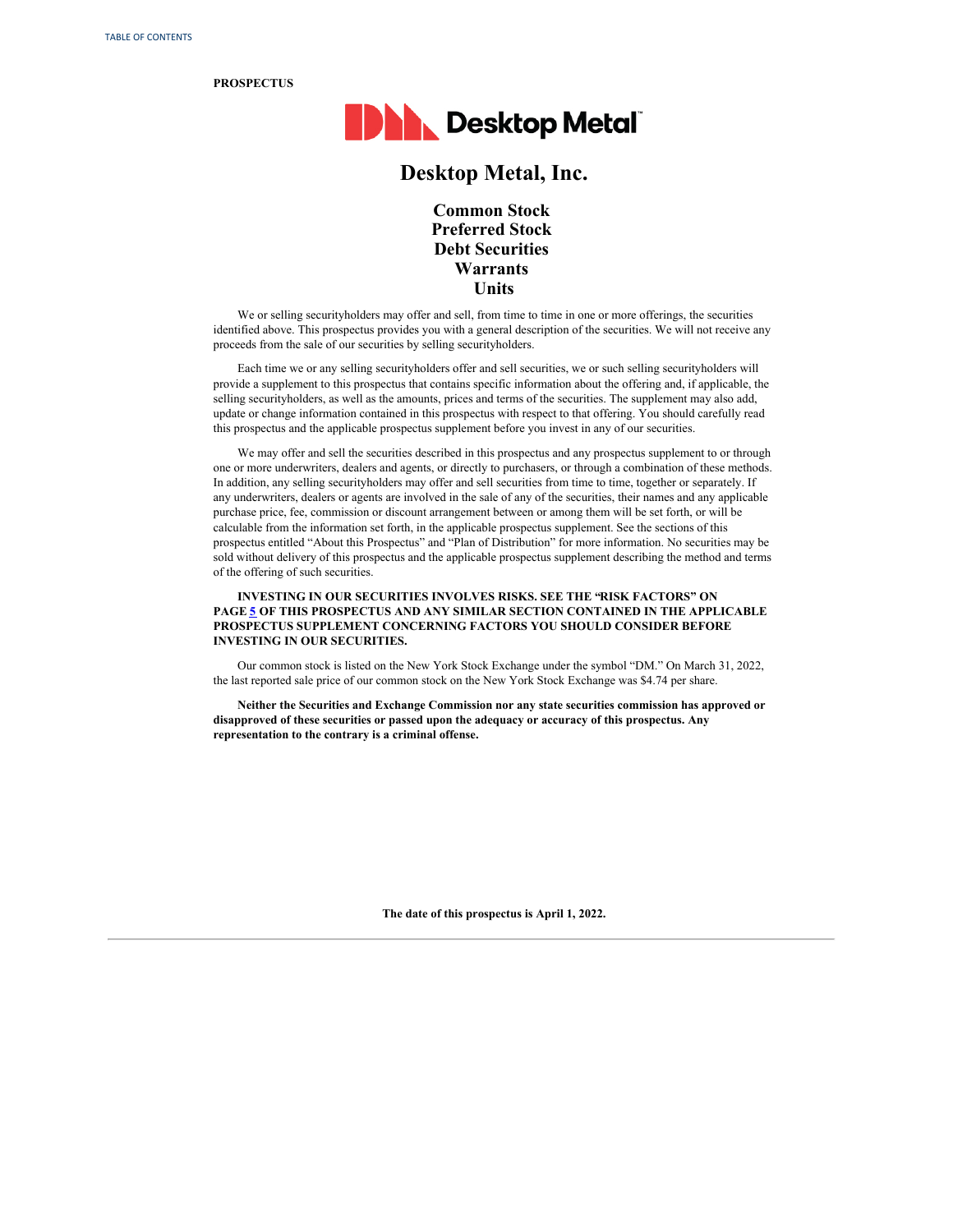## **TABLE OF CONTENTS**

<span id="page-2-0"></span>

| <b>ABOUT THIS PROSPECTUS</b>                                    |                  |
|-----------------------------------------------------------------|------------------|
| WHERE YOU CAN FIND MORE INFORMATION; INCORPORATION BY REFERENCE | $\overline{2}$   |
| <b>THE COMPANY</b>                                              | $\overline{4}$   |
| <b>RISK FACTORS</b>                                             | <u>5</u>         |
| <b>USE OF PROCEEDS</b>                                          | $\underline{6}$  |
| DESCRIPTION OF CAPITAL STOCK                                    | $\overline{1}$   |
| <b>DESCRIPTION OF DEBT SECURITIES</b>                           | 11               |
| <b>DESCRIPTION OF OTHER SECURITIES</b>                          | <u>18</u>        |
| <b>GLOBAL SECURITIES</b>                                        | $\underline{19}$ |
| <b>SELLING SECURITYHOLDERS</b>                                  | 23               |
| <b>PLAN OF DISTRIBUTION</b>                                     | $\overline{24}$  |
| <b>LEGAL MATTERS</b>                                            | 25               |
| <b>EXPERTS</b>                                                  | 25               |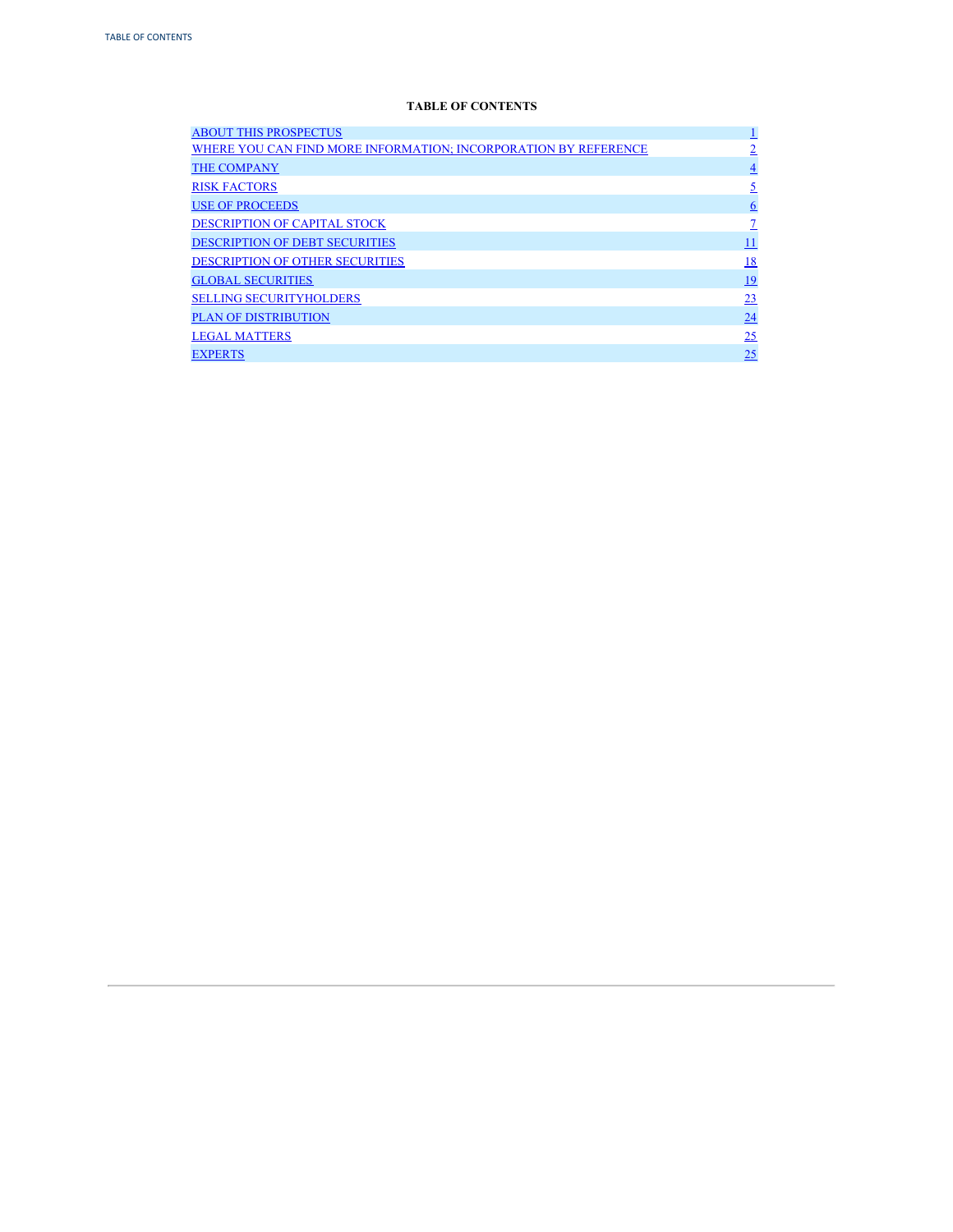## **ABOUT THIS PROSPECTUS**

<span id="page-3-0"></span>This prospectus is part of a registration statement that we filed with the U.S. Securities and Exchange Commission, or the SEC, as a "well-known seasoned issuer" as defined in Rule 405 under the Securities Act of 1933, as amended, using a "shelf" registration process. By using a shelf registration statement, we or selling securityholders may sell securities from time to time and in one or more offerings as described in this prospectus. Each time that we or any selling securityholders offer and sell securities, we or the selling securityholders will provide a prospectus supplement to this prospectus that contains specific information about the securities being offered and sold and the specific terms of that offering. We may also authorize one or more free writing prospectuses to be provided to you that may contain material information relating to these offerings. The prospectus supplement or free writing prospectus may also add, update or change information contained in this prospectus with respect to that offering. If there is any inconsistency between the information in this prospectus and the applicable prospectus supplement or free writing prospectus, you should rely on the prospectus supplement or free writing prospectus, as applicable. Before purchasing any securities, you should carefully read both this prospectus and the applicable prospectus supplement (and any applicable free writing prospectuses), together with the additional information described under the heading "Where You Can Find More Information; Incorporation by Reference."

Neither we, nor any selling securityholders, have authorized anyone to provide you with any information or to make any representations other than those contained in this prospectus, any applicable prospectus supplement or any free writing prospectuses prepared by or on behalf of us or to which we have referred you. We and any selling securityholders take no responsibility for, and can provide no assurance as to the reliability of, any other information that others may give you. We and any selling securityholders will not make an offer to sell these securities in any jurisdiction where the offer or sale is not permitted. You should assume that the information appearing in this prospectus and the applicable prospectus supplement to this prospectus is accurate only as of the date on its respective cover, that the information appearing in any applicable free writing prospectus is accurate only as of the date of that free writing prospectus, and that any information incorporated by reference is accurate only as of the date of the document incorporated by reference, unless we indicate otherwise. Our business, financial condition, results of operations and prospects may have changed since those dates. This prospectus incorporates by reference, and any prospectus supplement or free writing prospectus may contain and incorporate by reference, market data and industry statistics and forecasts that are based on independent industry publications and other publicly available information. Although we believe these sources are reliable, we do not guarantee the accuracy or completeness of this information and we have not independently verified this information. In addition, the market and industry data and forecasts that may be included or incorporated by reference in this prospectus, any prospectus supplement or any applicable free writing prospectus may involve estimates, assumptions and other risks and uncertainties and are subject to change based on various factors, including those discussed under the heading "Risk Factors" contained in this prospectus, the applicable prospectus supplement and any applicable free writing prospectus, and under similar headings in other documents that are incorporated by reference into this prospectus. Accordingly, investors should not place undue reliance on this information.

When we refer to "Desktop Metal," "we," "our," "us" and the "Company" in this prospectus, we mean Desktop Metal, Inc. and its consolidated subsidiaries, unless otherwise specified. When we refer to "you," we mean the potential holders of the applicable securities.

We own or have rights to trademarks, trade names and service marks that we use in connection with the operation of our business. In addition, our name, logos and website name and address are our trademarks or service marks. Solely for convenience, in some cases, the trademarks, trade names and service marks referred to in this prospectus are listed without the applicable ®, ™ and SM symbols, but we will assert, to the fullest extent under applicable law, our rights to these trademarks, trade names and service marks. Other trademarks, trade names and service marks appearing in this prospectus are the property of their respective owners.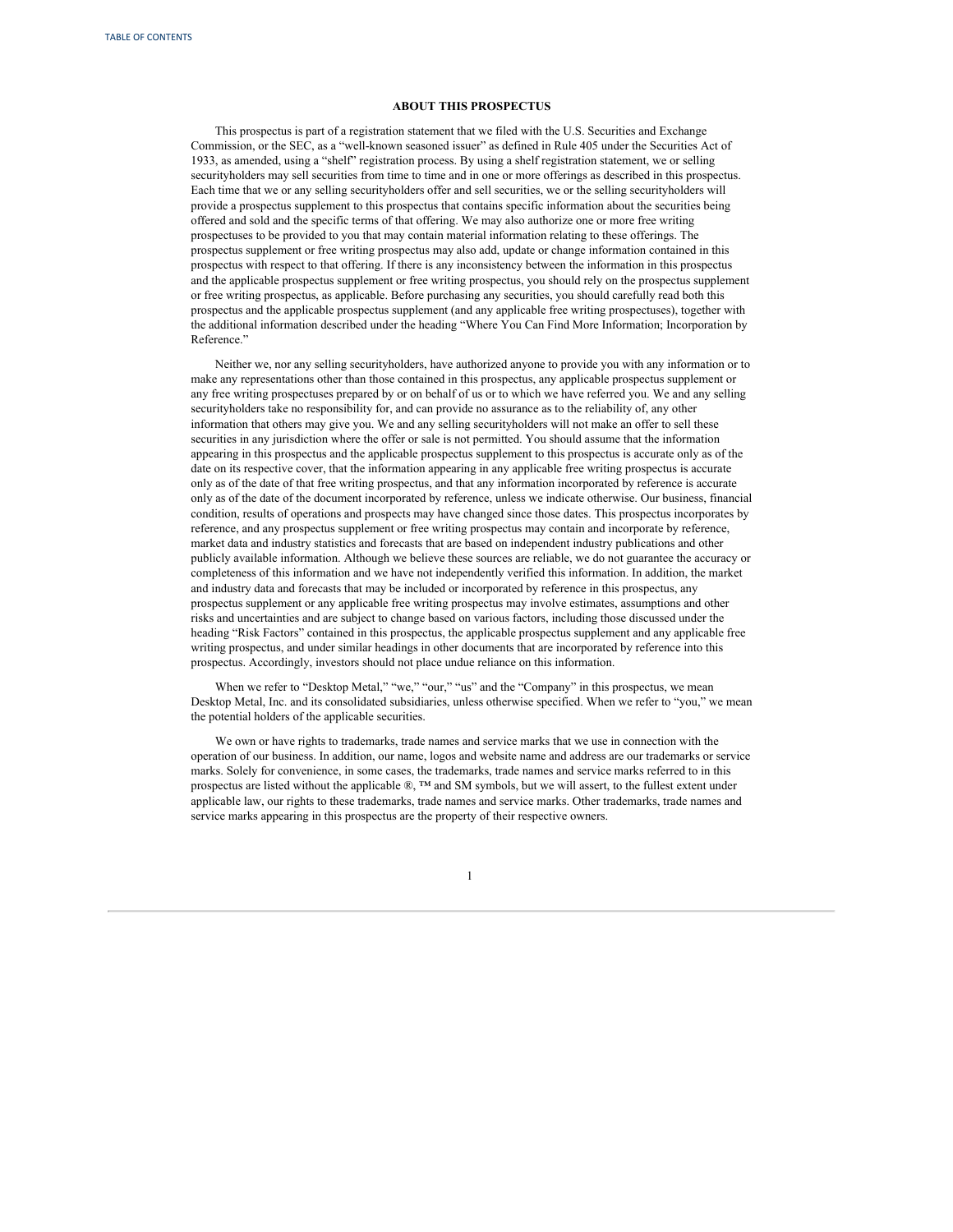## <span id="page-4-0"></span>**WHERE YOU CAN FIND MORE INFORMATION; INCORPORATION BY REFERENCE**

## **Available Information**

We file reports, proxy statements and other information with the SEC. The SEC maintains a web site that contains reports, proxy and information statements and other information about issuers, such as us, who file electronically with the SEC. The address of that website is *http://www.sec.gov*.

Our web site address is *https://www.desktopmetal.com*. The information on our web site, however, is not, and should not be deemed to be, a part of this prospectus.

This prospectus and any prospectus supplement are part of a registration statement that we filed with the SEC and do not contain all of the information in the registration statement. The full registration statement may be obtained from the SEC or us, as provided below. Forms of the indenture and other documents establishing the terms of the offered securities are or may be filed as exhibits to the registration statement or documents incorporated by reference in the registration statement. Statements in this prospectus or any prospectus supplement about these documents are summaries and each statement is qualified in all respects by reference to the document to which it refers. You should refer to the actual documents for a more complete description of the relevant matters. You may inspect a copy of the registration statement through the SEC's website, as provided above.

#### **Incorporation by Reference**

The SEC's rules allow us to "incorporate by reference" information into this prospectus, which means that we can disclose important information to you by referring you to another document filed separately with the SEC. The information incorporated by reference is deemed to be part of this prospectus, and subsequent information that we file with the SEC will automatically update and supersede that information. Any statement contained in this prospectus or a previously filed document incorporated by reference will be deemed to be modified or superseded for purposes of this prospectus to the extent that a statement contained in this prospectus or a subsequently filed document incorporated by reference modifies or replaces that statement.

This prospectus and any accompanying prospectus supplement incorporate by reference the documents set forth below that have previously been filed with the SEC:

- Our Annual Report on Form 10-K for the year ended [December](http://www.sec.gov/ix?doc=/Archives/edgar/data/1754820/000155837022003681/dm-20211231x10k.htm) 31, 2021, filed with the SEC on March 15, 2022.
- The [Amendment](http://www.sec.gov/ix?doc=/Archives/edgar/data/1754820/000110465921149069/tm2134989d1_8k.htm) to our Current Report on Form 8-K filed with the SEC on December 13, 2021.
- Our [Current](http://www.sec.gov/ix?doc=/Archives/edgar/data/0001754820/000110465922041708/tm2211204d1_8k.htm) Report on Form 8-K filed with the SEC on April 1, 2022.
- The description of our Class A common stock contained in our Registration Statement on Form 8-A, filed with the SEC on March 13, 2019, including any [amendments](http://www.sec.gov/Archives/edgar/data/1754820/000121390019004020/f8a12b031319_trineacq.htm) or reports filed with the SEC for the purpose of updating such description.
- Part II, Item 8 of the Annual Report on Form 10-K of The ExOne [Company](http://www.sec.gov/ix?doc=/Archives/edgar/data/1561627/000156459021012530/xone-10k_20201231.htm) filed on March 11, 2021, regarding the audited consolidated financial statements of The ExOne Company as of and for the years ended December 31, 2020 and 2019, including the auditor's report thereon and the notes related thereto.
- Part I, Item 1 of the Quarterly Report on Form 10-Q of The ExOne Company filed on [November](http://www.sec.gov/ix?doc=/Archives/edgar/data/1561627/000156459021056420/xone-10q_20210930.htm) 12, 2021, regarding the unaudited interim consolidated financial statements of The ExOne Company as of September 30, 2021, and for the nine months ended September 30, 2021 and 2020 and the notes related thereto.

All reports and other documents we subsequently file pursuant to Section 13(a), 13(c), 14 or 15(d) of the Securities Exchange Act of 1934, as amended, which we refer to as the "Exchange Act" in this prospectus, prior to the termination of this offering but excluding any information furnished to, rather than filed with, the SEC, will also be incorporated by reference into this prospectus and deemed to be part of this prospectus from the date of the filing of such reports and documents.

## $\overline{2}$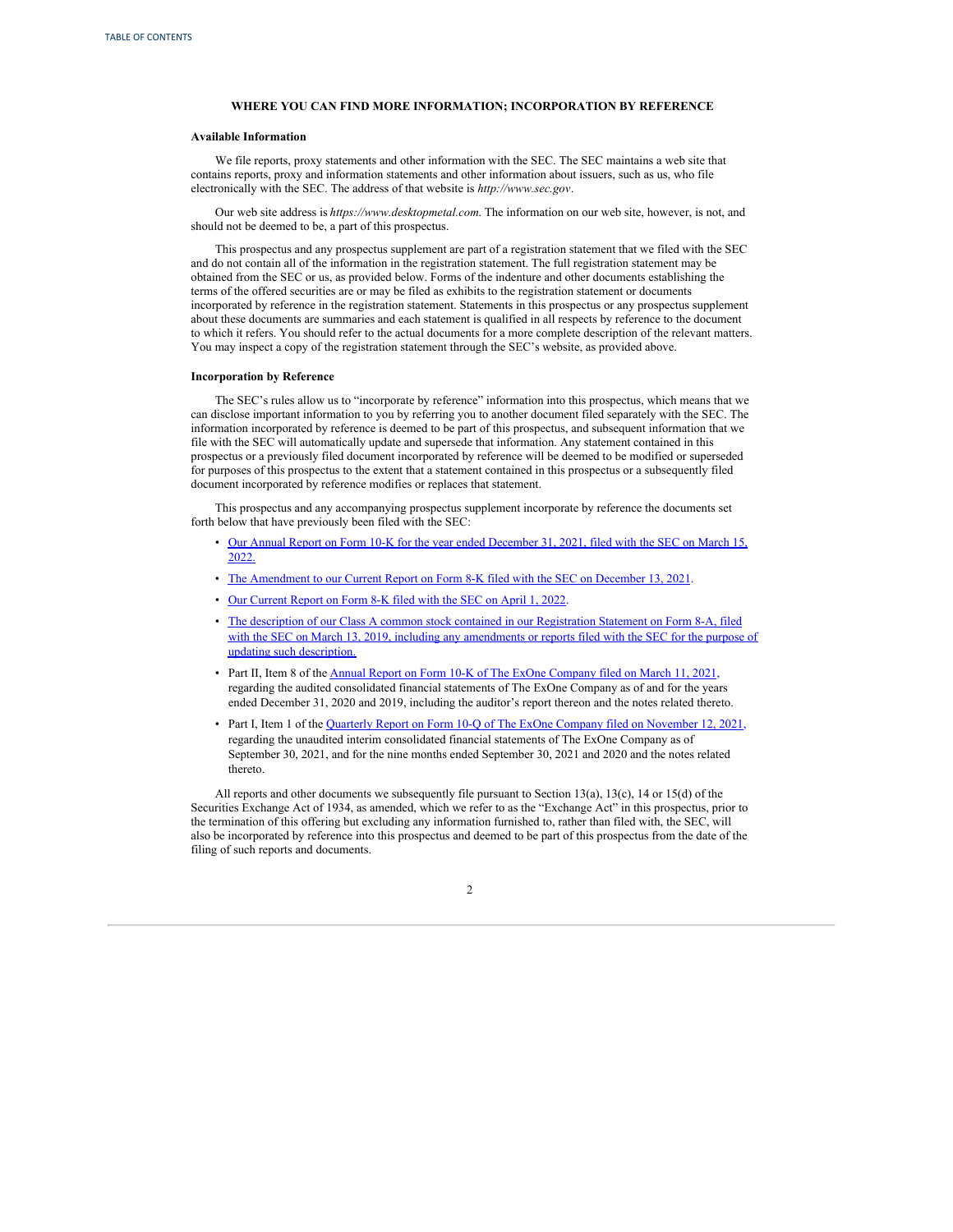You may request a free copy of any of the documents incorporated by reference in this prospectus by writing or telephoning us at the following address:

## **Desktop Metal, Inc. 63 3rd Avenue Burlington, Massachusetts 01803 (978) 224-1244**

Exhibits to the filings will not be sent, however, unless those exhibits have specifically been incorporated by reference in this prospectus or any accompanying prospectus supplement.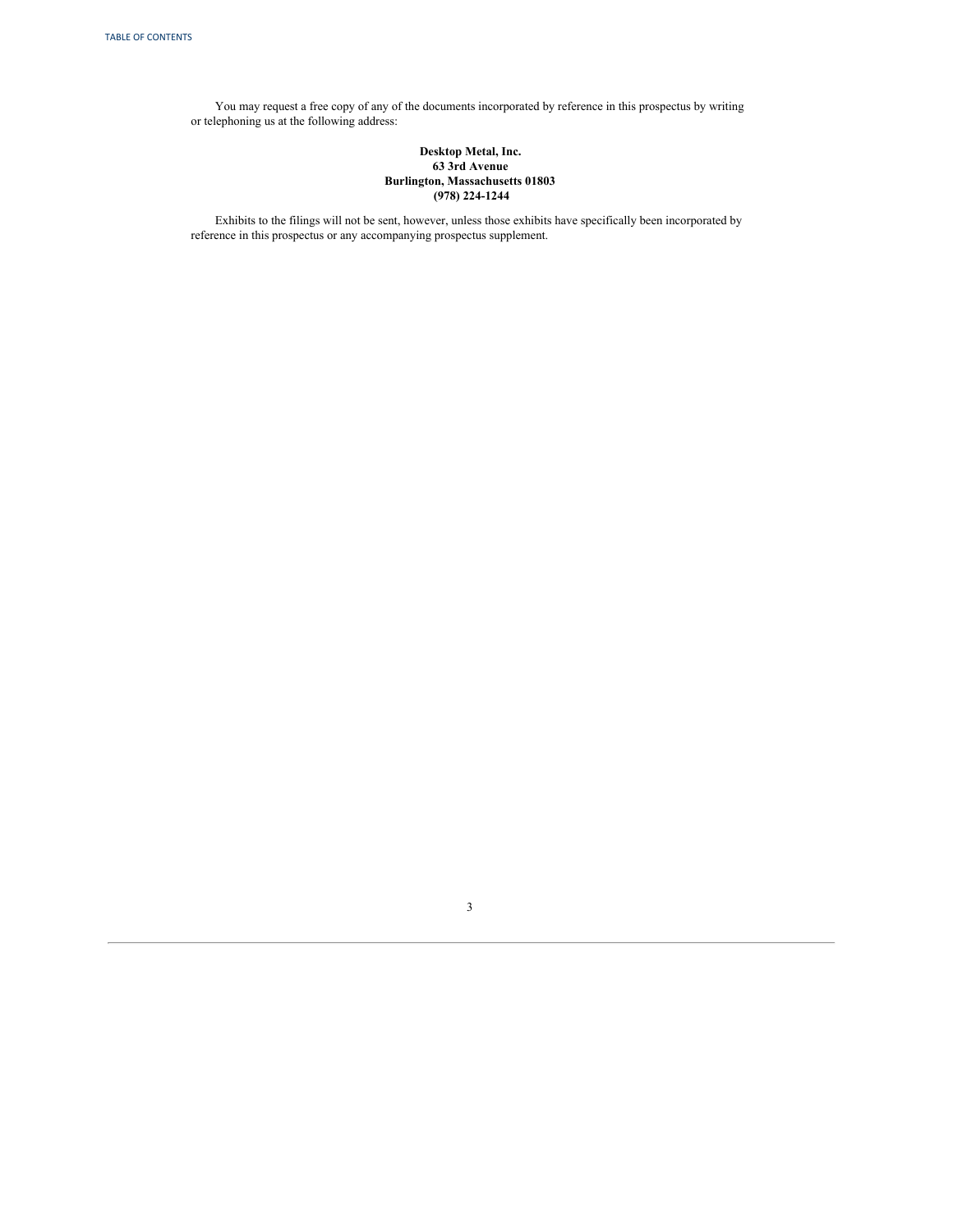## **THE COMPANY**

<span id="page-6-0"></span>Desktop Metal is pioneering a new generation of additive manufacturing technologies focused on Additive Manufacturing 2.0, the volume production of end-use parts. We offer a comprehensive portfolio of integrated additive manufacturing solutions comprised of hardware, software, materials and services with support for metals, polymers, elastomers, ceramics, sands, composites, wood and biocompatible materials. Our solutions span use cases across the product life cycle, from product development to mass production and aftermarket operations, and they address an array of industries, including automotive, healthcare and dental, consumer products, heavy industry, aerospace, machine design and research and development. At Desktop Metal, we believe additive manufacturing, commonly referred to as 3D printing, is one of the most exciting and transformational technology innovations of our time. Our mission is to enable high volume production, while making additive manufacturing accessible to all engineers, designers and manufacturers. In doing so, we believe we will empower businesses to adopt radical, new approaches to design and production and enable the success of many of the high growth industries that will drive global economic growth in the years to come.

We were incorporated in September 2018 under the name Trine Acquisition Corp. ("Trine"). In December 2020, Trine acquired Desktop Metal, Inc., which was incorporated in 2015 ("Legacy Desktop Metal"), after which Legacy Desktop Metal became a wholly owned subsidiary of Trine. Following the acquisition, Trine changed its name to Desktop Metal, Inc. and Legacy Desktop Metal changed its name to Desktop Metal Operating, Inc.

Our principal executive offices are located at 63 Third Avenue in Burlington, Massachusetts 01803, and our telephone number is (978) 224-1244.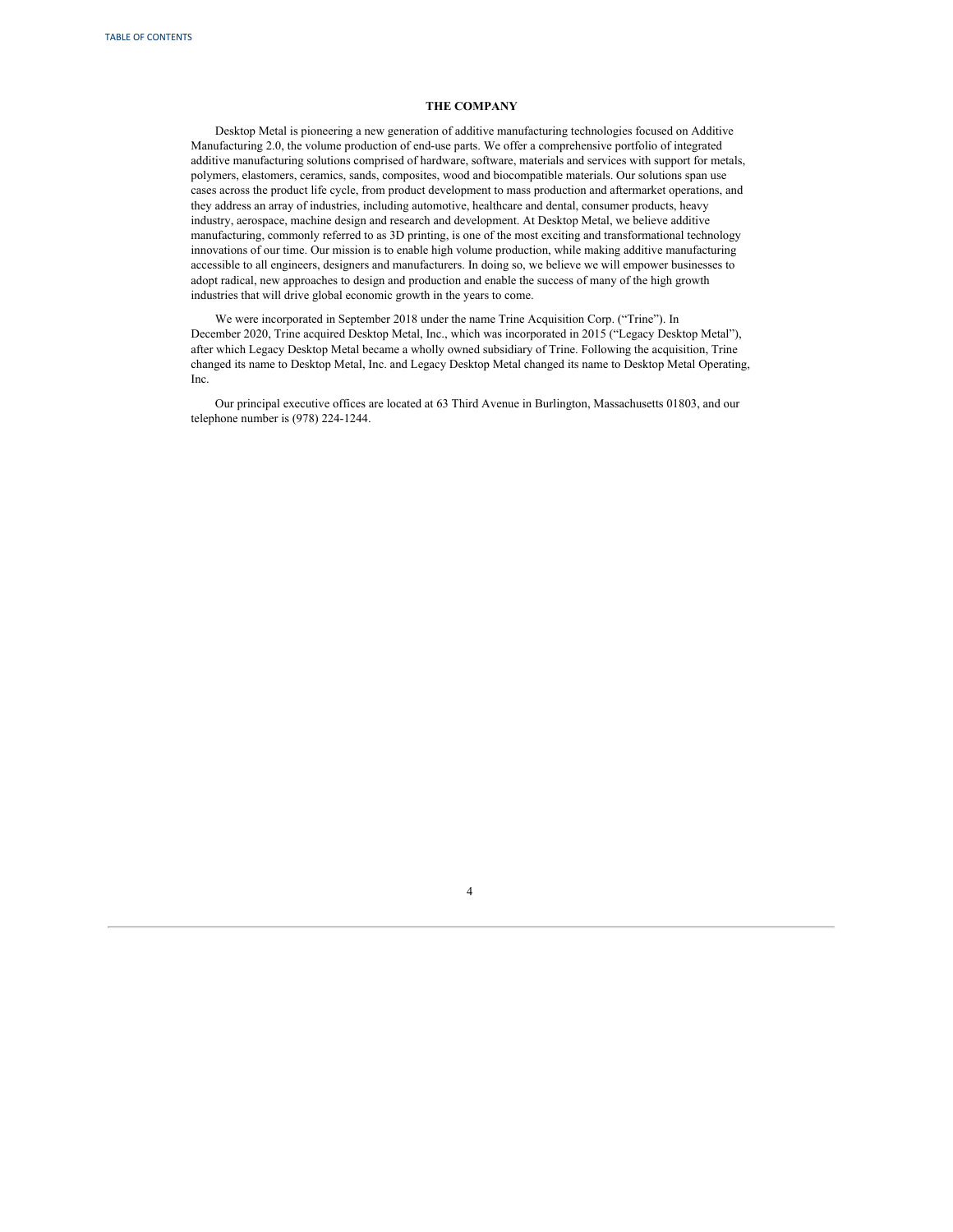#### **RISK FACTORS**

<span id="page-7-0"></span>Investment in any securities offered pursuant to this prospectus and the applicable prospectus supplement involves risks. You should carefully consider the risk factors incorporated by reference to our most recent Annual Report on Form 10-K and any subsequent Quarterly Reports on Form 10-Q or Current Reports on Form 8-K, and all other information contained or incorporated by reference into this prospectus, as updated by our subsequent filings under the Exchange Act, and the risk factors and other information contained in the applicable prospectus supplement and any applicable free writing prospectus before acquiring any of such securities. The occurrence of any of these risks might cause you to lose all or part of your investment in the offered securities.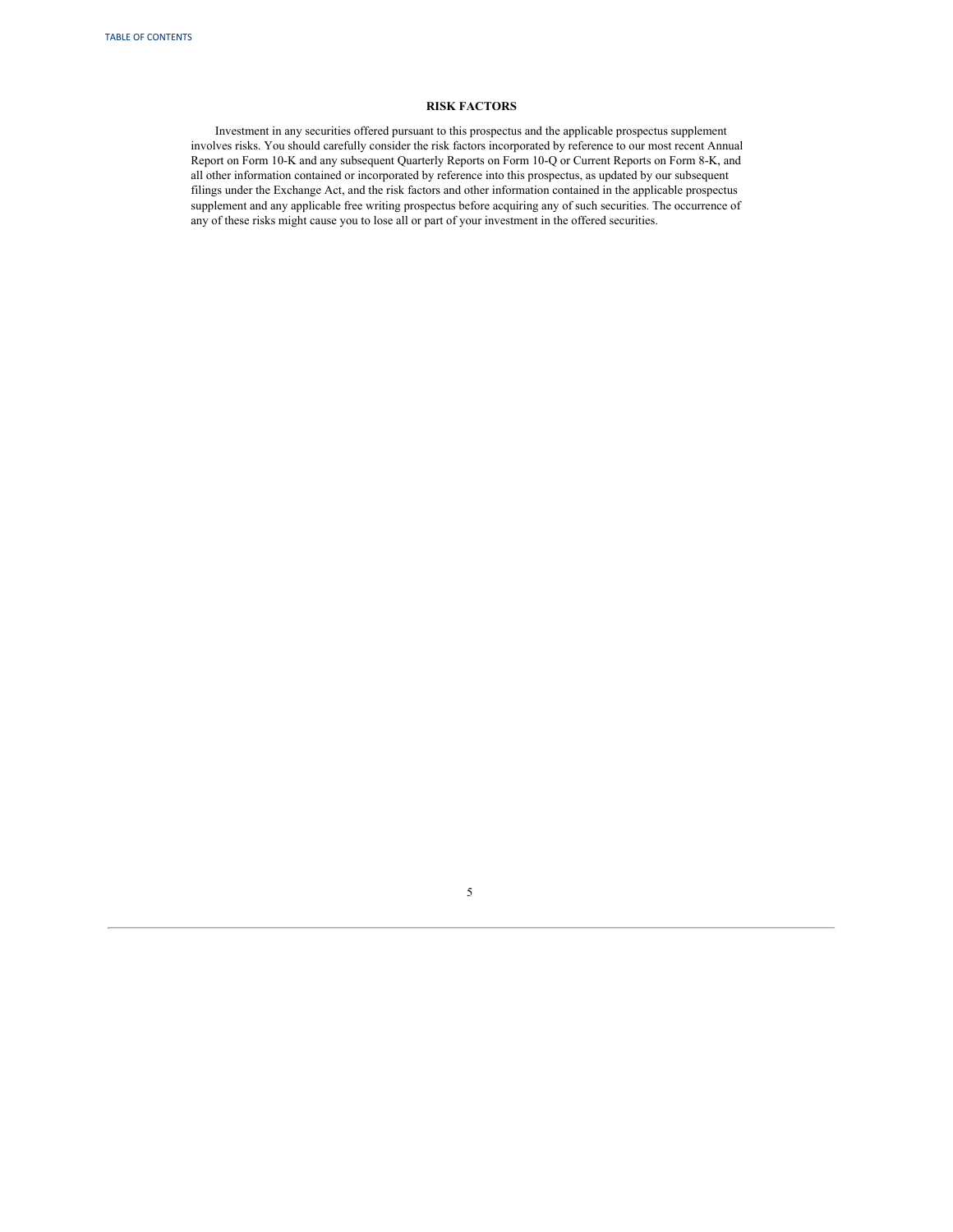## **USE OF PROCEEDS**

6

<span id="page-8-0"></span>We intend to use the net proceeds from the sale of the securities as set forth in the applicable prospectus supplement. We will not receive any of the proceeds from the sale of securities being offered by any selling securityholders.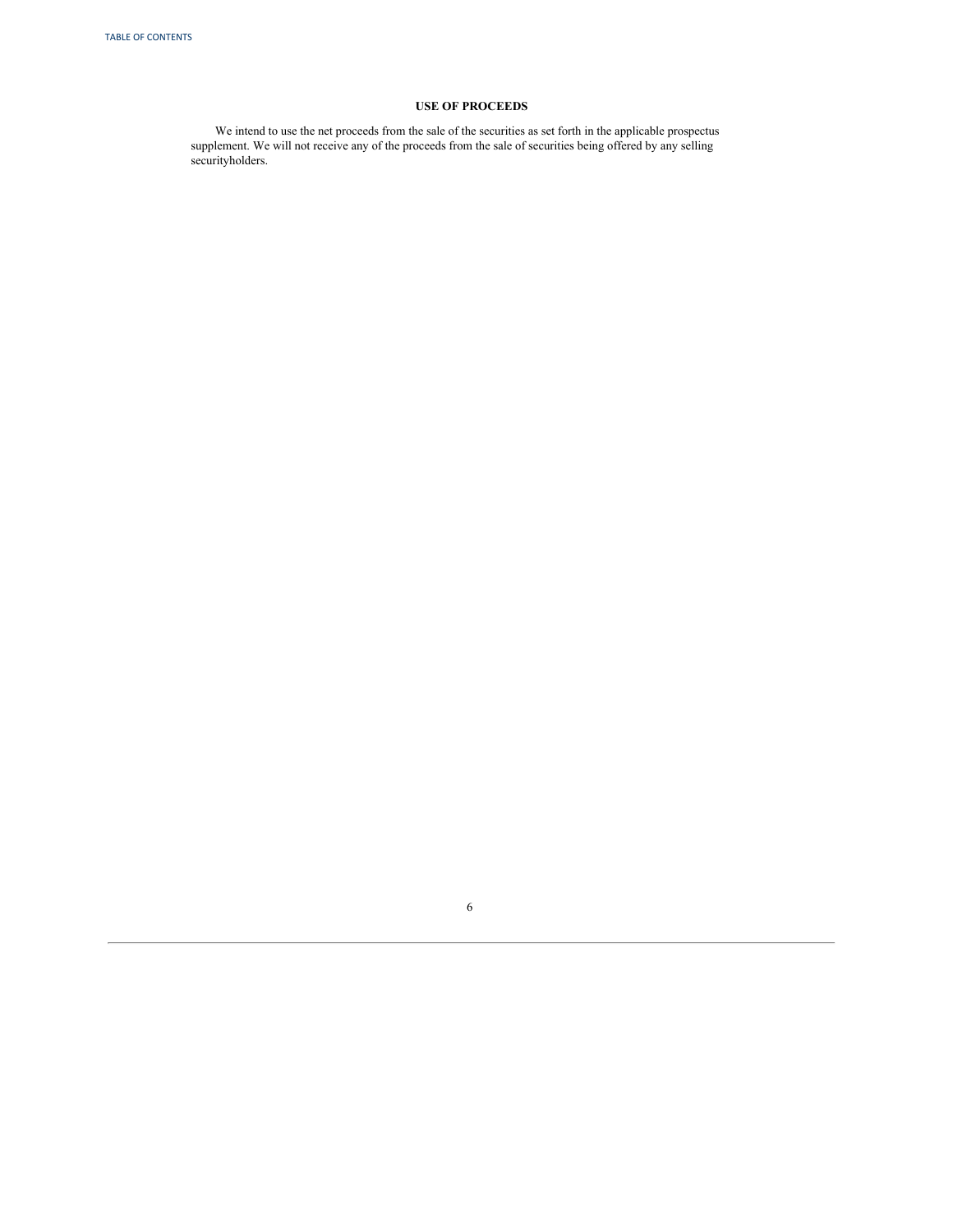#### **DESCRIPTION OF CAPITAL STOCK**

#### <span id="page-9-0"></span>**General**

The following description summarizes some of the terms of our certificate of incorporation and bylaws and of the General Corporation Law of the State of Delaware (the "DGCL"). This description is summarized from, and qualified in its entirety by reference to, our certificate of incorporation and bylaws, each of which has been publicly filed with the SEC, as well as the relevant provisions of the DGCL.

#### **Capital Stock**

Our authorized capital stock consists of 500,000,000 shares of Class A common stock, par value \$0.0001 per share, and 50,000,000 shares of preferred stock, par value \$0.0001 per share. Unless our board of directors determines otherwise, we will issue all shares of our capital stock in uncertificated form.

#### **Class A Common Stock**

Holders of shares of Class A common stock are entitled to one vote for each share held of record on all matters submitted to a vote of stockholders. The holders of Class A common stock do not have cumulative voting rights in the election of directors.

In the event of our liquidation, dissolution or winding up and after payment in full of all amounts required to be paid to creditors and to any future holders of preferred stock having liquidation preferences, if any, the holders of Class A common stock will be entitled to receive pro rata our remaining assets available for distribution. Holders of Class A common stock do not have preemptive, subscription, redemption or conversion rights. There are no redemption or sinking fund provisions applicable to the Class A common stock. The rights, powers, preferences and privileges of holders of the Class A common stock are subject to those of the holders of any shares of preferred stock that the board of directors may authorize and issue in the future.

#### **Preferred Stock**

Under the terms of the certificate of incorporation, our board of directors is authorized to direct us to issue shares of preferred stock in one or more series without stockholder approval. Our board of directors has the discretion to determine the rights, powers, preferences, privileges and restrictions, including voting rights, dividend rights, conversion rights, redemption privileges and liquidation preferences, of each series of preferred stock.

The purpose of authorizing our board of directors to issue preferred stock and determine its rights and preferences is to eliminate delays associated with a stockholder vote on specific issuances. The issuance of preferred stock, while providing flexibility in connection with possible acquisitions, future financings and other corporate purposes, could have the effect of making it more difficult for a third party to acquire, or could discourage a third party from seeking to acquire, a majority of the outstanding voting stock.

Additionally, the issuance of preferred stock may adversely affect the holders of Class A common stock by restricting dividends on the Class A common stock, diluting the voting power of the Class A common stock or subordinating the liquidation rights of the Class A common stock. As a result of these or other factors, the issuance of preferred stock could have an adverse impact on the market price of the Class A common stock.

## **Dividends**

Declaration and payment of any dividend is subject to the discretion of our board of directors. The time and amount of dividends is dependent upon, among other things, our business prospects, results of operations, financial condition, cash requirements and availability, debt repayment obligations, capital expenditure needs, contractual restrictions, covenants in the agreements governing current and future indebtedness, industry trends, the provisions of Delaware law affecting the payment of dividends and distributions to stockholders and any other factors or considerations our board of directors may regard as relevant.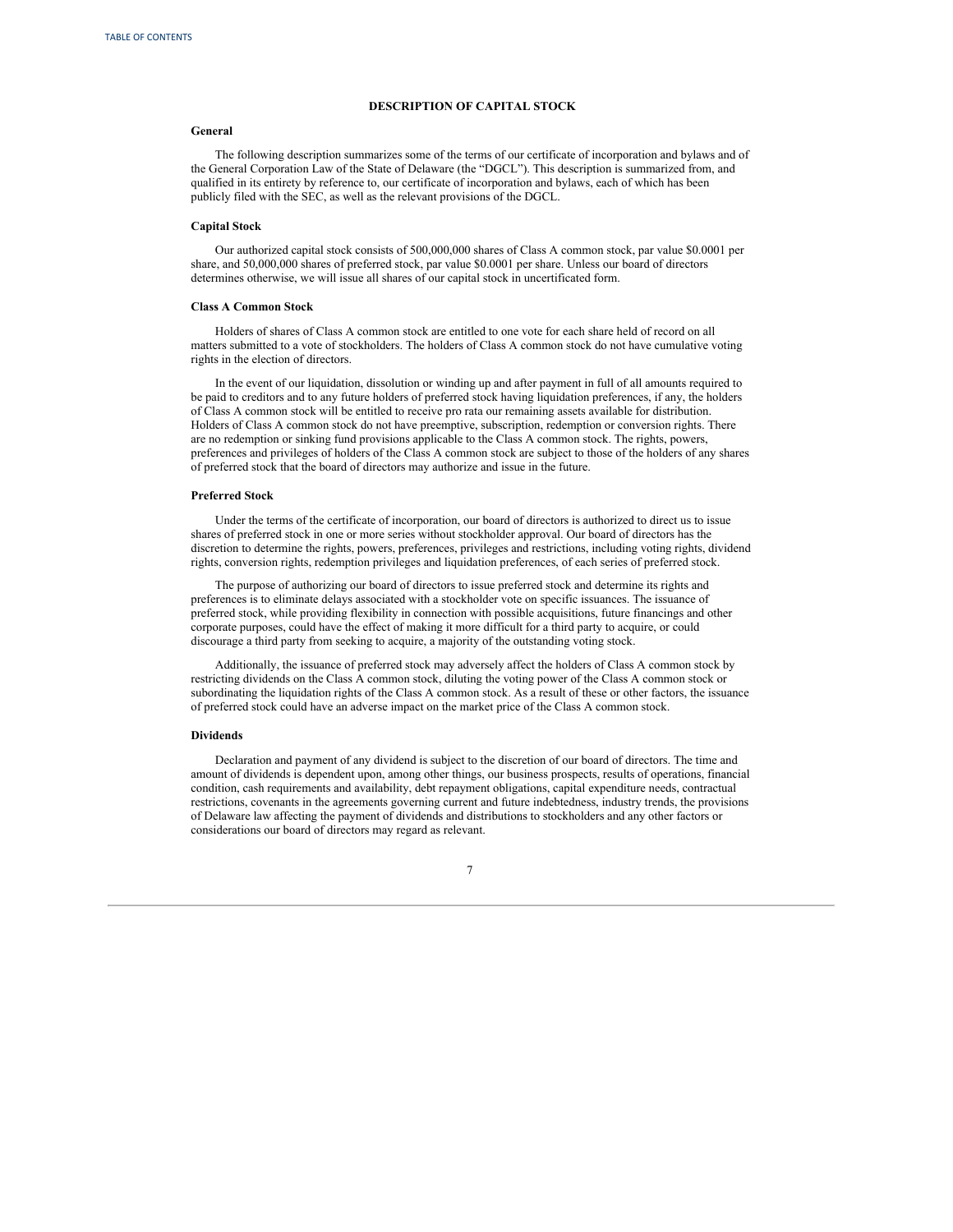We currently intend to retain all available funds and any future earnings to fund the development and growth of our business, and therefore do not anticipate declaring or paying any cash dividends on Class A common stock in the foreseeable future.

#### **Anti-Takeover Provisions**

The certificate of incorporation and bylaws contain provisions that may delay, defer or discourage another party from acquiring control of us. We expect that these provisions, which are summarized below, will discourage coercive takeover practices or inadequate takeover bids. These provisions are also designed to encourage persons seeking to acquire control of us to first negotiate with our board of directors, which may result in an improvement of the terms of any such acquisition in favor of our stockholders. However, they also give our board of directors the power to discourage acquisitions that some stockholders may favor.

#### **Authorized but Unissued Shares**

The authorized but unissued shares of Class A common stock and preferred stock are available for future issuance without stockholder approval, subject to any limitations imposed by the listing standards of the NYSE. These additional shares may be used for a variety of corporate finance transactions, acquisitions and employee benefit plans. The existence of authorized but unissued and unreserved Class A common stock and preferred stock could make more difficult or discourage an attempt to obtain control of us by means of a proxy contest, tender offer, merger or otherwise.

## **Classified Board of Directors**

Our certificate of incorporation provides that our board of directors is divided into three classes of directors, with the classes to be as nearly equal in number as possible, and with each director serving a three- year term. As a result, approximately one-third of our board of directors will be elected each year. The classification of directors has the effect of making it more difficult for stockholders to change the composition of our board of directors.

## **Stockholder Action; Special Meetings of Stockholders**

Our certificate of incorporation provides that stockholders may not take action by written consent, but may only take action at annual or special meetings of stockholders. As a result, a holder controlling a majority of capital stock would not be able to amend the bylaws or remove directors without holding a meeting of stockholders called in accordance with the bylaws. Further, our certificate of incorporation provides that only the chairperson of our board of directors, a majority of our board of directors, our Chief Executive Officer or our President may call special meetings of stockholders, thus prohibiting a stockholder from calling a special meeting. These provisions might delay the ability of stockholders to force consideration of a proposal or for stockholders controlling a majority of capital stock to take any action, including the removal of directors.

## **Advance Notice Requirements for Stockholder Proposals and Director Nominations**

In addition, our bylaws establish an advance notice procedure for stockholder proposals to be brought before an annual meeting or special meeting of stockholders. Generally, in order for any matter to be "properly brought" before a meeting, the matter must be (a) specified in a notice of meeting given by or at the direction of our board of directors, (b) if not specified in a notice of meeting, otherwise brought before the meeting by our board of directors or the chairperson of the meeting, or (c) otherwise properly brought before the meeting by a stockholder present in person who (1) was a stockholder both at the time of giving the notice and at the time of the meeting, (2) is entitled to vote at the meeting, and (3) has complied with the advance notice procedures specified in our bylaws or properly made such proposal in accordance with Rule 14a-8 under the Exchange Act and the rules and regulations thereunder, which proposal has been included in the proxy statement for the annual meeting. Further, for business to be properly brought before an annual meeting by a stockholder, the stockholder must (a) provide timely notice in writing and in proper form to the secretary and (b) provide any updates or supplements to such notice at the times and in the forms required by our bylaws. To be timely, a stockholder's notice must be delivered to, or mailed and received at, our principal executive offices not less than 90 days nor more than 120 days prior to the one-year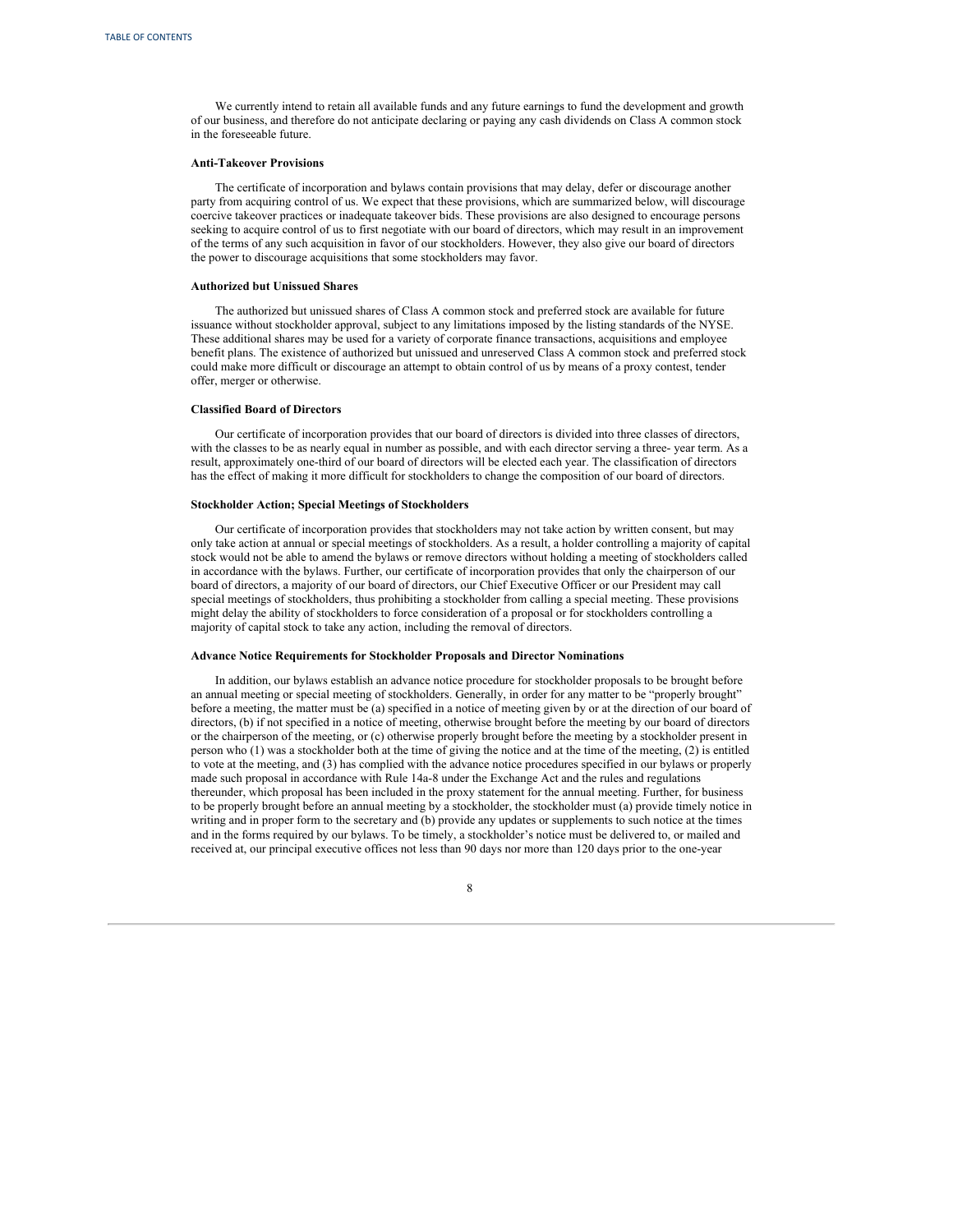anniversary of the preceding year's annual meeting; provided, however, that if the date of the annual meeting is more than 30 days before or more than 60 days after such anniversary date, notice by the stockholder to be timely must be so delivered, or mailed and received, not later than the 90th day prior to such annual meeting or, if later, the 10th day following the day on which public disclosure of the date of such annual meeting was first made.

Stockholders at an annual meeting or special meeting may only consider proposals or nominations specified in the notice of meeting or brought before the meeting by or at the direction of our board of directors or by a qualified stockholder of record on the record date for such meeting, who is entitled to vote at the meeting and who has delivered timely written notice in proper form to our secretary of the stockholder's intention to bring such business before the meeting. These provisions could have the effect of delaying stockholder actions that are favored by the holders of a majority of the outstanding voting securities until the next stockholder meeting.

## **Amendment of Certificate of Incorporation or Bylaws**

Our bylaws may be amended or repealed by a majority vote of our board of directors or by the holders of at least sixty-six and two-thirds percent of the voting power of all of the then-outstanding shares entitled to vote generally in the election of directors, voting together as a single class. The affirmative vote of a majority of our board of directors and at least sixty-six and two-thirds percent in voting power of the outstanding shares entitled to vote would be required to amend certain provisions of our certificate of incorporation.

#### **Limitations on Liability and Indemnification of Officers and Directors**

Our certificate of incorporation and bylaws provide indemnification and advancement of expenses for our directors and officers to the fullest extent permitted by the DGCL, subject to certain limited exceptions. We have entered into indemnification agreements with each of our directors and officers. In some cases, the provisions of those indemnification agreements may be broader than the specific indemnification provisions contained under Delaware law. In addition, as permitted by Delaware law, our certificate of incorporation and bylaws include provisions that eliminate the personal liability of directors for monetary damages resulting from breaches of certain fiduciary duties as a director. The effect of this provision is to restrict our rights and the rights of our stockholders in derivative suits to recover monetary damages against a director for breach of fiduciary duties as a director.

These provisions may be held not to be enforceable for violations of the federal securities laws of the United **States** 

### **Dissenters' Rights of Appraisal and Payment**

Under the DGCL, with certain exceptions, our stockholders have appraisal rights in connection with a merger or consolidation of our company. Pursuant to Section 262 of the DGCL, stockholders who properly demand and perfect appraisal rights in connection with such merger or consolidation have the right to receive payment of the fair value of their shares as determined by the Delaware Court of Chancery.

## **Stockholders' Derivative Actions**

Under the DGCL, any of our stockholders may bring an action in our name to procure a judgment in its favor, also known as a derivative action, provided that the stockholder bringing the action is a holder of the our shares at the time of the transaction to which the action relates.

## **Forum Selection**

Our certificate of incorporation provides that unless we consent in writing to the selection of an alternative forum, the Court of Chancery of the State of Delaware, to the fullest extent permitted by applicable law, is the sole and exclusive forum for: (i) any derivative action brought by a stockholder on behalf of the Company, (ii) any claim of breach of a fiduciary duty owed by any of our directors, officers, stockholders or employees, (iii) any claim against us arising under our certificate of incorporation, bylaws or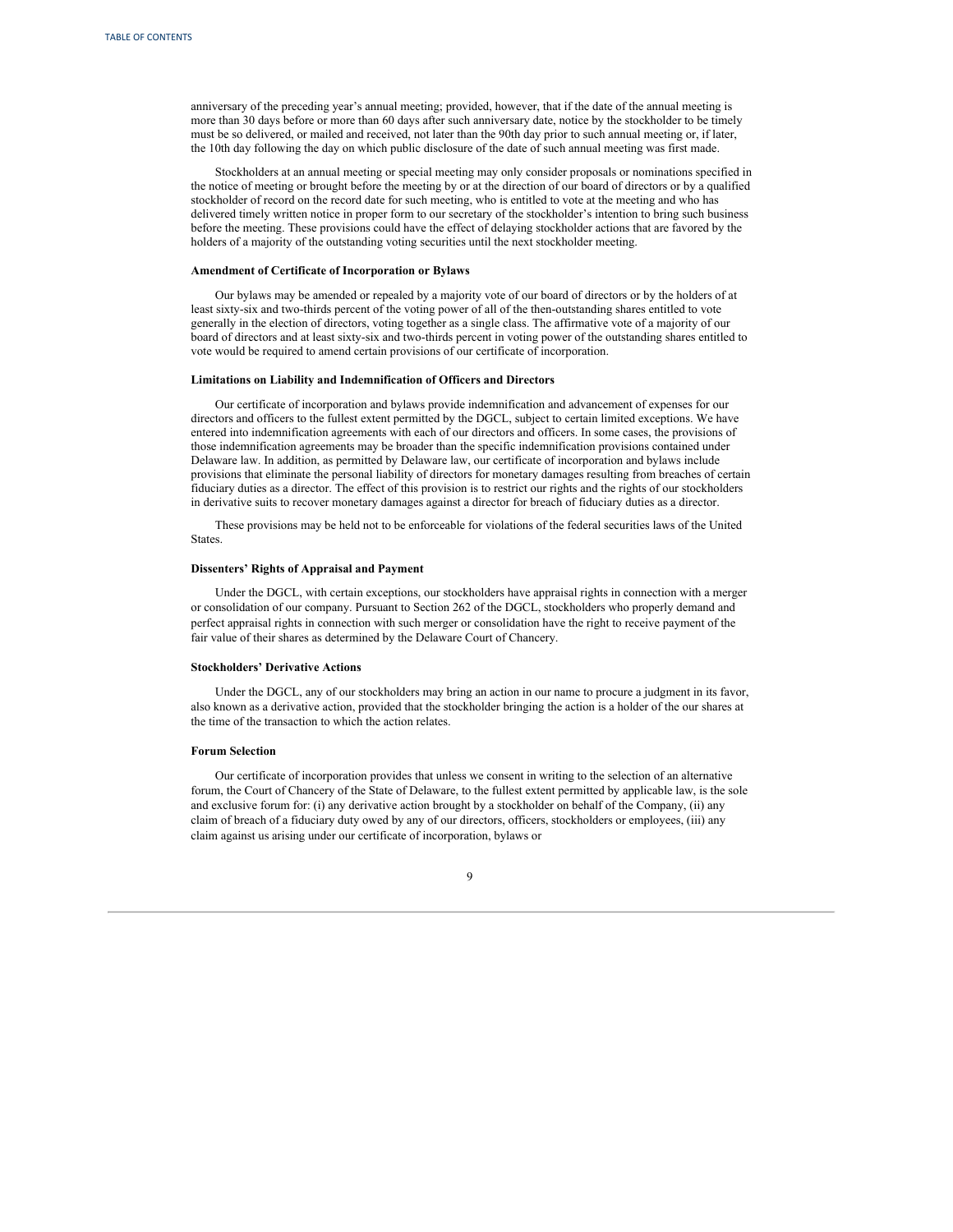the DGCL or (iv) any claim against us governed by the internal affairs doctrine. Our certificate of incorporation designates the federal district courts of the United States of America as the exclusive forum for the resolution of any complaint asserting a cause of action arising under the Securities Act.

## **Transfer Agent and Registrar**

The transfer agent and registrar for the Class A common stock is Continental Stock Transfer & Trust Company.

# **Trading Symbol and Market**

Our Class A common stock is listed on the NYSE under the symbol "DM".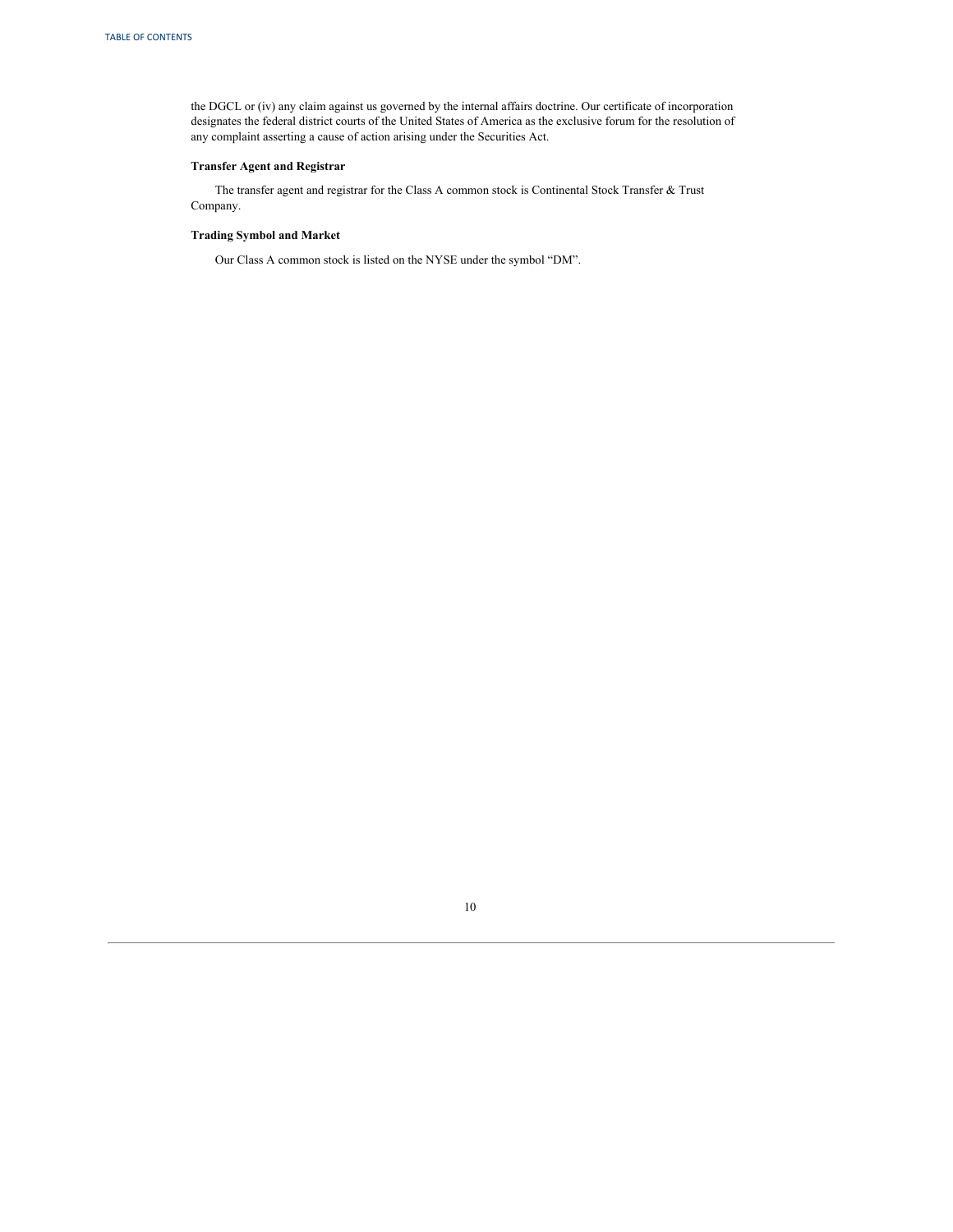## **DESCRIPTION OF DEBT SECURITIES**

<span id="page-13-0"></span>The following description, together with the additional information we include in any applicable prospectus supplement or free writing prospectus, summarizes certain general terms and provisions of the debt securities that we may offer under this prospectus. When we offer to sell a particular series of debt securities, we will describe the specific terms of the series in a supplement to this prospectus. We will also indicate in the supplement to what extent the general terms and provisions described in this prospectus apply to a particular series of debt securities.

We may issue debt securities either separately, or together with, or upon the conversion or exercise of or in exchange for, other securities described in this prospectus. Debt securities may be our senior, senior subordinated or subordinated obligations and, unless otherwise specified in a supplement to this prospectus, the debt securities will be our direct, unsecured obligations and may be issued in one or more series.

The debt securities will be issued under an indenture between us and a trustee to be named in the applicable indenture, as trustee. We have summarized select portions of the indenture below. The summary is not complete. The form of the indenture has been filed as an exhibit to the registration statement and you should read the indenture for provisions that may be important to you. In the summary below, we have included references to the section numbers of the indenture so that you can easily locate these provisions. Capitalized terms used in the summary and not defined herein have the meanings specified in the indenture.

As used in this section only, "Desktop Metal," "we," "our" or "us" refer to Desktop Metal, Inc. excluding our subsidiaries, unless expressly stated or the context otherwise requires.

## **General**

The terms of each series of debt securities will be established by or pursuant to a resolution of our board of directors and set forth or determined in the manner provided in a resolution of our board of directors, in an officer's certificate or by a supplemental indenture. (Section 2.2) The particular terms of each series of debt securities will be described in a prospectus supplement relating to such series (including any pricing supplement or term sheet).

We can issue an unlimited amount of debt securities under the indenture that may be in one or more series with the same or various maturities, at par, at a premium, or at a discount. (Section 2.1) We will set forth in a prospectus supplement (including any pricing supplement or term sheet) relating to any series of debt securities being offered, the aggregate principal amount and the following terms of the debt securities, if applicable:

- the title and ranking of the debt securities (including the terms of any subordination provisions);
- the price or prices (expressed as a percentage of the principal amount) at which we will sell the debt securities;
- any limit on the aggregate principal amount of the debt securities;
- the date or dates on which the principal of the securities of the series is payable;
- the rate or rates (which may be fixed or variable) per annum or the method used to determine the rate or rates (including any commodity, commodity index, stock exchange index or financial index) at which the debt securities will bear interest, the date or dates from which interest will accrue, the date or dates on which interest will commence and be payable and any regular record date for the interest payable on any interest payment date;
- the place or places where principal of, and interest, if any, on the debt securities will be payable (and the method of such payment), where the securities of such series may be surrendered for registration of transfer or exchange, and where notices and demands to us in respect of the debt securities may be delivered;
- the period or periods within which, the price or prices at which and the terms and conditions upon which we may redeem the debt securities;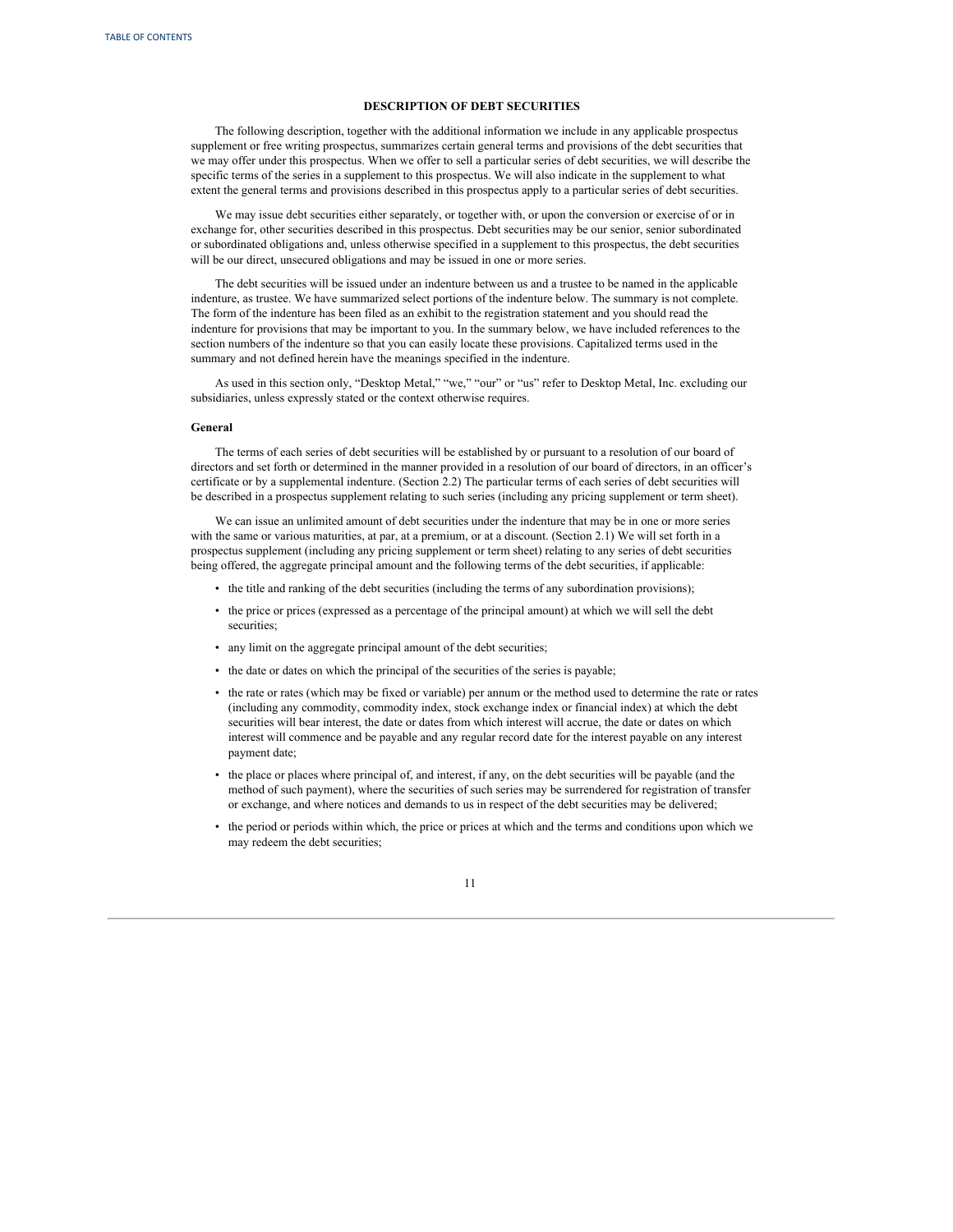- any obligation we have to redeem or purchase the debt securities pursuant to any sinking fund or analogous provisions or at the option of a holder of debt securities and the period or periods within which, the price or prices at which and in the terms and conditions upon which securities of the series shall be redeemed or purchased, in whole or in part, pursuant to such obligation;
- the dates on which and the price or prices at which we will repurchase debt securities at the option of the holders of debt securities and other detailed terms and provisions of these repurchase obligations;
- the denominations in which the debt securities will be issued, if other than denominations of \$1,000 and any integral multiple thereof;
- whether the debt securities will be issued in the form of certificated debt securities or global debt securities;
- the portion of principal amount of the debt securities payable upon declaration of acceleration of the maturity date, if other than the principal amount;
- the currency of denomination of the debt securities, which may be United States Dollars or any foreign currency, and if such currency of denomination is a composite currency, the agency or organization, if any, responsible for overseeing such composite currency;
- the designation of the currency, currencies or currency units in which payment of principal of, premium and interest on the debt securities will be made;
- if payments of principal of, premium or interest on the debt securities will be made in one or more currencies or currency units other than that or those in which the debt securities are denominated, the manner in which the exchange rate with respect to these payments will be determined;
- the manner in which the amounts of payment of principal of, premium, if any, or interest on the debt securities will be determined, if these amounts may be determined by reference to an index based on a currency or currencies or by reference to a commodity, commodity index, stock exchange index or financial index;
- any provisions relating to any security provided for the debt securities;
- any addition to, deletion of or change in the Events of Default described in this prospectus or in the indenture with respect to the debt securities and any change in the acceleration provisions described in this prospectus or in the indenture with respect to the debt securities;
- any addition to, deletion of or change in the covenants described in this prospectus or in the indenture with respect to the debt securities;
- any depositaries, interest rate calculation agents, exchange rate calculation agents or other agents with respect to the debt securities;
- the provisions, if any, relating to conversion or exchange of any debt securities of such series, including if applicable, the conversion or exchange price and period, provisions as to whether conversion or exchange will be mandatory, the events requiring an adjustment of the conversion or exchange price and provisions affecting conversion or exchange;
- any other terms of the debt securities, which may supplement, modify or delete any provision of the indenture as it applies to that series, including any terms that may be required under applicable law or regulations or advisable in connection with the marketing of the securities; and
- whether any of our direct or indirect subsidiaries will guarantee the debt securities of that series, including the terms of subordination, if any, of such guarantees. (Section 2.2)

We may issue debt securities that provide for an amount less than their stated principal amount to be due and payable upon declaration of acceleration of their maturity pursuant to the terms of the indenture. We will provide you with information on the federal income tax considerations and other special considerations applicable to any of these debt securities in the applicable prospectus supplement.

If we denominate the purchase price of any of the debt securities in a foreign currency or currencies or a foreign currency unit or units, or if the principal of and any premium and interest on any series of debt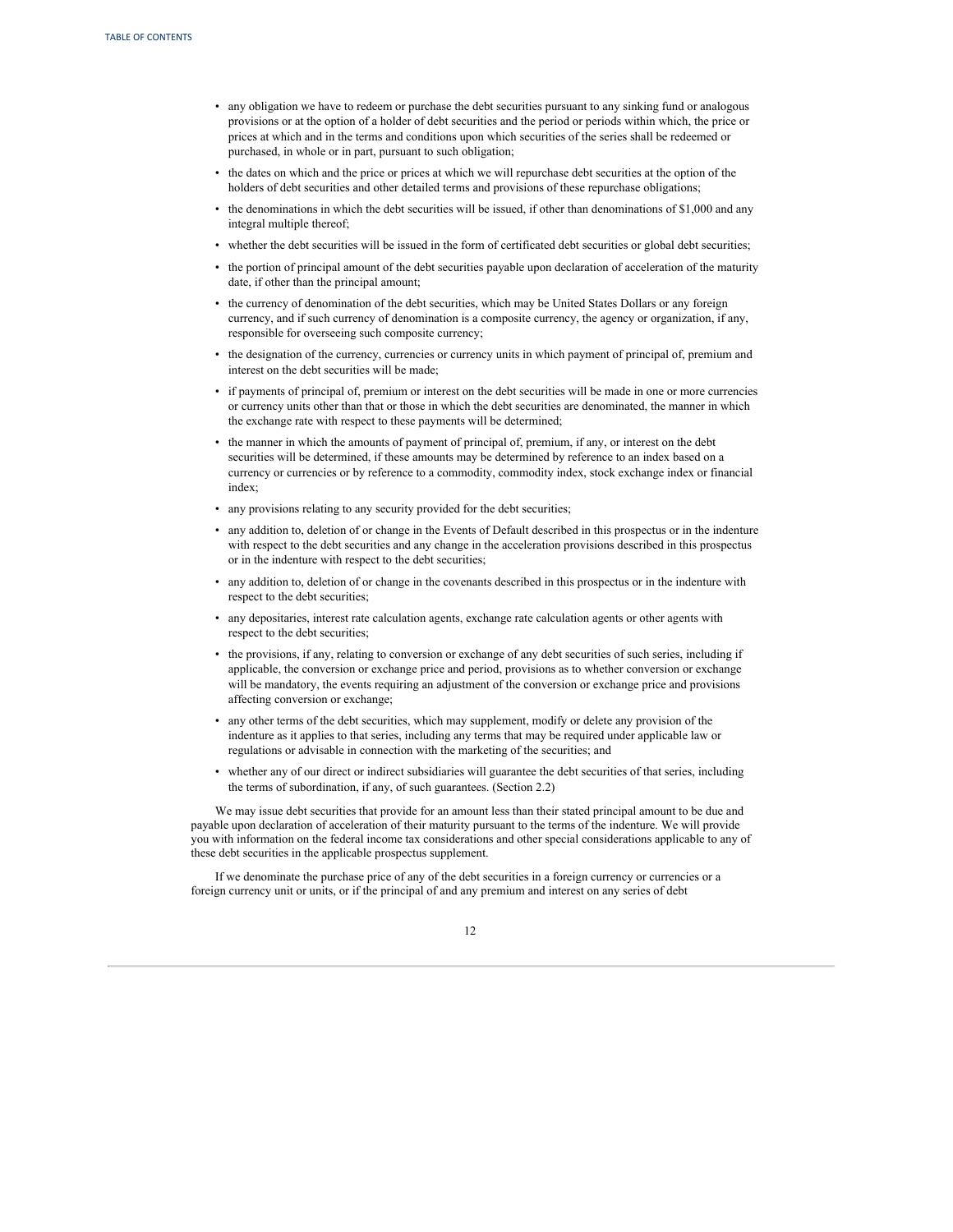securities is payable in a foreign currency or currencies or a foreign currency unit or units, we will provide you with information on the restrictions, elections, general tax considerations, specific terms and other information with respect to that issue of debt securities and such foreign currency or currencies or foreign currency unit or units in the applicable prospectus supplement.

## **Transfer and Exchange**

Each debt security will be represented by either one or more global securities registered in the name of The Depository Trust Company, or the Depositary, or a nominee of the Depositary (we will refer to any debt security represented by a global debt security as a "book-entry debt security"), or a certificate issued in definitive registered form (we will refer to any debt security represented by a certificated security as a "certificated debt security") as set forth in the applicable prospectus supplement. Except as set forth under the heading "Global Debt Securities and Book-Entry System" below, book-entry debt securities will not be issuable in certificated form.

Certificated Debt Securities. You may transfer or exchange certificated debt securities at any office we maintain for this purpose in accordance with the terms of the indenture. (Section 2.4) No service charge will be made for any transfer or exchange of certificated debt securities, but we may require payment of a sum sufficient to cover any tax or other governmental charge payable in connection with a transfer or exchange. (Section 2.7)

You may effect the transfer of certificated debt securities and the right to receive the principal of, premium and interest on certificated debt securities only by surrendering the certificate representing those certificated debt securities and either reissuance by us or the trustee of the certificate to the new holder or the issuance by us or the trustee of a new certificate to the new holder.

Global Debt Securities and Book-Entry System. Each global debt security representing book-entry debt securities will be deposited with, or on behalf of, the Depositary, and registered in the name of the Depositary or a nominee of the Depositary. Please see "Global Securities."

#### **Covenants**

We will set forth in the applicable prospectus supplement any restrictive covenants applicable to any issue of debt securities. (Article IV)

## **No Protection in the Event of a Change of Control**

Unless we state otherwise in the applicable prospectus supplement, the debt securities will not contain any provisions which may afford holders of the debt securities protection in the event we have a change in control or in the event of a highly leveraged transaction (whether or not such transaction results in a change in control) which could adversely affect holders of debt securities.

#### **Consolidation, Merger and Sale of Assets**

We may not consolidate with or merge with or into, or convey, transfer or lease all or substantially all of our properties and assets to any person (a "successor person") unless:

- we are the surviving entity or the successor person (if other than Desktop Metal) is a corporation, partnership, trust or other entity organized and validly existing under the laws of any U.S. domestic jurisdiction and expressly assumes our obligations on the debt securities and under the indenture; and
- immediately after giving effect to the transaction, no Default or Event of Default, shall have occurred and be continuing.

Notwithstanding the above, any of our subsidiaries may consolidate with, merge into or transfer all or part of its properties to us. (Section 5.1)

#### **Events of Default**

"Event of Default" means with respect to any series of debt securities, any of the following: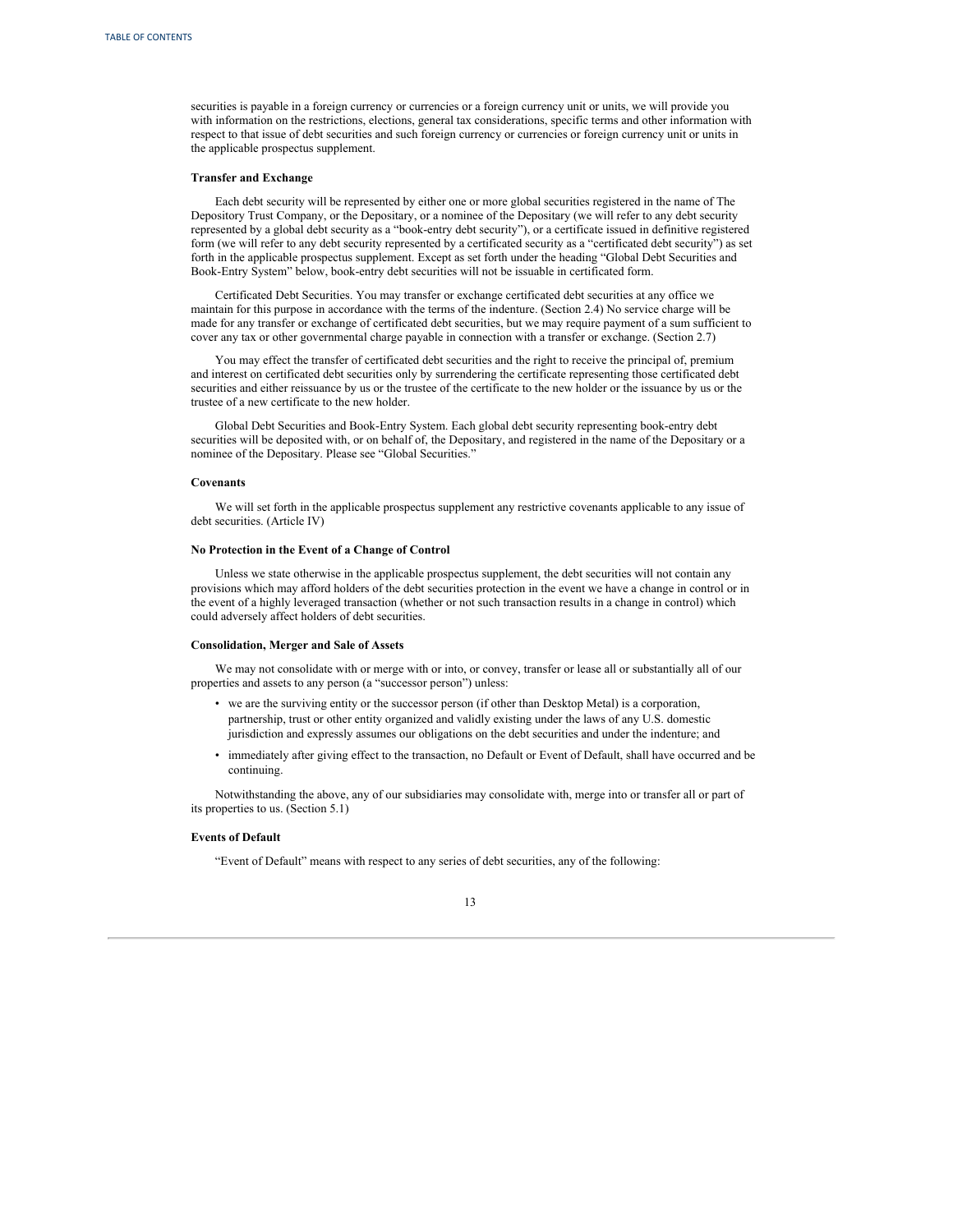- default in the payment of any interest upon any debt security of that series when it becomes due and payable, and continuance of such default for a period of 30 days (unless the entire amount of the payment is deposited by us with the trustee or with a paying agent prior to the expiration of the 30-day period);
- default in the payment of principal of any security of that series at its maturity;
- default in the performance or breach of any other covenant or warranty by us in the indenture (other than a covenant or warranty that has been included in the indenture solely for the benefit of a series of debt securities other than that series), which default continues uncured for a period of 60 days after we receive written notice from the trustee or Desktop Metal and the trustee receive written notice from the holders of not less than 25% in principal amount of the outstanding debt securities of that series as provided in the indenture;
- certain voluntary or involuntary events of bankruptcy, insolvency or reorganization of Desktop Metal;
- any other Event of Default provided with respect to debt securities of that series that is described in the applicable prospectus supplement. (Section 6.1)

No Event of Default with respect to a particular series of debt securities (except as to certain events of bankruptcy, insolvency or reorganization) necessarily constitutes an Event of Default with respect to any other series of debt securities. (Section 6.1) The occurrence of certain Events of Default or an acceleration under the indenture may constitute an event of default under certain indebtedness of ours or our subsidiaries outstanding from time to time.

We will provide the trustee written notice of any Default or Event of Default within 30 days of becoming aware of the occurrence of such Default or Event of Default, which notice will describe in reasonable detail the status of such Default or Event of Default and what action we are taking or propose to take in respect thereof. (Section 6.1)

If an Event of Default with respect to debt securities of any series at the time outstanding occurs and is continuing, then the trustee or the holders of not less than 25% in principal amount of the outstanding debt securities of that series may, by a notice in writing to us (and to the trustee if given by the holders), declare to be due and payable immediately the principal of (or, if the debt securities of that series are discount securities, that portion of the principal amount as may be specified in the terms of that series) and accrued and unpaid interest, if any, on all debt securities of that series. In the case of an Event of Default resulting from certain events of bankruptcy, insolvency or reorganization, the principal (or such specified amount) of and accrued and unpaid interest, if any, on all outstanding debt securities will become and be immediately due and payable without any declaration or other act on the part of the trustee or any holder of outstanding debt securities. At any time after a declaration of acceleration with respect to debt securities of any series has been made, but before a judgment or decree for payment of the money due has been obtained by the trustee, the holders of a majority in principal amount of the outstanding debt securities of that series may rescind and annul the acceleration if all Events of Default, other than the non-payment of accelerated principal and interest, if any, with respect to debt securities of that series, have been cured or waived as provided in the indenture. (Section 6.2) We refer you to the prospectus supplement relating to any series of debt securities that are discount securities for the particular provisions relating to acceleration of a portion of the principal amount of such discount securities upon the occurrence of an Event of Default.

The indenture provides that the trustee may refuse to perform any duty or exercise any of its rights or powers under the indenture unless the trustee receives indemnity satisfactory to it against any cost, liability or expense which might be incurred by it in performing such duty or exercising such right or power. (Section 7.1(e)) Subject to certain rights of the trustee, the holders of a majority in principal amount of the outstanding debt securities of any series will have the right to direct the time, method and place of conducting any proceeding for any remedy available to the trustee or exercising any trust or power conferred on the trustee with respect to the debt securities of that series. (Section 6.12)

No holder of any debt security of any series will have any right to institute any proceeding, judicial or otherwise, with respect to the indenture or for the appointment of a receiver or trustee, or for any remedy under the indenture, unless: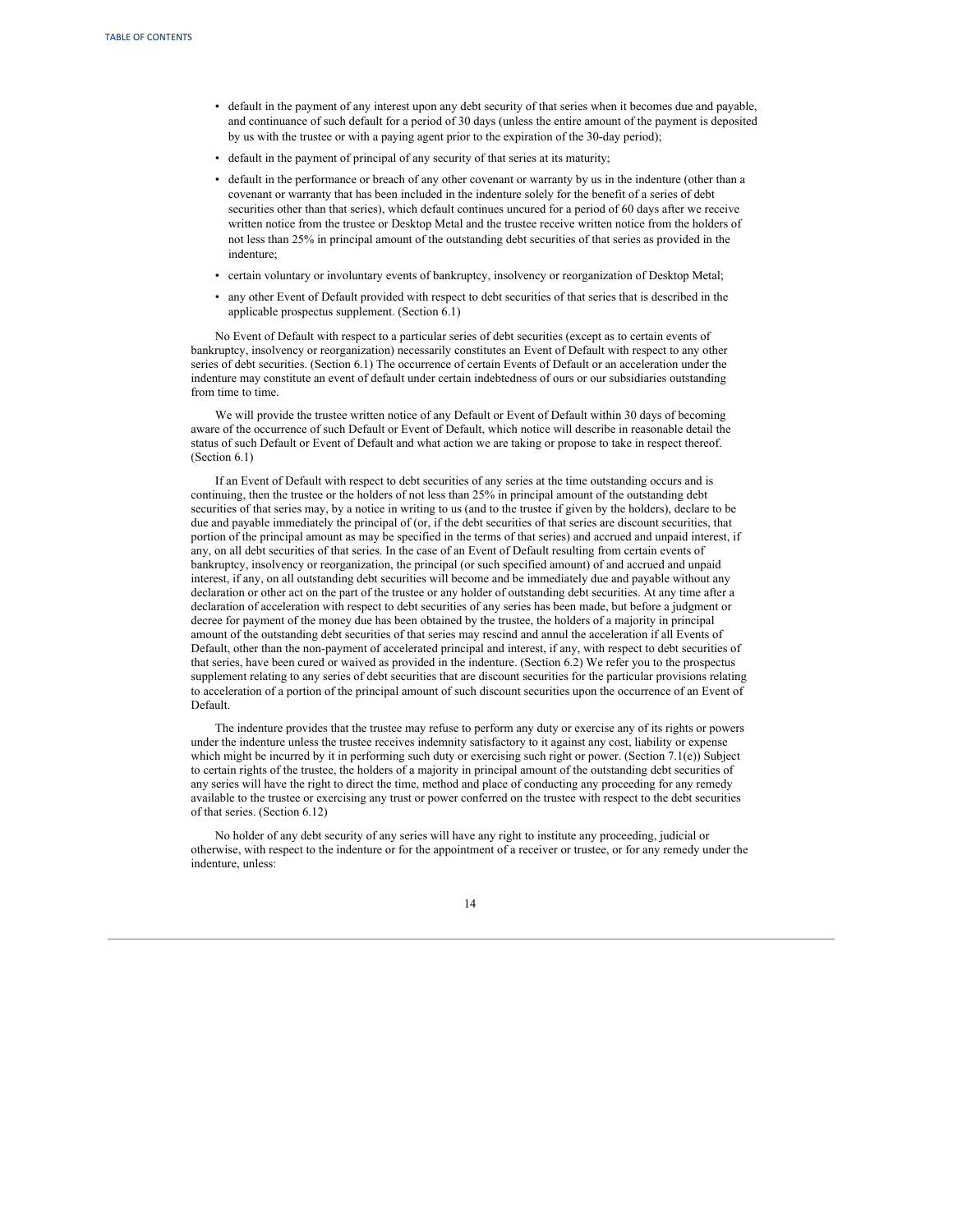- that holder has previously given to the trustee written notice of a continuing Event of Default with respect to debt securities of that series; and
- the holders of not less than 25% in principal amount of the outstanding debt securities of that series have made written request, and offered indemnity or security satisfactory to the trustee, to the trustee to institute the proceeding as trustee, and the trustee has not received from the holders of not less than a majority in principal amount of the outstanding debt securities of that series a direction inconsistent with that request and has failed to institute the proceeding within 60 days. (Section 6.7)

Notwithstanding any other provision in the indenture, the holder of any debt security will have an absolute and unconditional right to receive payment of the principal of, premium and any interest on that debt security on or after the due dates expressed in that debt security and to institute suit for the enforcement of payment. (Section 6.8)

The indenture requires us, within 120 days after the end of our fiscal year, to furnish to the trustee a statement as to compliance with the indenture. (Section 4.3) If a Default or Event of Default occurs and is continuing with respect to the securities of any series and if it is known to a responsible officer of the trustee, the trustee shall mail to each Securityholder of the securities of that series notice of a Default or Event of Default within 90 days after it occurs or, if later, after a responsible officer of the trustee has knowledge of such Default or Event of Default. The indenture provides that the trustee may withhold notice to the holders of debt securities of any series of any Default or Event of Default (except in payment on any debt securities of that series) with respect to debt securities of that series if the trustee determines in good faith that withholding notice is in the interest of the holders of those debt securities. (Section 7.5)

## **Modification and Waiver**

We and the trustee may modify, amend or supplement the indenture or the debt securities of any series without the consent of any holder of any debt security:

- to cure any ambiguity, defect or inconsistency;
- to comply with covenants in the indenture described above under the heading "Consolidation, Merger and Sale of Assets";
- to provide for uncertificated securities in addition to or in place of certificated securities;
- to add guarantees with respect to debt securities of any series or secure debt securities of any series;
- to surrender any of our rights or powers under the indenture;
- to add covenants or events of default for the benefit of the holders of debt securities of any series;
- to comply with the applicable procedures of the applicable depositary;
- to make any change that does not adversely affect the rights of any holder of debt securities;
- to provide for the issuance of and establish the form and terms and conditions of debt securities of any series as permitted by the indenture;
- to effect the appointment of a successor trustee with respect to the debt securities of any series and to add to or change any of the provisions of the indenture to provide for or facilitate administration by more than one trustee; or
- to comply with requirements of the SEC in order to effect or maintain the qualification of the indenture under the Trust Indenture Act. (Section 9.1)

We may also modify and amend the indenture with the consent of the holders of at least a majority in principal amount of the outstanding debt securities of each series affected by the modifications or amendments. We may not make any modification or amendment without the consent of the holders of each affected debt security then outstanding if that amendment will:

• reduce the amount of debt securities whose holders must consent to an amendment, supplement or waiver;

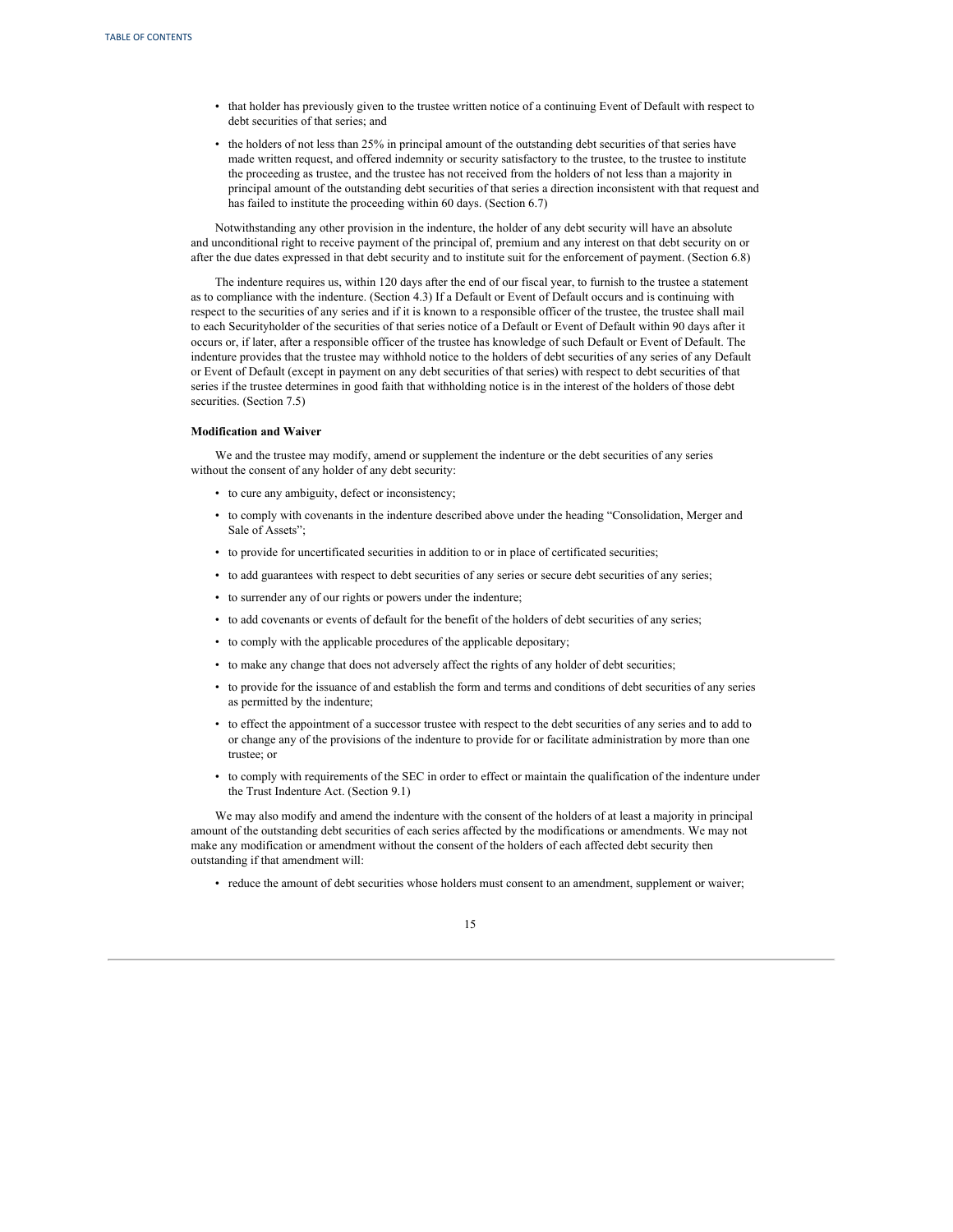- reduce the rate of or extend the time for payment of interest (including default interest) on any debt security;
- reduce the principal of or premium on or change the fixed maturity of any debt security or reduce the amount of, or postpone the date fixed for, the payment of any sinking fund or analogous obligation with respect to any series of debt securities;
- reduce the principal amount of discount securities payable upon acceleration of maturity;
- waive a default in the payment of the principal of, premium or interest on any debt security (except a rescission of acceleration of the debt securities of any series by the holders of at least a majority in aggregate principal amount of the then outstanding debt securities of that series and a waiver of the payment default that resulted from such acceleration);
- make the principal of or premium or interest on any debt security payable in currency other than that stated in the debt security;
- make any change to certain provisions of the indenture relating to, among other things, the right of holders of debt securities to receive payment of the principal of, premium and interest on those debt securities and to institute suit for the enforcement of any such payment and to waivers or amendments; or
- waive a redemption payment with respect to any debt security. (Section 9.3)

Except for certain specified provisions, the holders of at least a majority in principal amount of the outstanding debt securities of any series may on behalf of the holders of all debt securities of that series waive our compliance with provisions of the indenture. (Section 9.2) The holders of a majority in principal amount of the outstanding debt securities of any series may on behalf of the holders of all the debt securities of such series waive any past default under the indenture with respect to that series and its consequences, except a default in the payment of the principal of, premium or any interest on any debt security of that series; provided, however, that the holders of a majority in principal amount of the outstanding debt securities of any series may rescind an acceleration and its consequences, including any related payment default that resulted from the acceleration. (Section 6.13)

#### **Defeasance of Debt Securities and Certain Covenants in Certain Circumstances**

*Legal Defeasance*. The indenture provides that, unless otherwise provided by the terms of the applicable series of debt securities, we may be discharged from any and all obligations in respect of the debt securities of any series (subject to certain exceptions). We will be so discharged upon the irrevocable deposit with the trustee, in trust, of money and/or U.S. government obligations or, in the case of debt securities denominated in a single currency other than U.S. Dollars, government obligations of the government that issued or caused to be issued such currency, that, through the payment of interest and principal in accordance with their terms, will provide money or U.S. government obligations in an amount sufficient in the opinion of a nationally recognized firm of independent public accountants or investment bank to pay and discharge each installment of principal, premium and interest on and any mandatory sinking fund payments in respect of the debt securities of that series on the stated maturity of those payments in accordance with the terms of the indenture and those debt securities.

This discharge may occur only if, among other things, we have delivered to the trustee an opinion of counsel stating that we have received from, or there has been published by, the United States Internal Revenue Service a ruling or, since the date of execution of the indenture, there has been a change in the applicable United States federal income tax law, in either case to the effect that, and based thereon such opinion shall confirm that, the holders of the debt securities of that series will not recognize income, gain or loss for United States federal income tax purposes as a result of the deposit, defeasance and discharge and will be subject to United States federal income tax on the same amounts and in the same manner and at the same times as would have been the case if the deposit, defeasance and discharge had not occurred. (Section 8.3)

*Defeasance of Certain Covenants*. The indenture provides that, unless otherwise provided by the terms of the applicable series of debt securities, upon compliance with certain conditions: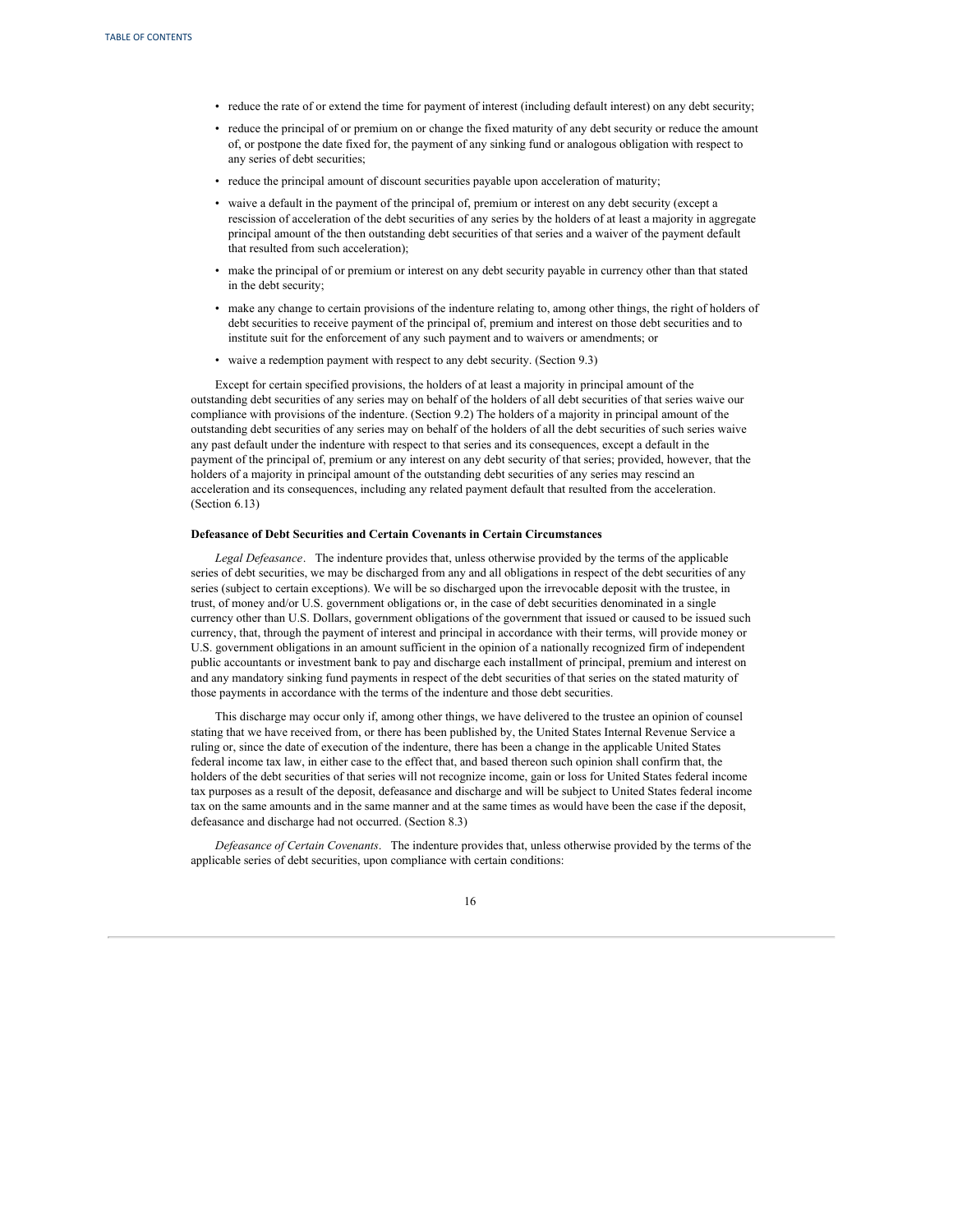- we may omit to comply with the covenant described under the heading "Consolidation, Merger and Sale of Assets" and certain other covenants set forth in the indenture, as well as any additional covenants which may be set forth in the applicable prospectus supplement; and
- any omission to comply with those covenants will not constitute a Default or an Event of Default with respect to the debt securities of that series ("covenant defeasance").

#### The conditions include:

- depositing with the trustee money and/or U.S. government obligations or, in the case of debt securities denominated in a single currency other than U.S. Dollars, government obligations of the government that issued or caused to be issued such currency, that, through the payment of interest and principal in accordance with their terms, will provide money in an amount sufficient in the opinion of a nationally recognized firm of independent public accountants or investment bank to pay and discharge each installment of principal of, premium and interest on and any mandatory sinking fund payments in respect of the debt securities of that series on the stated maturity of those payments in accordance with the terms of the indenture and those debt securities; and
- delivering to the trustee an opinion of counsel to the effect that the holders of the debt securities of that series will not recognize income, gain or loss for United States federal income tax purposes as a result of the deposit and related covenant defeasance and will be subject to United States federal income tax on the same amounts and in the same manner and at the same times as would have been the case if the deposit and related covenant defeasance had not occurred. (Section 8.4)

## **No Personal Liability of Directors, Officers, Employees or Securityholders**

None of our past, present or future directors, officers, employees or securityholders, as such, will have any liability for any of our obligations under the debt securities or the indenture or for any claim based on, or in respect or by reason of, such obligations or their creation. By accepting a debt security, each holder waives and releases all such liability. This waiver and release is part of the consideration for the issue of the debt securities. However, this waiver and release may not be effective to waive liabilities under U.S. federal securities laws, and it is the view of the SEC that such a waiver is against public policy.

#### **Governing Law**

The indenture and the debt securities, including any claim or controversy arising out of or relating to the indenture or the securities, will be governed by the laws of the State of New York.

The indenture will provide that we, the trustee and the holders of the debt securities (by their acceptance of the debt securities) irrevocably waive, to the fullest extent permitted by applicable law, any and all right to trial by jury in any legal proceeding arising out of or relating to the indenture, the debt securities or the transactions contemplated thereby.

The indenture will provide that any legal suit, action or proceeding arising out of or based upon the indenture or the transactions contemplated thereby may be instituted in the federal courts of the United States of America located in the City of New York or the courts of the State of New York in each case located in the City of New York, and we, the trustee and the holder of the debt securities (by their acceptance of the debt securities) irrevocably submit to the non-exclusive jurisdiction of such courts in any such suit, action or proceeding. The indenture will further provide that service of any process, summons, notice or document by mail (to the extent allowed under any applicable statute or rule of court) to such party's address set forth in the indenture will be effective service of process for any suit, action or other proceeding brought in any such court. The indenture will further provide that we, the trustee and the holders of the debt securities (by their acceptance of the debt securities) irrevocably and unconditionally waive any objection to the laying of venue of any suit, action or other proceeding in the courts specified above and irrevocably and unconditionally waive and agree not to plead or claim any such suit, action or other proceeding has been brought in an inconvenient forum. (Section 10.10)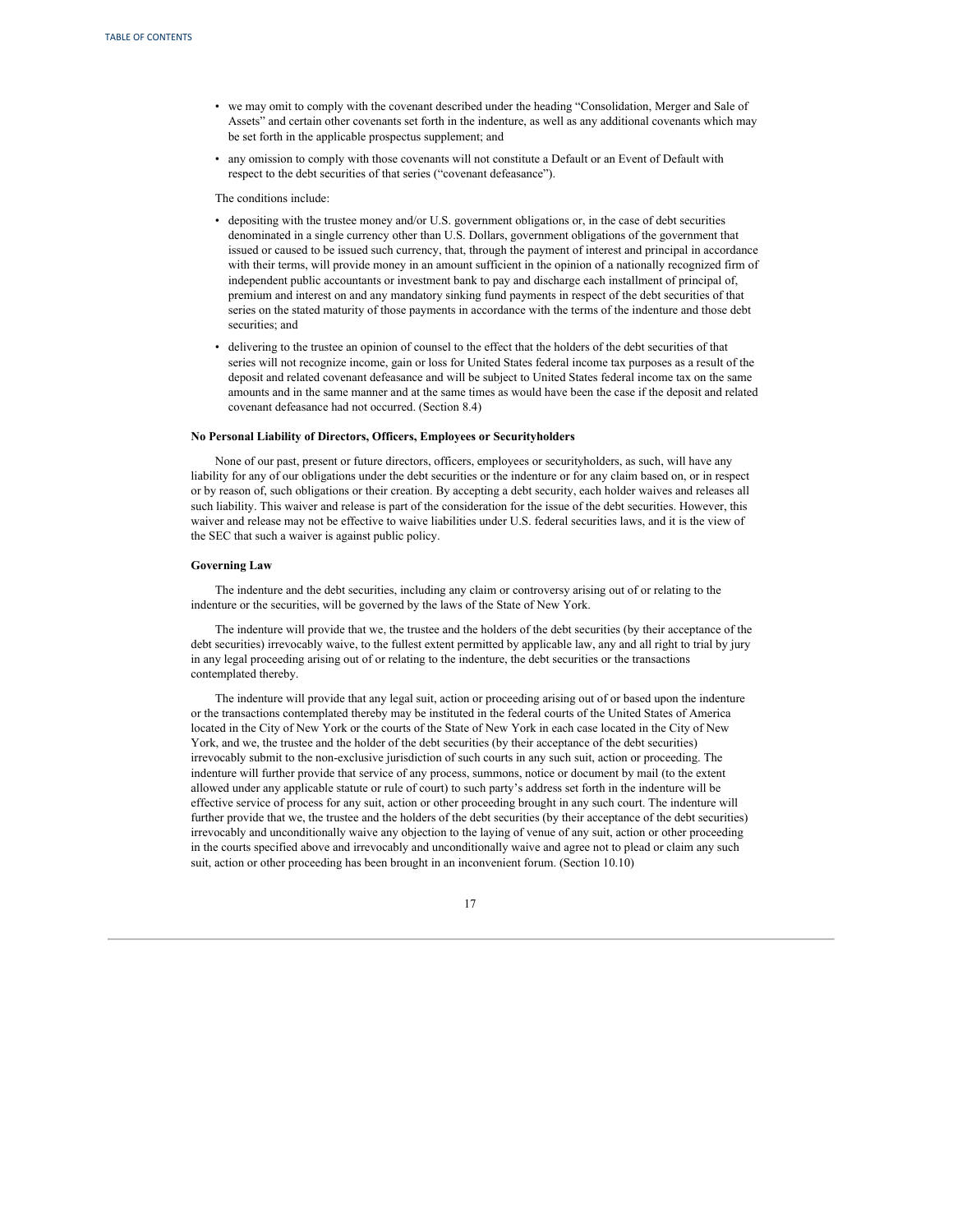# **DESCRIPTION OF OTHER SECURITIES**

<span id="page-20-0"></span>We will set forth in the applicable prospectus supplement a description of any warrants or units issued by us that may be offered and sold pursuant to this prospectus.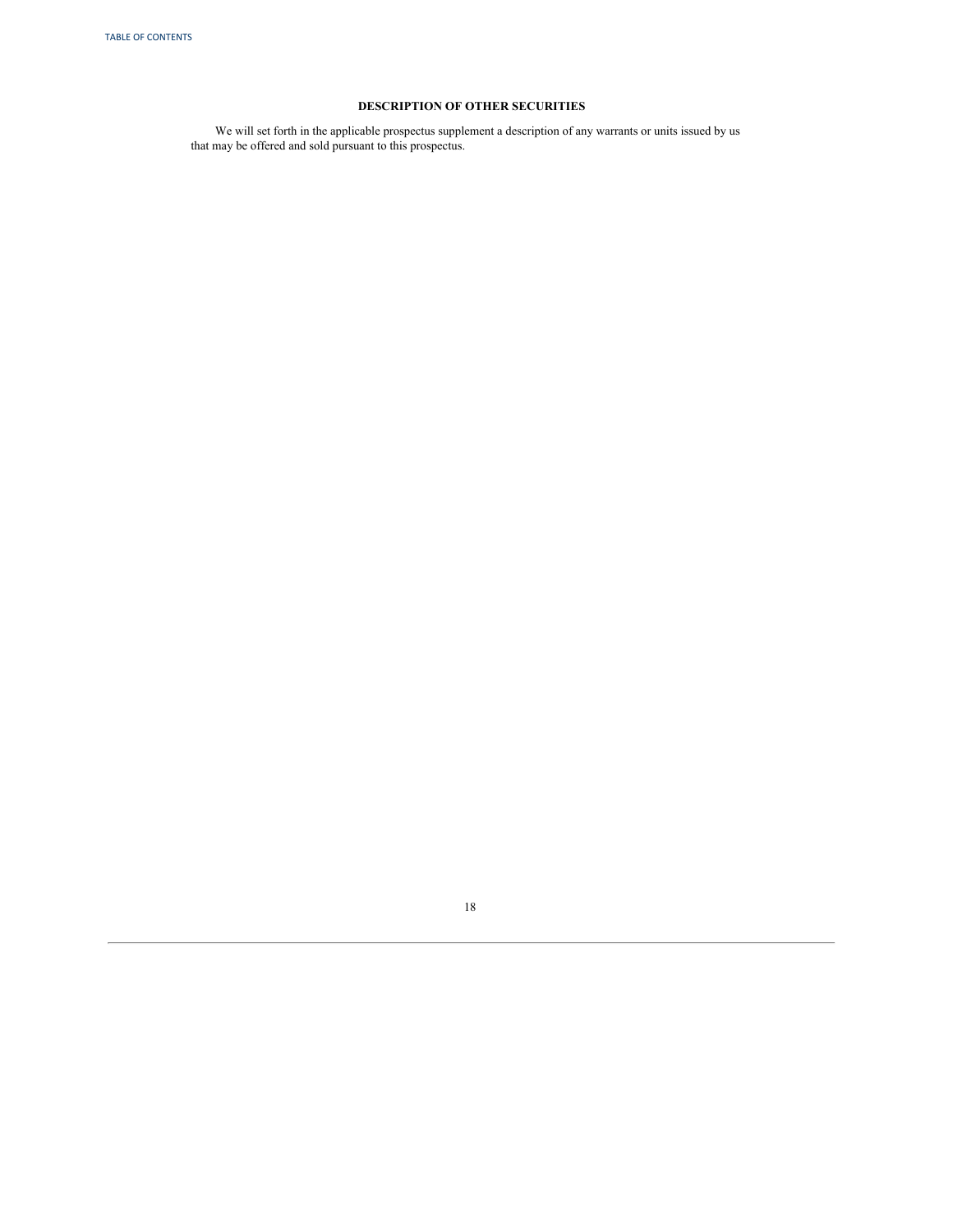#### **GLOBAL SECURITIES**

#### <span id="page-21-0"></span>**Book-Entry, Delivery and Form**

Unless we indicate differently in any applicable prospectus supplement or free writing prospectus, the securities initially will be issued in book-entry form and represented by one or more global notes or global securities, or, collectively, global securities. The global securities will be deposited with, or on behalf of, The Depository Trust Company, New York, New York, as depositary, or DTC, and registered in the name of Cede & Co., the nominee of DTC. Unless and until it is exchanged for individual certificates evidencing securities under the limited circumstances described below, a global security may not be transferred except as a whole by the depositary to its nominee or by the nominee to the depositary, or by the depositary or its nominee to a successor depositary or to a nominee of the successor depositary.

DTC has advised us that it is:

- a limited-purpose trust company organized under the New York Banking Law;
- a "banking organization" within the meaning of the New York Banking Law;
- a member of the Federal Reserve System;
- a "clearing corporation" within the meaning of the New York Uniform Commercial Code; and
- a "clearing agency" registered pursuant to the provisions of Section 17A of the Exchange Act.

DTC holds securities that its participants deposit with DTC. DTC also facilitates the settlement among its participants of securities transactions, such as transfers and pledges, in deposited securities through electronic computerized book-entry changes in participants' accounts, thereby eliminating the need for physical movement of securities certificates. "Direct participants" in DTC include securities brokers and dealers, including underwriters, banks, trust companies, clearing corporations and other organizations. DTC is a wholly-owned subsidiary of The Depository Trust & Clearing Corporation, or DTCC. DTCC is the holding company for DTC, National Securities Clearing Corporation and Fixed Income Clearing Corporation, all of which are registered clearing agencies. DTCC is owned by the users of its regulated subsidiaries. Access to the DTC system is also available to others, which we sometimes refer to as indirect participants, that clear through or maintain a custodial relationship with a direct participant, either directly or indirectly. The rules applicable to DTC and its participants are on file with the SEC.

Purchases of securities under the DTC system must be made by or through direct participants, which will receive a credit for the securities on DTC's records. The ownership interest of the actual purchaser of a security, which we sometimes refer to as a beneficial owner, is in turn recorded on the direct and indirect participants' records. Beneficial owners of securities will not receive written confirmation from DTC of their purchases. However, beneficial owners are expected to receive written confirmations providing details of their transactions, as well as periodic statements of their holdings, from the direct or indirect participants through which they purchased securities. Transfers of ownership interests in global securities are to be accomplished by entries made on the books of participants acting on behalf of beneficial owners. Beneficial owners will not receive certificates representing their ownership interests in the global securities, except under the limited circumstances described below.

To facilitate subsequent transfers, all global securities deposited by direct participants with DTC will be registered in the name of DTC's partnership nominee, Cede & Co., or such other name as may be requested by an authorized representative of DTC. The deposit of securities with DTC and their registration in the name of Cede  $\&$ Co. or such other nominee will not change the beneficial ownership of the securities. DTC has no knowledge of the actual beneficial owners of the securities. DTC's records reflect only the identity of the direct participants to whose accounts the securities are credited, which may or may not be the beneficial owners. The participants are responsible for keeping account of their holdings on behalf of their customers.

So long as the securities are in book-entry form, you will receive payments and may transfer securities only through the facilities of the depositary and its direct and indirect participants. We will maintain an office or agency in the location specified in the prospectus supplement for the applicable securities, where notices and demands in respect of the securities and the indenture may be delivered to us and where certificated securities may be surrendered for payment, registration of transfer or exchange.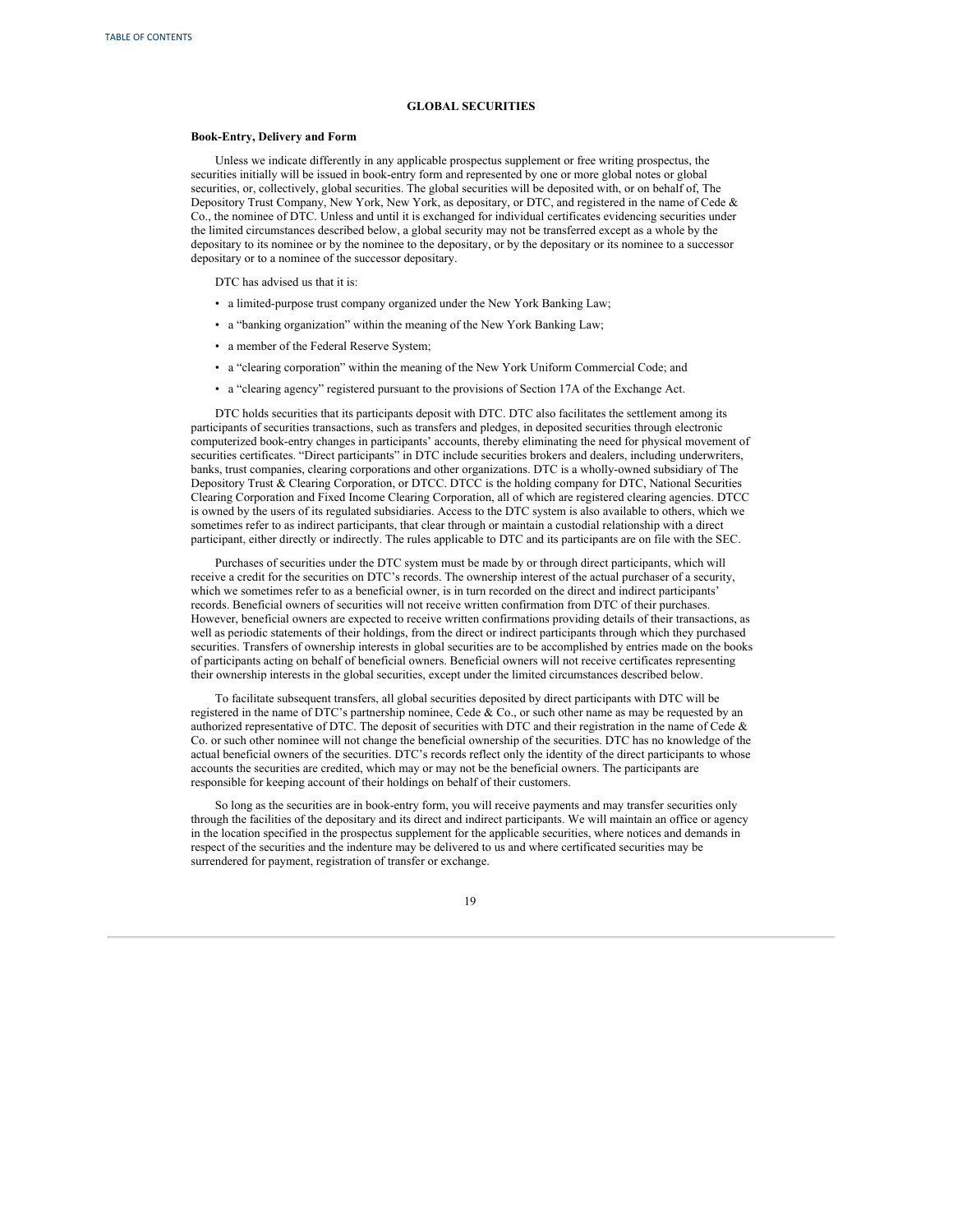Conveyance of notices and other communications by DTC to direct participants, by direct participants to indirect participants and by direct participants and indirect participants to beneficial owners will be governed by arrangements among them, subject to any legal requirements in effect from time to time.

Redemption notices will be sent to DTC. If less than all of the securities of a particular series are being redeemed, DTC's practice is to determine by lot the amount of the interest of each direct participant in the securities of such series to be redeemed.

Neither DTC nor Cede & Co. (or such other DTC nominee) will consent or vote with respect to the securities. Under its usual procedures, DTC will mail an omnibus proxy to us as soon as possible after the record date. The omnibus proxy assigns the consenting or voting rights of Cede & Co. to those direct participants to whose accounts the securities of such series are credited on the record date, identified in a listing attached to the omnibus proxy.

So long as securities are in book-entry form, we will make payments on those securities to the depositary or its nominee, as the registered owner of such securities, by wire transfer of immediately available funds. If securities are issued in definitive certificated form under the limited circumstances described below and unless if otherwise provided in the description of the applicable securities herein or in the applicable prospectus supplement, we will have the option of making payments by check mailed to the addresses of the persons entitled to payment or by wire transfer to bank accounts in the United States designated in writing to the applicable trustee or other designated party at least 15 days before the applicable payment date by the persons entitled to payment, unless a shorter period is satisfactory to the applicable trustee or other designated party.

Redemption proceeds, distributions and dividend payments on the securities will be made to Cede & Co., or such other nominee as may be requested by an authorized representative of DTC. DTC's practice is to credit direct participants' accounts upon DTC's receipt of funds and corresponding detail information from us on the payment date in accordance with their respective holdings shown on DTC records. Payments by participants to beneficial owners will be governed by standing instructions and customary practices, as is the case with securities held for the account of customers in bearer form or registered in "street name." Those payments will be the responsibility of participants and not of DTC or us, subject to any statutory or regulatory requirements in effect from time to time. Payment of redemption proceeds, distributions and dividend payments to Cede & Co., or such other nominee as may be requested by an authorized representative of DTC, is our responsibility, disbursement of payments to direct participants is the responsibility of DTC, and disbursement of payments to the beneficial owners is the responsibility of direct and indirect participants.

Except under the limited circumstances described below, purchasers of securities will not be entitled to have securities registered in their names and will not receive physical delivery of securities. Accordingly, each beneficial owner must rely on the procedures of DTC and its participants to exercise any rights under the securities and the indenture.

The laws of some jurisdictions may require that some purchasers of securities take physical delivery of securities in definitive form. Those laws may impair the ability to transfer or pledge beneficial interests in securities.

DTC may discontinue providing its services as securities depositary with respect to the securities at any time by giving reasonable notice to us. Under such circumstances, in the event that a successor depositary is not obtained, securities certificates are required to be printed and delivered.

As noted above, beneficial owners of a particular series of securities generally will not receive certificates representing their ownership interests in those securities. However, if:

• DTC notifies us that it is unwilling or unable to continue as a depositary for the global security or securities representing such series of securities or if DTC ceases to be a clearing agency registered under the Exchange Act at a time when it is required to be registered and a successor depositary is not appointed within 90 days of the notification to us or of our becoming aware of DTC's ceasing to be so registered, as the case may be;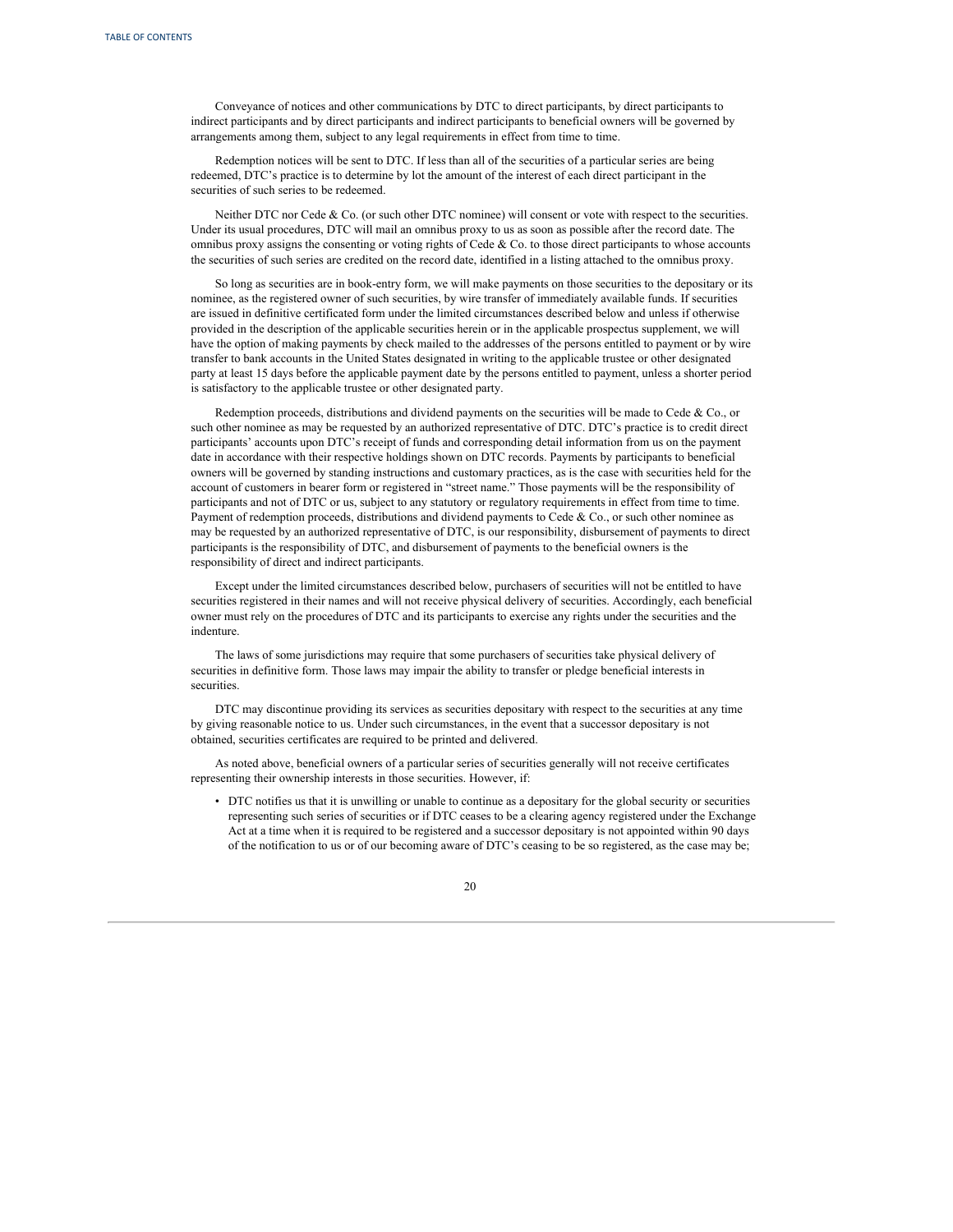- we determine, in our sole discretion, not to have such securities represented by one or more global securities; or
- an Event of Default has occurred and is continuing with respect to such series of securities,

we will prepare and deliver certificates for such securities in exchange for beneficial interests in the global securities. Any beneficial interest in a global security that is exchangeable under the circumstances described in the preceding sentence will be exchangeable for securities in definitive certificated form registered in the names that the depositary directs. It is expected that these directions will be based upon directions received by the depositary from its participants with respect to ownership of beneficial interests in the global securities.

#### *Euroclear and Clearstream*

If so provided in the applicable prospectus supplement, you may hold interests in a global security through Clearstream Banking S.A., which we refer to as "Clearstream," or Euroclear Bank S.A./N.V., as operator of the Euroclear System, which we refer to as "Euroclear," either directly if you are a participant in Clearstream or Euroclear or indirectly through organizations which are participants in Clearstream or Euroclear. Clearstream and Euroclear will hold interests on behalf of their respective participants through customers' securities accounts in the names of Clearstream and Euroclear, respectively, on the books of their respective U.S. depositaries, which in turn will hold such interests in customers' securities accounts in such depositaries' names on DTC's books.

Clearstream and Euroclear are securities clearance systems in Europe. Clearstream and Euroclear hold securities for their respective participating organizations and facilitate the clearance and settlement of securities transactions between those participants through electronic book-entry changes in their accounts, thereby eliminating the need for physical movement of certificates.

Payments, deliveries, transfers, exchanges, notices and other matters relating to beneficial interests in global securities owned through Euroclear or Clearstream must comply with the rules and procedures of those systems. Transactions between participants in Euroclear or Clearstream, on one hand, and other participants in DTC, on the other hand, are also subject to DTC's rules and procedures.

Investors will be able to make and receive through Euroclear and Clearstream payments, deliveries, transfers and other transactions involving any beneficial interests in global securities held through those systems only on days when those systems are open for business. Those systems may not be open for business on days when banks, brokers and other institutions are open for business in the United States.

Cross-market transfers between participants in DTC, on the one hand, and participants in Euroclear or Clearstream, on the other hand, will be effected through DTC in accordance with the DTC's rules on behalf of Euroclear or Clearstream, as the case may be, by their respective U.S. depositaries; however, such cross-market transactions will require delivery of instructions to Euroclear or Clearstream, as the case may be, by the counterparty in such system in accordance with the rules and procedures and within the established deadlines (European time) of such system. Euroclear or Clearstream, as the case may be, will, if the transaction meets its settlement requirements, deliver instructions to its U.S. depositary to take action to effect final settlement on its behalf by delivering or receiving interests in the global securities through DTC, and making or receiving payment in accordance with normal procedures for same-day fund settlement. Participants in Euroclear or Clearstream may not deliver instructions directly to their respective U.S. depositaries.

Due to time zone differences, the securities accounts of a participant in Euroclear or Clearstream purchasing an interest in a global security from a direct participant in DTC will be credited, and any such crediting will be reported to the relevant participant in Euroclear or Clearstream, during the securities settlement processing day (which must be a business day for Euroclear or Clearstream) immediately following the settlement date of DTC. Cash received in Euroclear or Clearstream as a result of sales of interests in a global security by or through a participant in Euroclear or Clearstream to a direct participant in DTC will be received with value on the settlement date of DTC but will be available in the relevant Euroclear or Clearstream cash account only as of the business day for Euroclear or Clearstream following DTC's settlement date.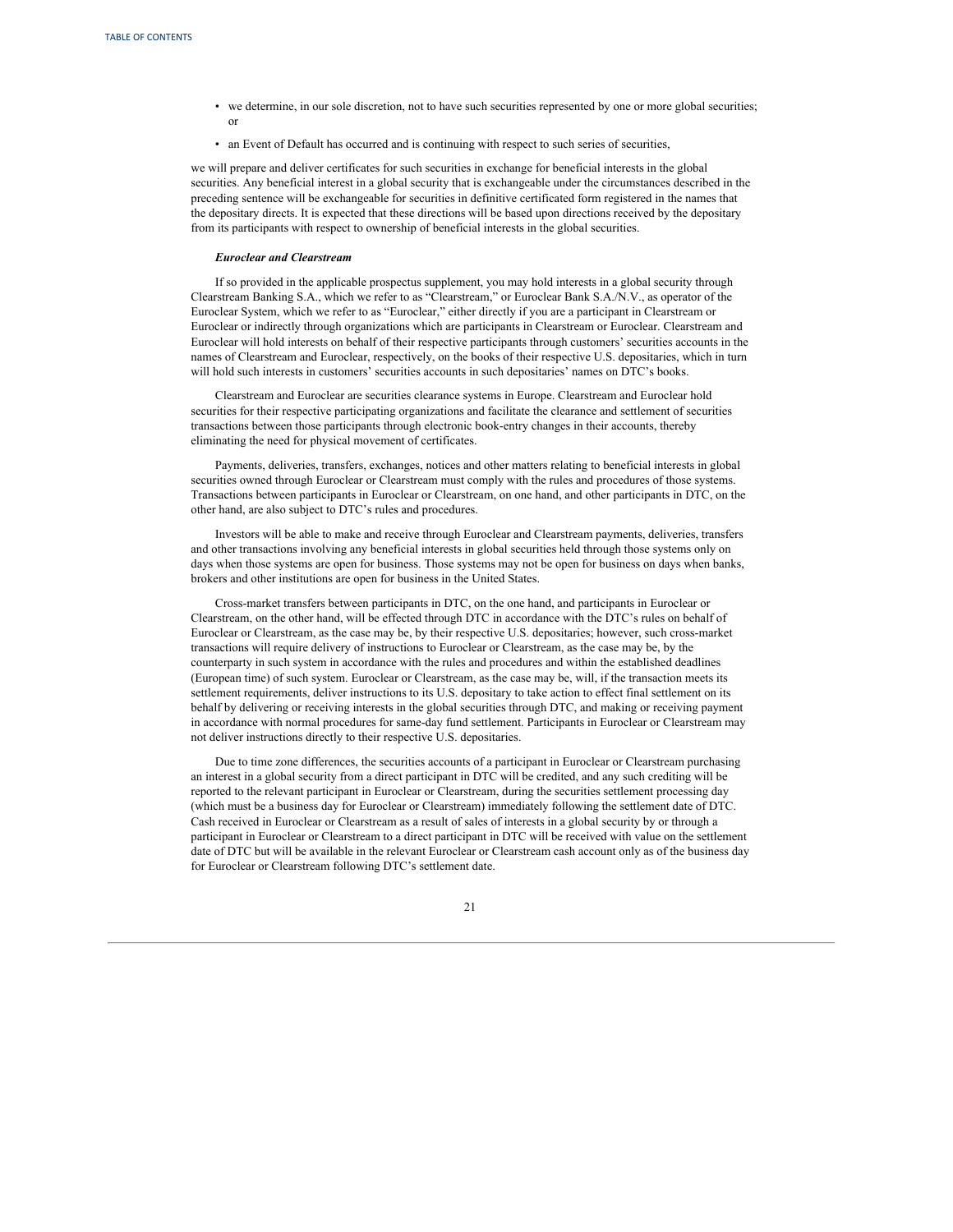#### *Other*

The information in this section of this prospectus concerning DTC, Clearstream, Euroclear and their respective book-entry systems has been obtained from sources that we believe to be reliable, but we do not take responsibility for this information. This information has been provided solely as a matter of convenience. The rules and procedures of DTC, Clearstream and Euroclear are solely within the control of those organizations and could change at any time. Neither we nor the trustee nor any agent of ours or of the trustee has any control over those entities and none of us takes any responsibility for their activities. You are urged to contact DTC, Clearstream and Euroclear or their respective participants directly to discuss those matters. In addition, although we expect that DTC, Clearstream and Euroclear will perform the foregoing procedures, none of them is under any obligation to perform or continue to perform such procedures and such procedures may be discontinued at any time. Neither we nor any agent of ours will have any responsibility for the performance or nonperformance by DTC, Clearstream and Euroclear or their respective participants of these or any other rules or procedures governing their respective operations.

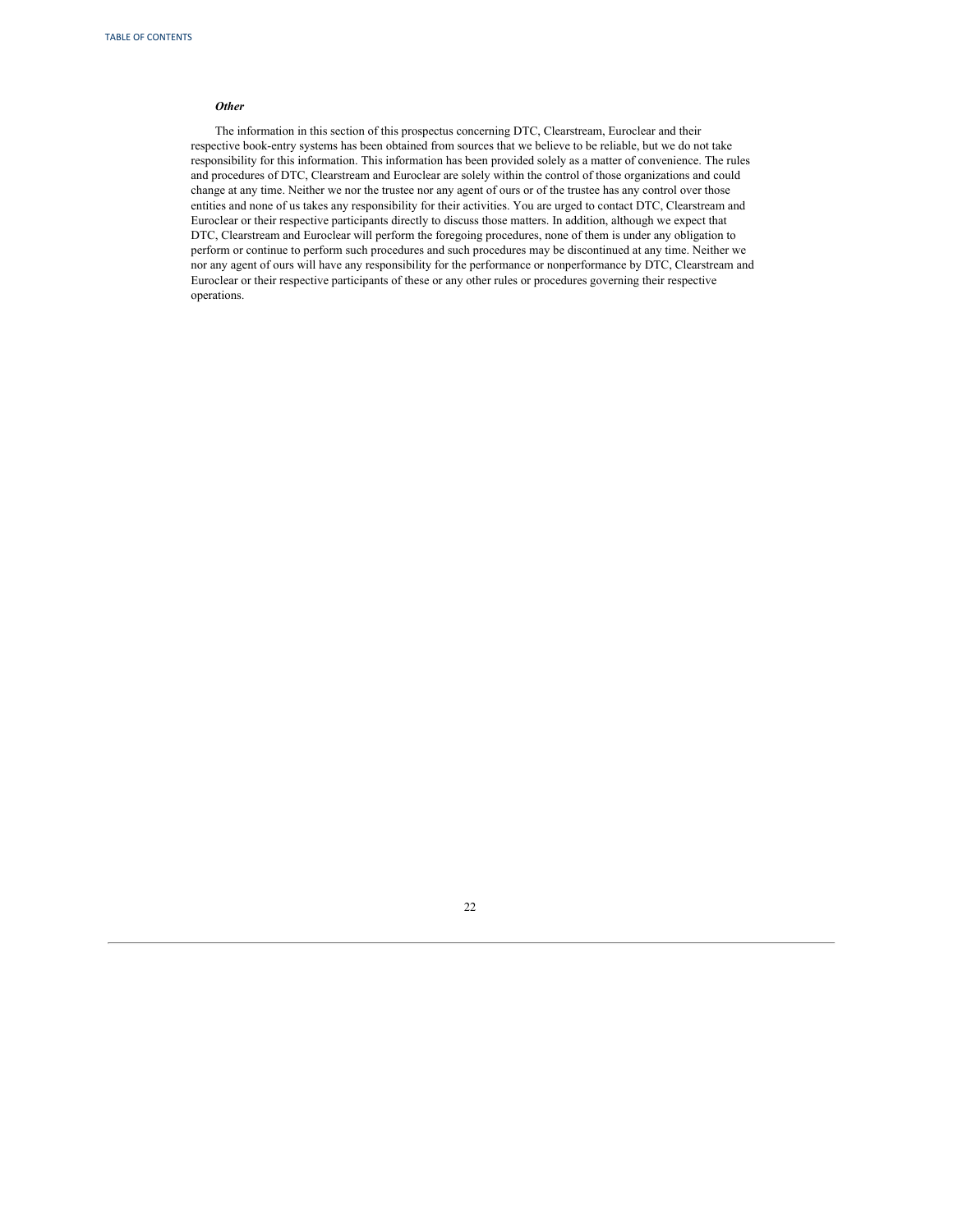## **SELLING SECURITYHOLDERS**

<span id="page-25-0"></span>Information about selling securityholders, where applicable, will be set forth in a prospectus supplement, in a post-effective amendment, or in filings we make with the SEC under the Exchange Act that are incorporated by reference.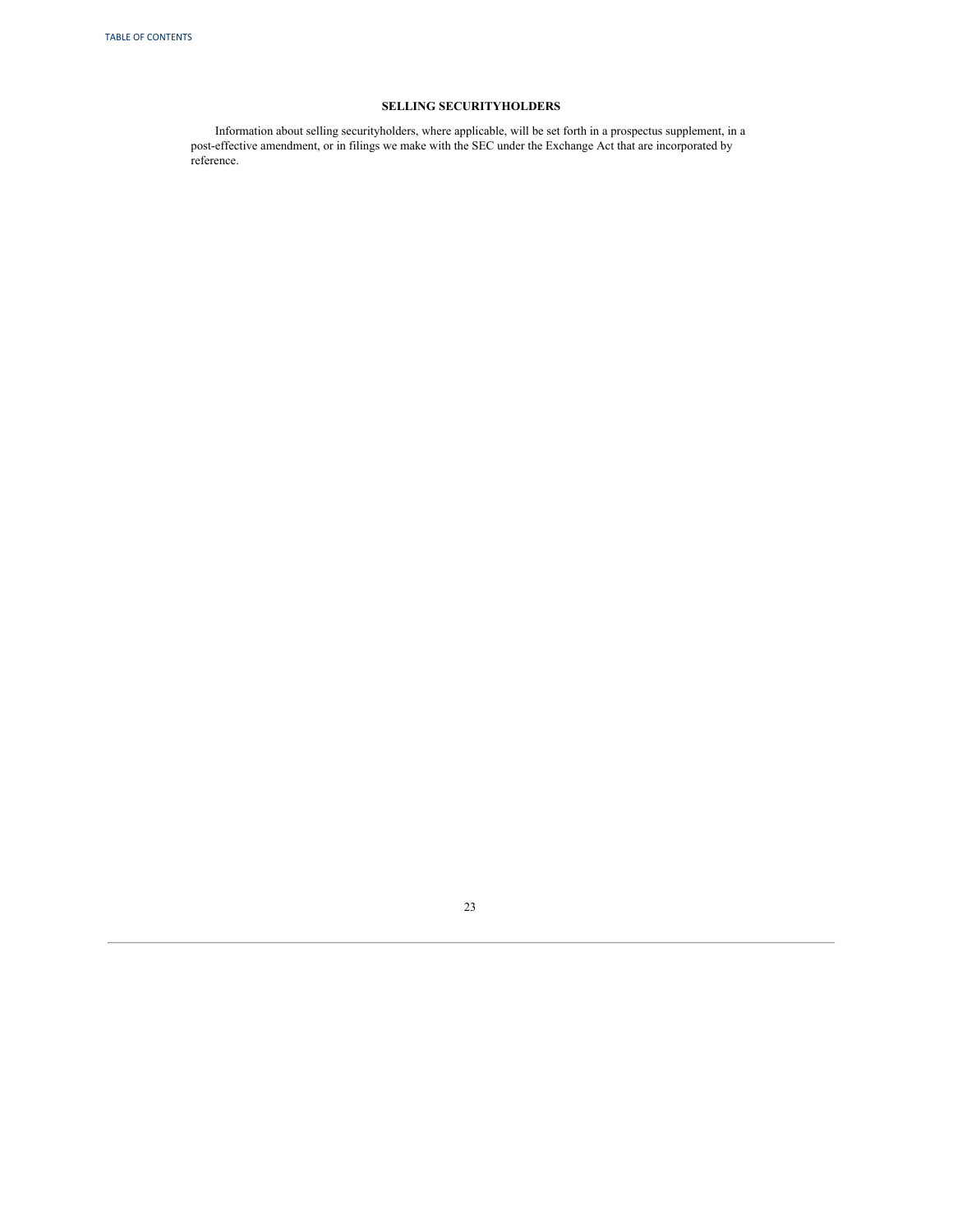## **PLAN OF DISTRIBUTION**

<span id="page-26-0"></span>We or any of the selling securityholders may sell the offered securities from time to time:

- through underwriters or dealers;
- through agents;
- directly to one or more purchasers; or
- through a combination of any of these methods of sale.

We will identify the specific plan of distribution, including any underwriters, dealers, agents or direct purchasers and their compensation in the applicable prospectus supplement.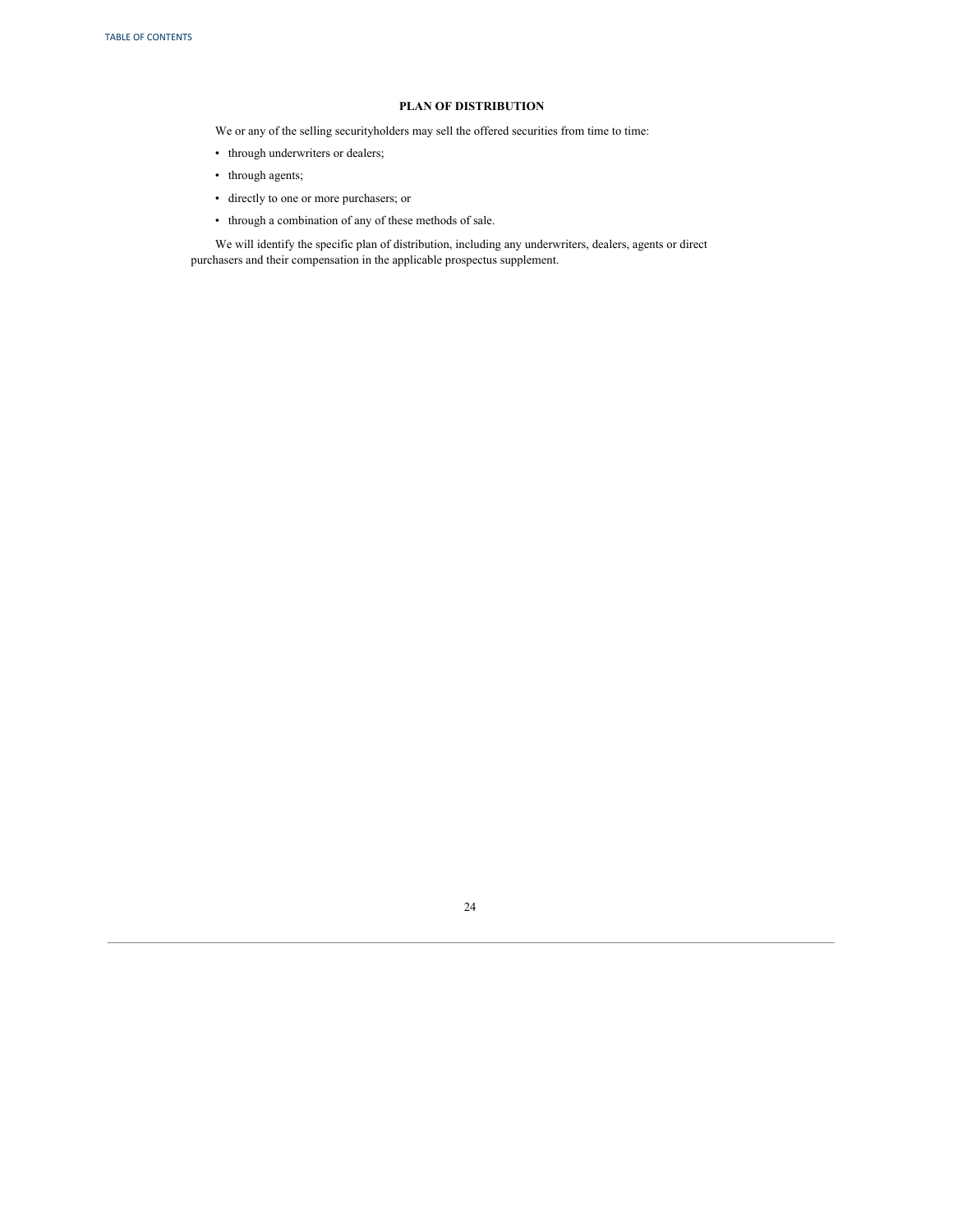## **LEGAL MATTERS**

<span id="page-27-0"></span>Latham & Watkins LLP will pass upon certain legal matters relating to the issuance and sale of the securities offered hereby on behalf of Desktop Metal, Inc. Additional legal matters may be passed upon for us, any selling securityholders, or any underwriters, dealers or agents, by counsel that we will name in the applicable prospectus supplement. Certain attorneys affiliated with Latham & Watkins LLP own shares of our Class A common stock.

## **EXPERTS**

The financial statements of Desktop Metal, Inc. and its subsidiaries as of and for the years ended December 31, 2021 and 2020 incorporated by reference in this Prospectus, and the effectiveness of Desktop Metal Inc.'s internal control over financial reporting, have been audited by Deloitte & Touche LLP, an independent registered public accounting firm, as stated in their reports which express an unqualified opinion on the financial statements and an adverse opinion on the effectiveness of Desktop Metal, Inc.'s internal control over financial reporting. Such financial statements are incorporated by reference in reliance upon the report of such firm given upon their authority as experts in accounting and auditing.

The consolidated financial statements of The ExOne Company for the years ended December 31, 2020 and 2019 incorporated by reference in this prospectus have been audited by Schneider Downs & Co., Inc., independent registered public accounting firm, as set forth in their report therein, and incorporated by reference herein. Such consolidated financial statements are incorporated herein in reliance upon the report of Schneider Downs & Co., Inc. pertaining to such consolidated financial statements given on the authority of such firm as experts in accounting and auditing.

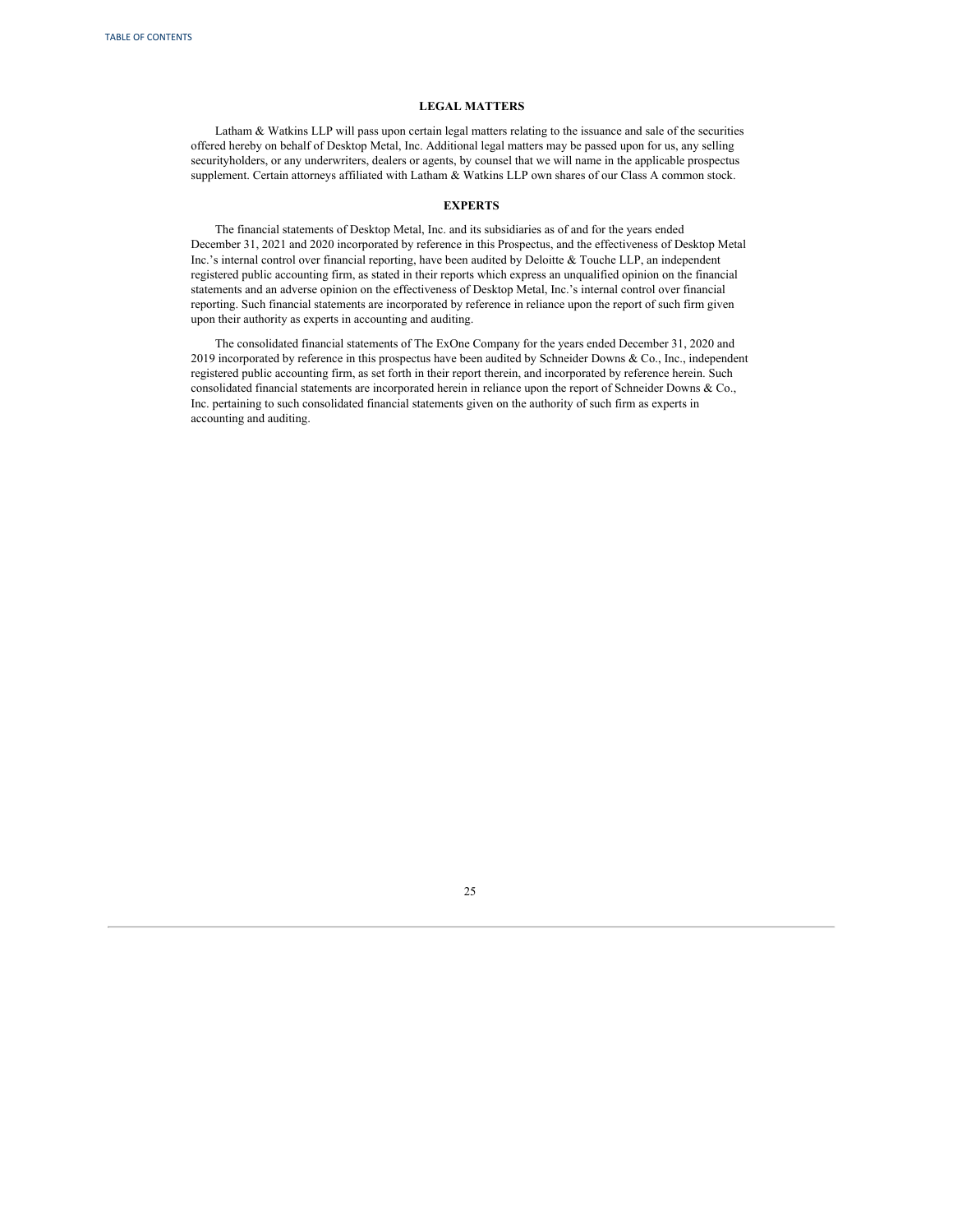## **PART II INFORMATION NOT REQUIRED IN PROSPECTUS**

## **Item 14.** *Other Expenses of Issuance and Distribution*

The following is an estimate of the expenses (all of which are to be paid by the registrant) that we may incur in connection with the securities being registered hereby.

| SEC registration fee                                 | \$            | (1) |
|------------------------------------------------------|---------------|-----|
| FINRA filing fee                                     | S             | (1) |
| The New York Stock Exchange supplemental listing fee | S             | (1) |
| Printing expenses                                    | S             | (1) |
| Legal fees and expenses                              | S             | (1) |
| Accounting fees and expenses                         | S             | (1) |
| Blue Sky, qualification fees and expenses            | <sup>\$</sup> | (1) |
| Transfer agent fees and expenses                     | S             | (1) |
| Trustee fees and expenses                            | S             | (1) |
| Warrant agent fees and expenses                      | S             | (1) |
| Miscellaneous                                        | S             | (1) |
| Total                                                |               | (1) |
|                                                      |               |     |

(1) These fees are calculated based on the securities offered and the number of issuances and accordingly cannot be estimated at this time.

## **Item 15.** *Indemnification of Directors and Of icers*

Section 102 of the General Corporation Law of the State of Delaware permits a corporation to eliminate the personal liability of directors of a corporation to the corporation or its stockholders for monetary damages for a breach of fiduciary duty as a director, except where the director breached his duty of loyalty, failed to act in good faith, engaged in intentional misconduct or knowingly violated a law, authorized the payment of a dividend or approved a stock repurchase in violation of Delaware corporate law or obtained an improper personal benefit. Our restated certificate of incorporation provides that no director of the Registrant shall be personally liable to it or its stockholders for monetary damages for any breach of fiduciary duty as a director, notwithstanding any provision of law imposing such liability, except to the extent that the General Corporation Law of the State of Delaware prohibits the elimination or limitation of liability of directors for breaches of fiduciary duty.

Section 145 of the General Corporation Law of the State of Delaware provides that a corporation has the power to indemnify a director, officer, employee, or agent of the corporation, or a person serving at the request of the corporation for another corporation, partnership, joint venture, trust or other enterprise in related capacities against expenses (including attorneys' fees), judgments, fines and amounts paid in settlement actually and reasonably incurred by the person in connection with an action, suit or proceeding to which he was or is a party or is threatened to be made a party to any threatened, ending or completed action, suit or proceeding by reason of such position, if such person acted in good faith and in a manner he reasonably believed to be in or not opposed to the best interests of the corporation, and, in any criminal action or proceeding, had no reasonable cause to believe his conduct was unlawful, except that, in the case of actions brought by or in the right of the corporation, no indemnification shall be made with respect to any claim, issue or matter as to which such person shall have been adjudged to be liable to the corporation unless and only to the extent that the Court of Chancery or other adjudicating court determines that, despite the adjudication of liability but in view of all of the circumstances of the case, such person is fairly and reasonably entitled to indemnity for such expenses which the Court of Chancery or such other court shall deem proper.

Our certificate of incorporation provides that we will indemnify each person who was or is a party or threatened to be made a party to any threatened, pending or completed action, suit or proceeding (other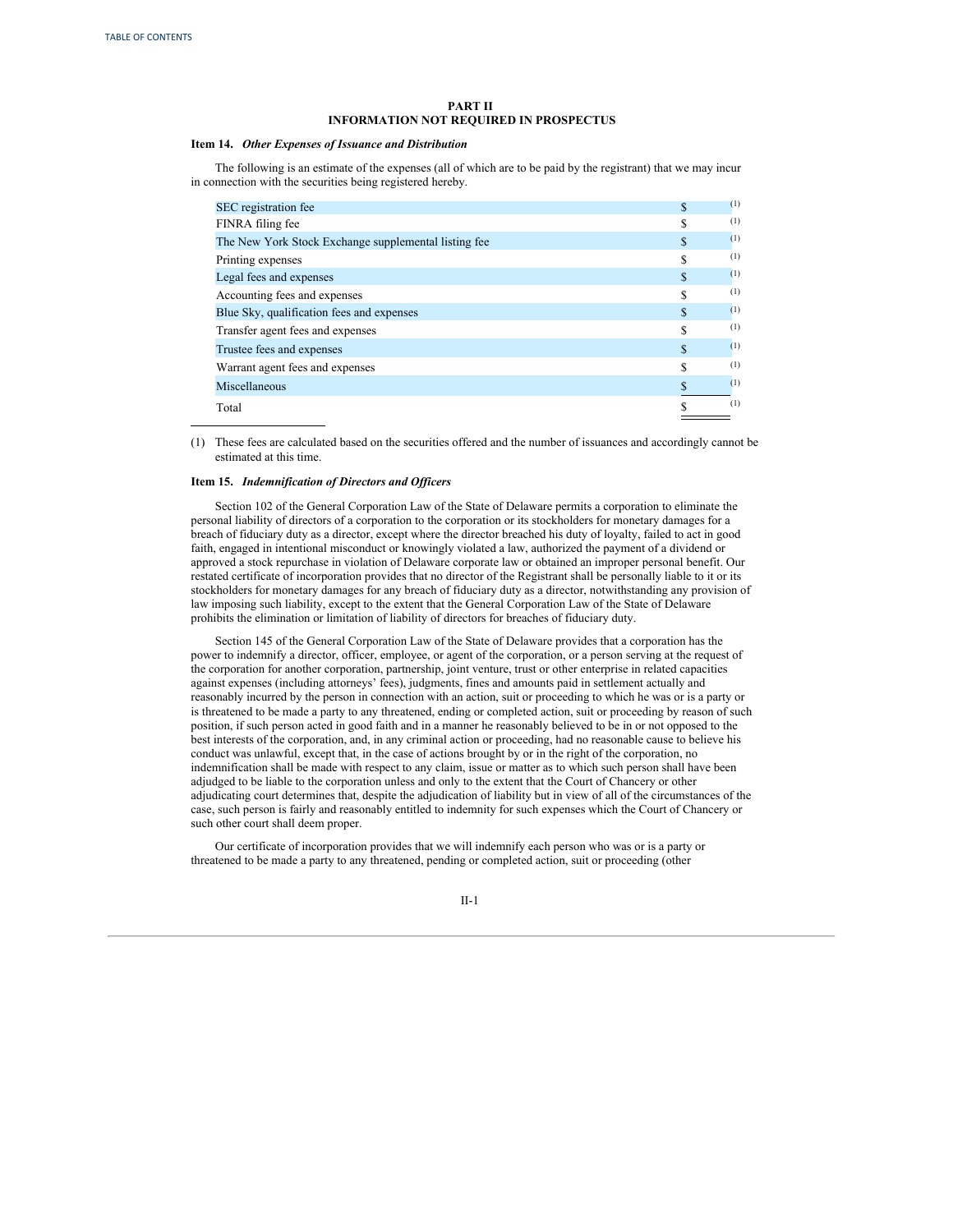than an action by or in the right of us) by reason of the fact that he or she is or was, or has agreed to become, a director or officer, or is or was serving, or has agreed to serve, at our request as a director, officer, partner, employee or trustee of, or in a similar capacity with, another corporation, partnership, joint venture, trust or other enterprise (all such persons being referred to as an "Indemnitee"), or by reason of any action alleged to have been taken or omitted in such capacity, against all expenses (including attorneys' fees), judgments, fines and amounts paid in settlement actually and reasonably incurred in connection with such action, suit or proceeding and any appeal therefrom, if such Indemnitee acted in good faith and in a manner he or she reasonably believed to be in, or not opposed to, our best interests, and, with respect to any criminal action or proceeding, he or she had no reasonable cause to believe his or her conduct was unlawful. Our restated certificate of incorporation provides that we will indemnify any Indemnitee who was or is a party to an action or suit by or in the right of us to procure a judgment in our favor by reason of the fact that the Indemnitee is or was, or has agreed to become, a director or officer, or is or was serving, or has agreed to serve, at our request as a director, officer, partner, employee or trustee of, or in a similar capacity with, another corporation, partnership, joint venture, trust or other enterprise, or by reason of any action alleged to have been taken or omitted in such capacity, against all expenses (including attorneys' fees) and, to the extent permitted by law, amounts paid in settlement actually and reasonably incurred in connection with such action, suit or proceeding, and any appeal therefrom, if the Indemnitee acted in good faith and in a manner he or she reasonably believed to be in, or not opposed to, our best interests, except that no indemnification shall be made with respect to any claim, issue or matter as to which such person shall have been adjudged to be liable to us, unless a court determines that, despite such adjudication but in view of all of the circumstances, he or she is entitled to indemnification of such expenses. Notwithstanding the foregoing, to the extent that any Indemnitee has been successful, on the merits or otherwise, he or she will be indemnified by us against all expenses (including attorneys' fees) actually and reasonably incurred in connection therewith. Expenses must be advanced to an Indemnitee under certain circumstances.

We have entered into indemnification agreements with each of our directors and officers. These indemnification agreements may require us, among other things, to indemnify our directors and officers for some expenses, including attorneys' fees, judgments, fines and settlement amounts incurred by a director or officer in any action or proceeding arising out of his or her service as one of our directors or officers, or any of our subsidiaries or any other company or enterprise to which the person provides services at our request.

We maintain a general liability insurance policy that covers certain liabilities of directors and officers of our corporation arising out of claims based on acts or omissions in their capacities as directors or officers.

In any underwriting agreement we enter into in connection with the sale of securities being registered hereby, the underwriters will agree to indemnify, under certain conditions, us, our directors, our officers and persons who control us within the meaning of the Securities Act of 1933, as amended, or the Securities Act, against certain liabilities.

| Exhibit<br>Number | <b>Description</b>                                                                                                                                                                     |
|-------------------|----------------------------------------------------------------------------------------------------------------------------------------------------------------------------------------|
| $1.1*$            | Form of Underwriting Agreement.                                                                                                                                                        |
| 3.1               | Second Amended and Restated Certificate of Incorporation of Desktop Metal, Inc. (incorporated by<br>reference to the Company's Current Report on Form 8-K filed on December 14, 2020). |
| 3.2               | Amended and Restated Bylaws of Desktop Metal, Inc. (incorporated by reference to the Company's<br>Current Report on Form 8-K filed on December 14, 2020).                              |
| 4.1               | Form of Specimen Certificate Representing Class A Common Stock (incorporated by reference to the<br>Company's Registration Statement on Form S-1 filed on March 8, 2019).              |
| $4.2*$            | Form of Specimen Certificate Representing Preferred Stock.                                                                                                                             |
| 4.3               | Form of Indenture.                                                                                                                                                                     |
| $4.4*$            | Form of Note.                                                                                                                                                                          |

## **Item 16.** *Exhibits*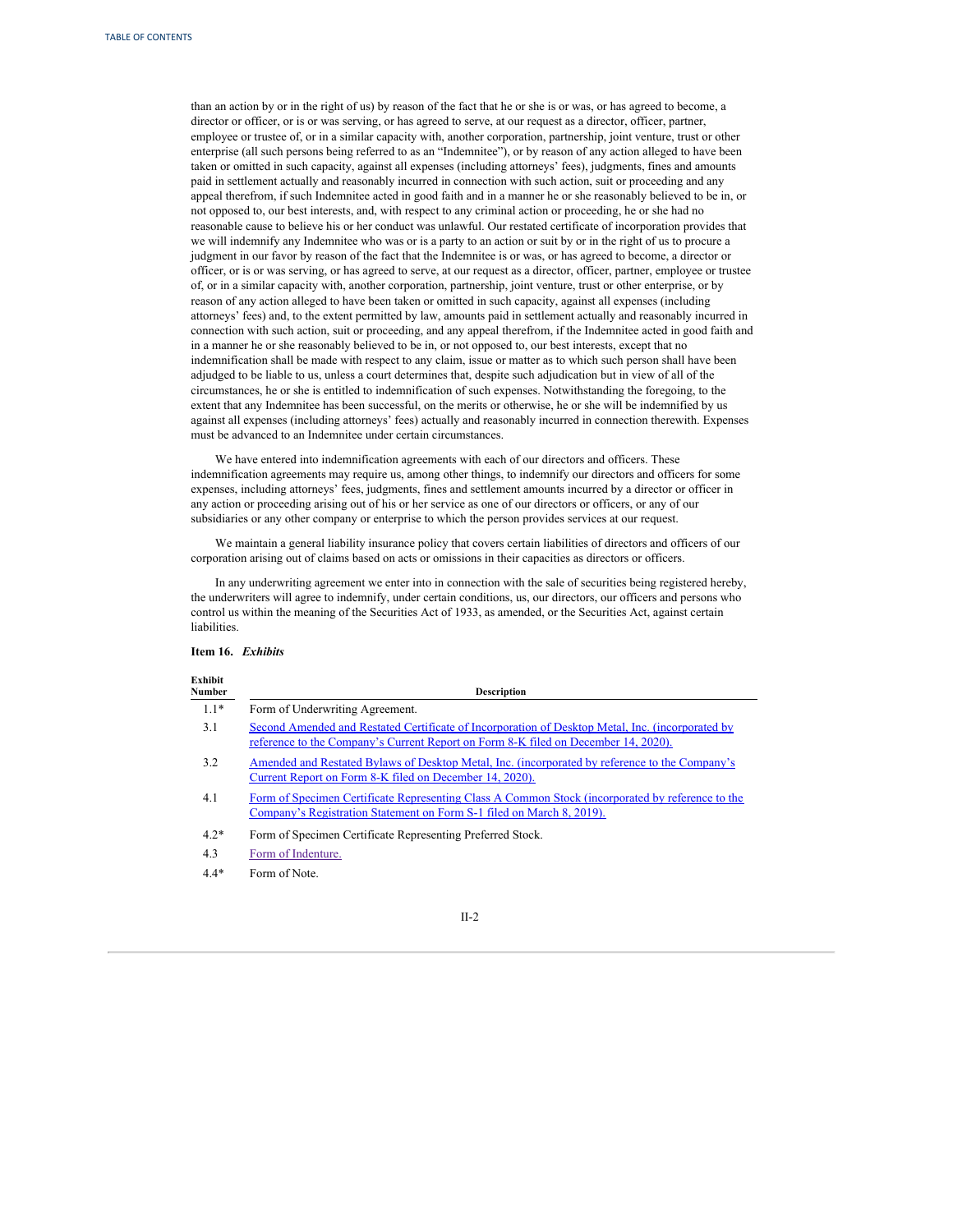| Exhibit<br><b>Number</b> | <b>Description</b>                                                                              |
|--------------------------|-------------------------------------------------------------------------------------------------|
| $4.5*$                   | Form of Warrant.                                                                                |
| $4.6*$                   | Form of Warrant Agreement.                                                                      |
| $4.7*$                   | Form of Unit Agreement.                                                                         |
| 5.1                      | Opinion of Latham & Watkins LLP.                                                                |
| 23.1                     | Consent of Latham & Watkins LLP (included in Exhibit 5.1).                                      |
| 23.2                     | Consent of Deloitte & Touche LLP, independent registered public accounting firm.                |
| 23.3                     | Consent of Schneider Downs & Co., Inc., independent registered public accounting firm.          |
| 24.1                     | Powers of Attorney (incorporated by reference to the signature page hereto).                    |
| $251**$                  | Statement of Eligibility on Form T-1 under the Trust Indenture Act of 1939, as amended, of Debt |
|                          | Trustee, as trustee under the indenture filed as Exhibit 4.3 above.                             |
| 107                      | Filing Fee Table                                                                                |

\* To be filed by amendment or incorporated by reference in connection with the offering of the securities.

\*\* To be filed in accordance with the requirements of Section 305(b)(2) of the Trust Indenture Act of 1939.

## **Item 17.** *Undertakings*

(a) The undersigned registrant hereby undertakes:

(1) To file, during any period in which offers or sales are being made, a post-effective amendment to this registration statement:

(i) To include any prospectus required by Section  $10(a)(3)$  of the Securities Act of 1933;

(ii) To reflect in the prospectus any facts or events arising after the effective date of the registration statement (or the most recent post-effective amendment thereof) which, individually or in the aggregate, represent a fundamental change in the information set forth in the registration statement; and

(iii) To include any material information with respect to the plan of distribution not previously disclosed in the registration statement or any material change to such information in the registration statement;

*provided*, *however*, that paragraphs (a)(1)(i), (a)(1)(ii), and (a)(1)(iii) above do not apply if the information required to be included in a post-effective amendment by those paragraphs is contained in reports filed with or furnished to the Commission by the registrant pursuant to section 13 or section 15(d) of the Securities Exchange Act of 1934 that are incorporated by reference in the registration statement, or is contained in a form of prospectus filed pursuant to Rule 424(b) that is a part of the registration statement.

(2) That, for the purpose of determining any liability under the Securities Act of 1933, each such posteffective amendment shall be deemed to be a new registration statement relating to the securities offered therein, and the offering of such securities at that time shall be deemed to be the initial bona fide offering thereof.

(3) To remove from registration by means of a post-effective amendment any of the securities being registered which remain unsold at the termination of the offering.

(5) That, for the purpose of determining liability under the Securities Act of 1933 to any purchaser:

(A) Each prospectus filed by the registrant pursuant to Rule 424(b)(3) shall be deemed to be part of the registration statement as of the date the filed prospectus was deemed part of and included in the registration statement; and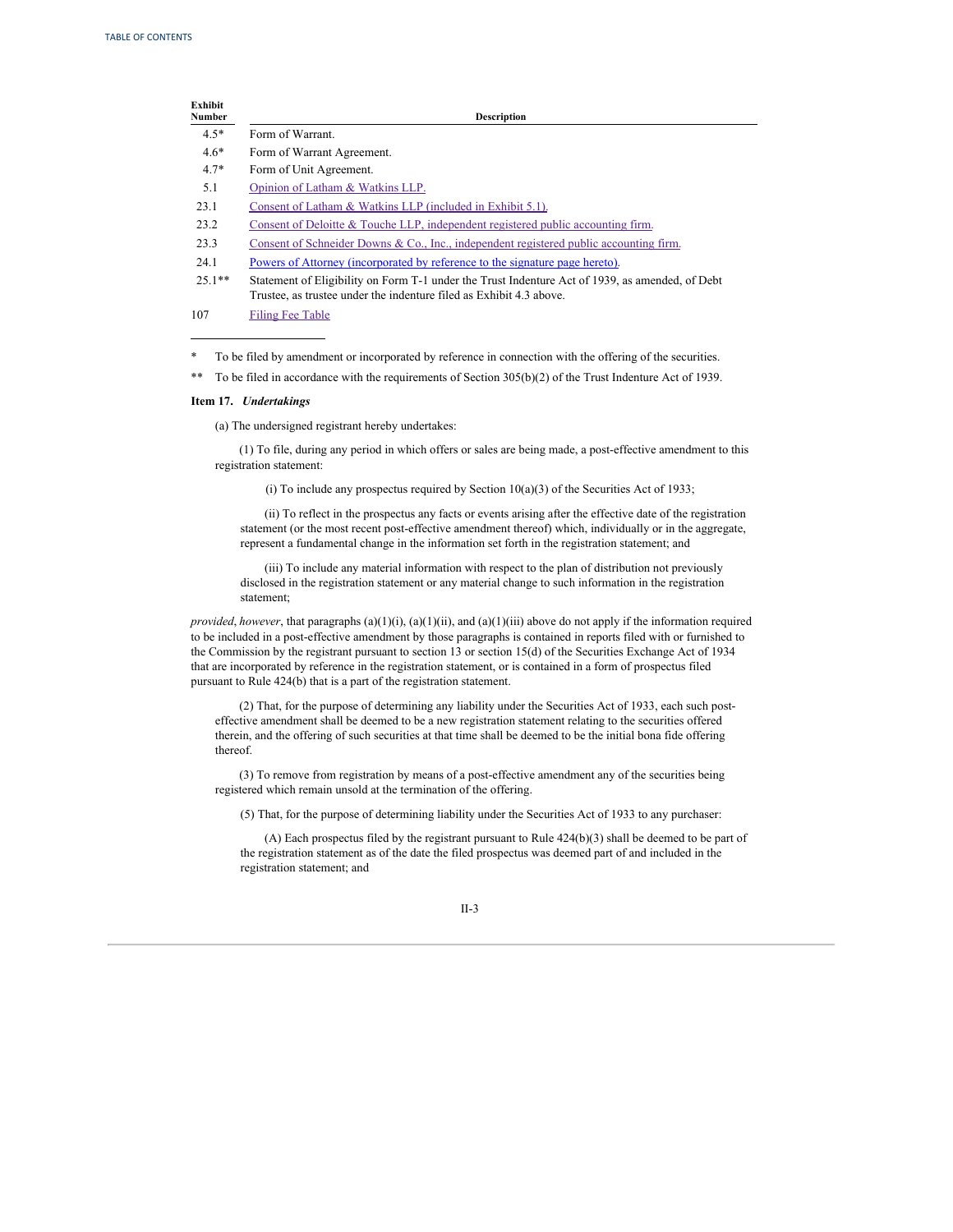(B) Each prospectus required to be filed pursuant to Rule  $424(b)(2)$ ,  $(b)(5)$ , or  $(b)(7)$  as part of a registration statement in reliance on Rule 430B relating to an offering made pursuant to Rule  $415(a)(1)(i)$ , (vii), or (x) for the purpose of providing the information required by section 10(a) of the Securities Act of 1933 shall be deemed to be part of and included in the registration statement as of the earlier of the date such form of prospectus is first used after effectiveness or the date of the first contract of sale of securities in the offering described in the prospectus. As provided in Rule 430B, for liability purposes of the issuer and any person that is at that date an underwriter, such date shall be deemed to be a new effective date of the registration statement relating to the securities in the registration statement to which that prospectus relates, and the offering of such securities at that time shall be deemed to be the initial bona fide offering thereof. *Provided*, *however*, that no statement made in a registration statement or prospectus that is part of the registration statement or made in a document incorporated or deemed incorporated by reference into the registration statement or prospectus that is part of the registration statement will, as to a purchaser with a time of contract of sale prior to such effective date, supersede or modify any statement that was made in the registration statement or prospectus that was part of the registration statement or made in any such document immediately prior to such effective date.

(6) That, for the purpose of determining liability of the registrant under the Securities Act of 1933 to any purchaser in the initial distribution of the securities:

The undersigned registrant undertakes that in a primary offering of securities of the undersigned registrant pursuant to this registration statement, regardless of the underwriting method used to sell the securities to the purchaser, if the securities are offered or sold to such purchaser by means of any of the following communications, the undersigned registrant will be a seller to the purchaser and will be considered to offer or sell such securities to such purchaser:

(i) Any preliminary prospectus or prospectus of the undersigned registrant relating to the offering required to be filed pursuant to Rule 424;

(ii) Any free writing prospectus relating to the offering prepared by or on behalf of the undersigned registrant or used or referred to by the undersigned registrant;

(iii) The portion of any other free writing prospectus relating to the offering containing material information about the undersigned registrant or its securities provided by or on behalf of the undersigned registrant; and

(iv) Any other communications that is an offer in the offering made by the undersigned registrant to the purchaser.

(b) The undersigned registrant hereby undertakes that, for purposes of determining any liability under the Securities Act of 1933, each filing of the registrant's annual report pursuant to Section 13(a) or Section 15(d) of the Securities Exchange Act of 1934 (and, where applicable, each filing of an employee benefit plan's annual report pursuant to section 15(d) of the Securities Exchange Act of 1934) that is incorporated by reference in the registration statement shall be deemed to be a new registration statement relating to the securities offered therein, and the offering of such securities at that time shall be deemed to be the initial *bona fide* offering thereof.

(h) Insofar as indemnification for liabilities arising under the Securities Act of 1933 may be permitted to directors, officers and controlling persons of the registrant pursuant to the foregoing provisions, or otherwise, the registrant has been advised that in the opinion of the Securities and Exchange Commission such indemnification is against public policy as expressed in the Securities Act and is, therefore, unenforceable. In the event that a claim for indemnification against such liabilities (other than the payment by the registrant of expenses incurred or paid by a director, officer or controlling person of the registrant in the successful defense of any action, suit or proceeding) is asserted by such director, officer or controlling person in connection with the securities being registered, the registrant will, unless in the opinion of its counsel the matter has been settled by controlling precedent, submit to a court of appropriate jurisdiction the question whether such indemnification by it is against public policy as expressed in the Securities Act and will be governed by the final adjudication of such issue.

#### II-4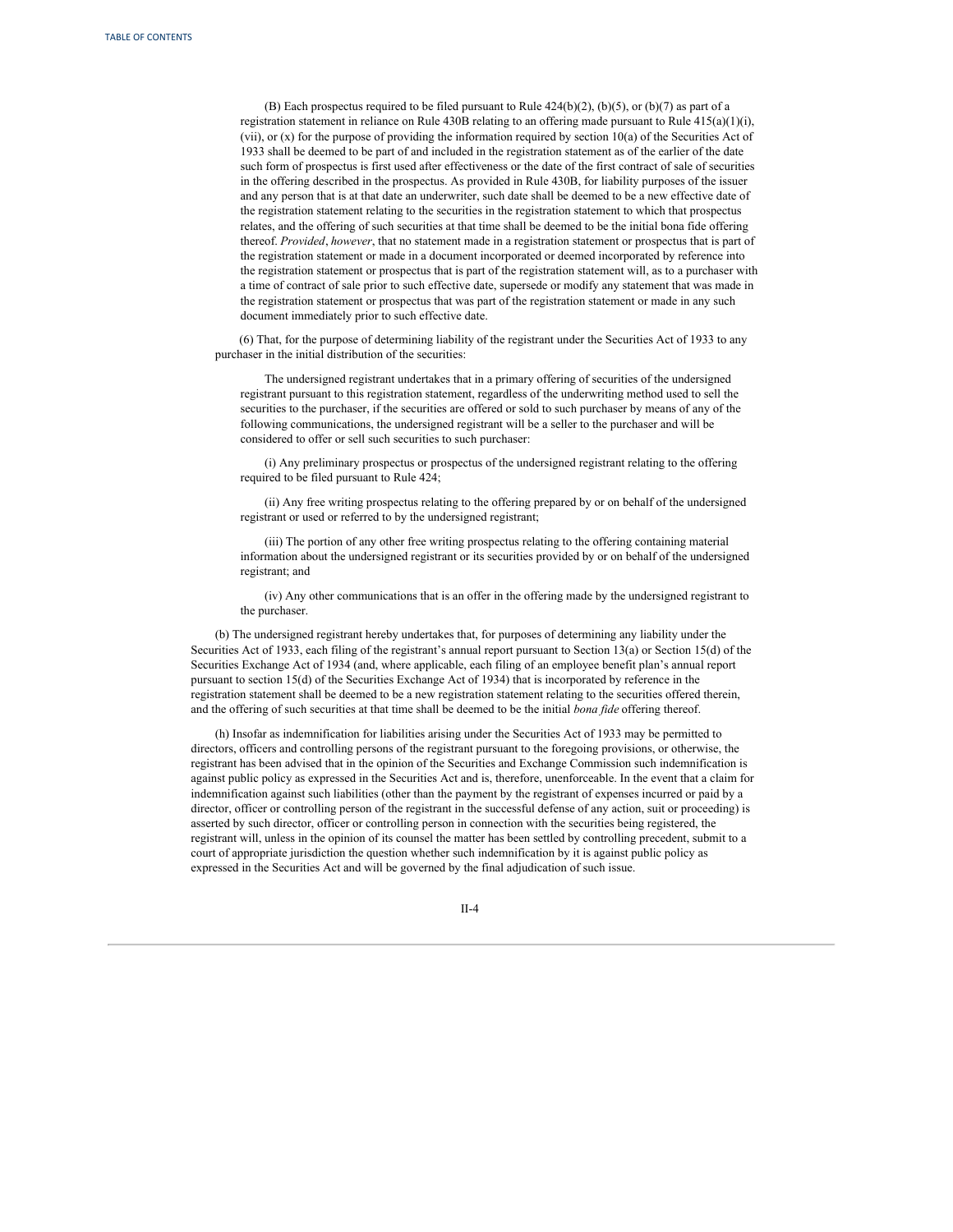(j) The undersigned registrant hereby undertakes to file an application for the purpose of determining the eligibility of the trustee to act under subsection (a) of Section 310 of the Trust Indenture Act (the "Act") in accordance with the rules and regulations prescribed by the SEC under section 305(b)(2) of the Act.

II-5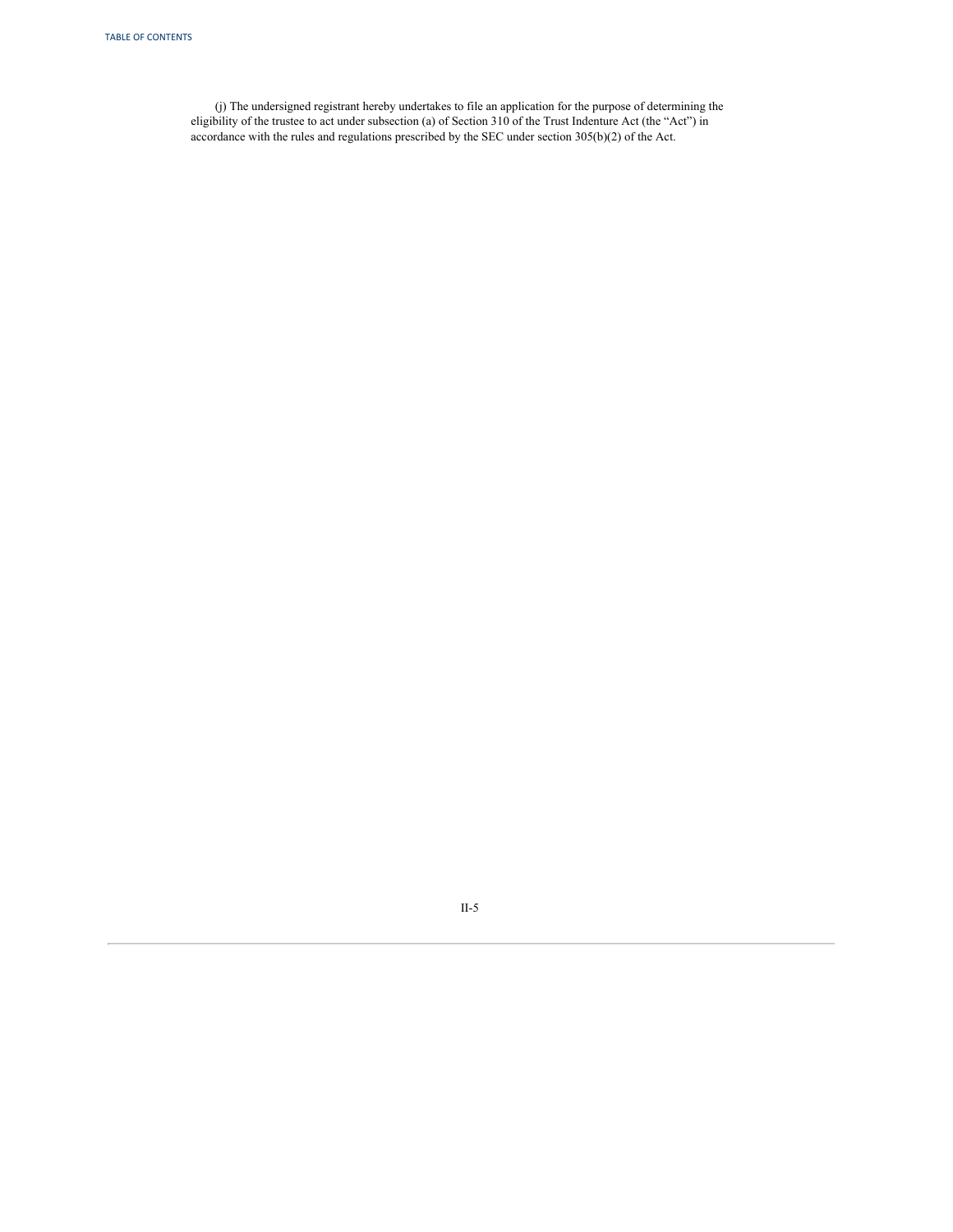## **SIGNATURES**

<span id="page-33-0"></span>Pursuant to the requirements of the Securities Act of 1933, as amended, the registrant certifies that it has reasonable grounds to believe that it meets all of the requirements for filing on Form S-3 and has duly caused this registration statement to be signed on its behalf by the undersigned, thereunto duly authorized, in the City of Burlington, Commonwealth of Massachusetts, on April 1, 2022.

## **DESKTOP METAL, INC.**

By: /s/ Ric Fulop

Name: Ric Fulop Title: Chief Executive Officer and Chairman

## **POWER OF ATTORNEY**

Each of the undersigned officers and directors of the registrant hereby severally constitutes and appoints Ric Fulop, James Haley and Meg Broderick, and each of them singly (with full power to each of them to act alone), as his or her true and lawful attorneys-in-fact and agents, with full power of substitution and resubstitution in each of them, for him or her and in his or her name, place and stead, and in any and all capacities, to file and sign any and all amendments, including post-effective amendments, to this registration statement, and to file the same, with all exhibits thereto and other documents in connection therewith, with the Securities and Exchange Commission, granting unto said attorneys-in-fact and agents, and each of them, full power and authority to do and perform each and every act and thing requisite and necessary to be done in connection therewith and about the premises as fully to all intents and purposes as he or she might or could do in person, hereby ratifying and confirming all that said attorneys-in-fact and agents, or their substitute or substitutes, may lawfully do or cause to be done by virtue hereof. This power of attorney shall be governed by and construed with the laws of the State of Delaware and applicable federal securities laws.

|                                                                                                                 | Pursuant to the requirements of the Securities Act of 1933, as amended, this registration statement has been |  |
|-----------------------------------------------------------------------------------------------------------------|--------------------------------------------------------------------------------------------------------------|--|
| signed below by the following persons on behalf of the registrant in the capacities and on the dates indicated. |                                                                                                              |  |
|                                                                                                                 |                                                                                                              |  |

| Signature                                     | <b>Title</b>                                                          | Date          |  |
|-----------------------------------------------|-----------------------------------------------------------------------|---------------|--|
| $/s/$ Ric Fulop<br>Ric Fulop                  | Chief Executive Officer and Chairman<br>(principal executive officer) | April 1, 2022 |  |
| /s/ James Haley                               | Chief Financial Officer (principal financial officer                  | April 1, 2022 |  |
| James Haley                                   | and principal accounting officer)                                     |               |  |
| /s/ Scott Dussault                            | Director                                                              | April 1, 2022 |  |
| <b>Scott Dussault</b><br>/s/ James Eisenstein | Director                                                              | April 1, 2022 |  |
| James Eisenstein<br>/s/ Dayna Grayson         | Director                                                              | April 1, 2022 |  |
| Dayna Grayson<br>/s/ Leo Hindery Jr.          | Director                                                              | April 1, 2022 |  |
| Leo Hindery Jr.<br>/s/ Wen Hsieh              | Director                                                              | April 1, 2022 |  |
| Wen Hsieh<br>/s/ Jeff Immelt                  | Director                                                              | April 1, 2022 |  |
| Jeff Immelt                                   |                                                                       |               |  |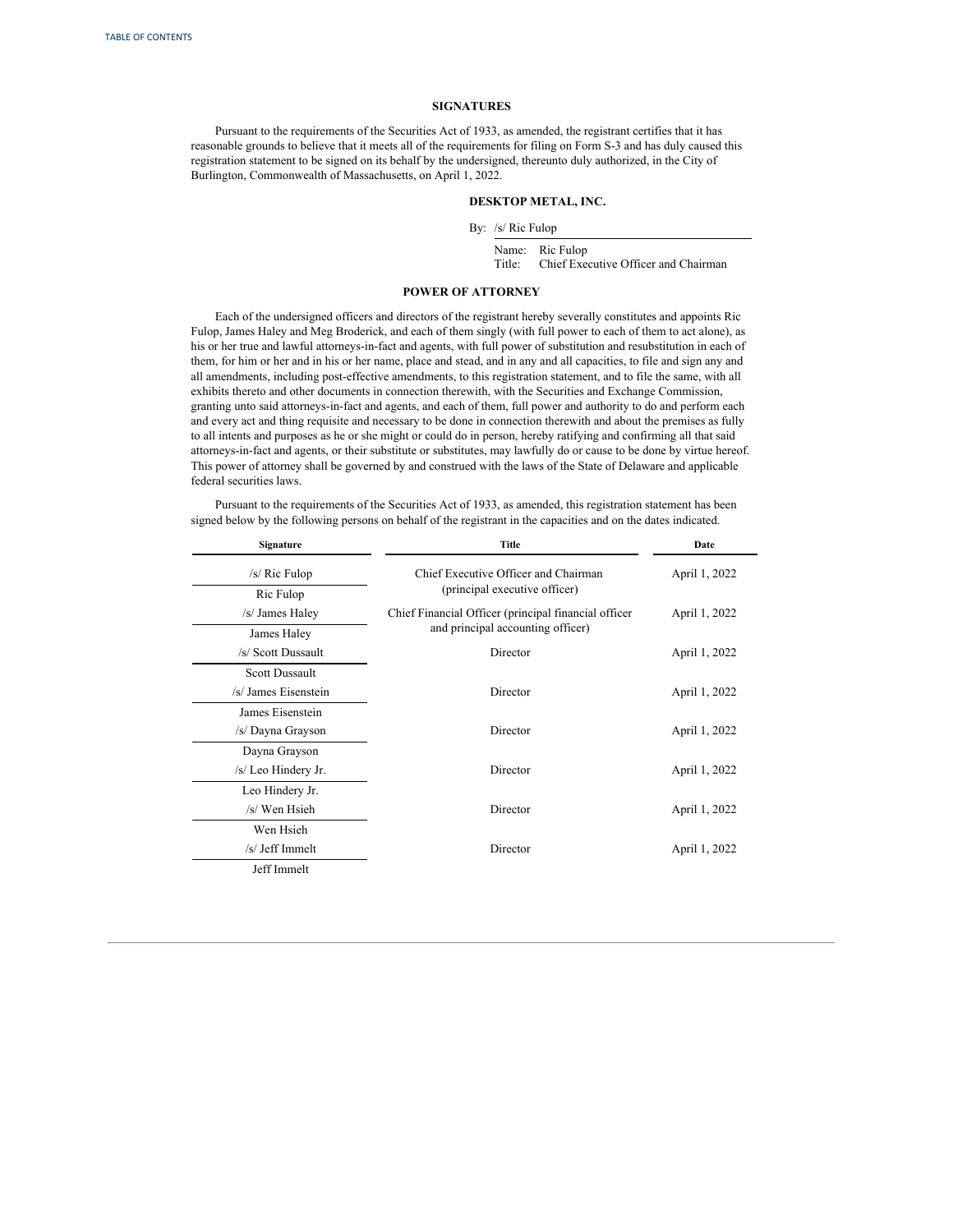| Signature         | Title    | Date          |
|-------------------|----------|---------------|
| /s/ Stephen Nigro | Director | April 1, 2022 |
| Stephen Nigro     |          |               |
| /s/ Steve Papa    | Director | April 1, 2022 |
| Steve Papa        |          |               |
| /s/ Bilal Zuberi  | Director | April 1, 2022 |
| Bilal Zuberi      |          |               |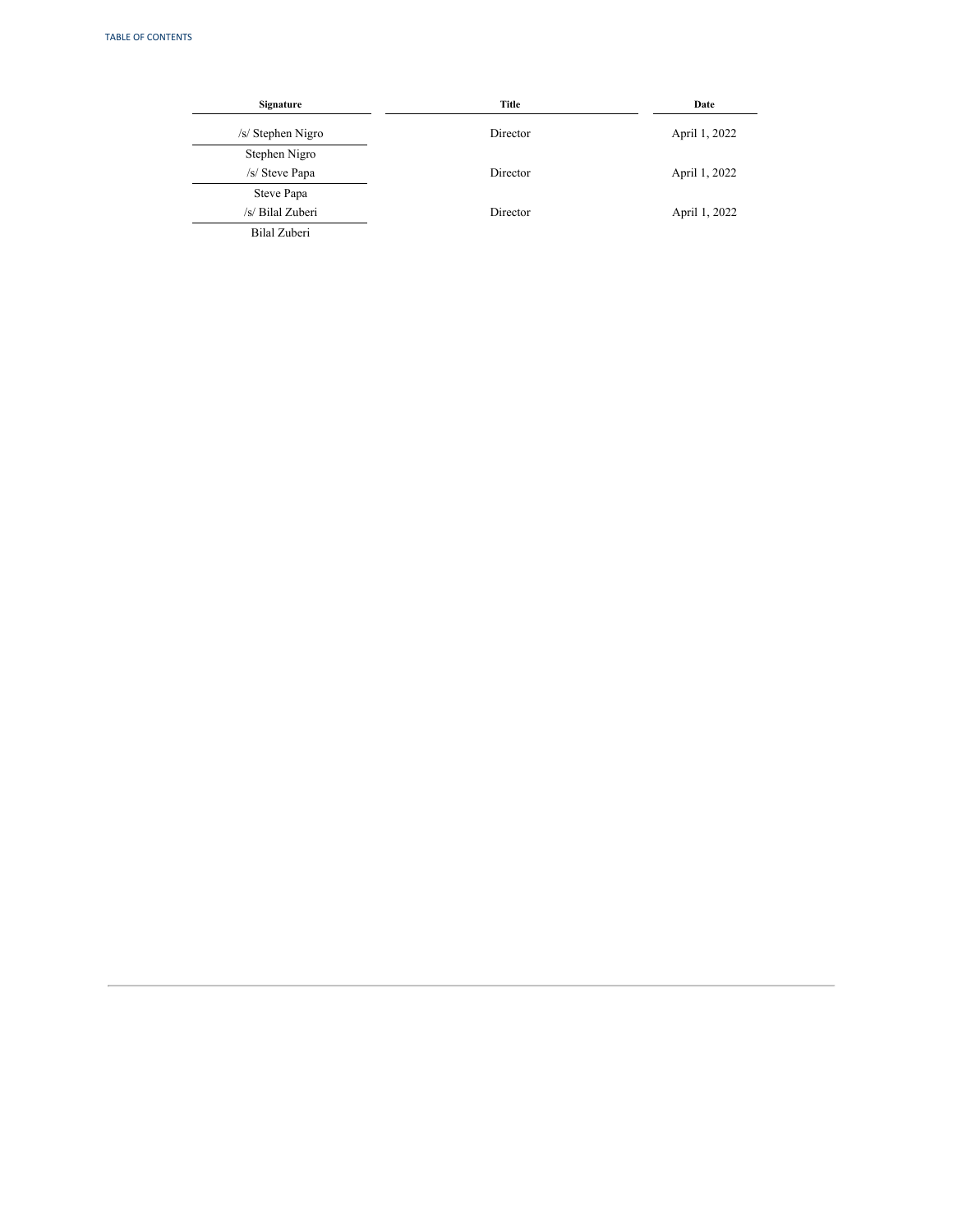## **DESKTOP METAL, INC.**

## **INDENTURE**

Dated as of \_\_\_\_\_\_\_\_\_, 20\_

**[\_\_\_\_\_\_\_\_\_]** Trustee

**TABLE OF CONTENTS**

|                                |                                                       | Page             |
|--------------------------------|-------------------------------------------------------|------------------|
|                                | ARTICLE I. DEFINITIONS AND INCORPORATION BY REFERENCE | 1                |
| Section 1.1.                   | Definitions                                           | 1                |
| Section 1.2.                   | Other Definitions                                     | $\overline{4}$   |
| Section 1.3.                   | Incorporation by Reference of Trust Indenture Act     | $\overline{4}$   |
| Section 1.4.                   | Rules of Construction                                 | 5                |
| ARTICLE II. THE SECURITIES     |                                                       | 5                |
| Section 2.1.                   | Issuable in Series                                    | 5                |
| Section 2.2.                   | Establishment of Terms of Series of Securities        | 6                |
| Section 2.3.                   | <b>Execution and Authentication</b>                   | 8                |
| Section 2.4.                   | Registrar and Paying Agent                            | $\boldsymbol{9}$ |
| Section 2.5.                   | Paying Agent to Hold Money in Trust                   | 9                |
| Section 2.6.                   | Securityholder Lists                                  | 10               |
| Section 2.7.                   | Transfer and Exchange                                 | 10               |
| Section 2.8.                   | Mutilated, Destroyed, Lost and Stolen Securities      | 10               |
| Section 2.9.                   | <b>Outstanding Securities</b>                         | 11               |
| Section 2.10.                  | <b>Treasury Securities</b>                            | 12               |
| Section 2.11.                  | <b>Temporary Securities</b>                           | 12               |
| Section 2.12.                  | Cancellation                                          | 12               |
| Section 2.13.                  | Defaulted Interest                                    | 12               |
| Section 2.14.                  | <b>Global Securities</b>                              | 13               |
| Section 2.15.                  | <b>CUSIP Numbers</b>                                  | 14               |
| <b>ARTICLE III. REDEMPTION</b> |                                                       | 14               |
| Section 3.1.                   | Notice to Trustee                                     | 14               |
| Section 3.2.                   | Selection of Securities to be Redeemed                | 15               |
| Section 3.3.                   | Notice of Redemption                                  | 15               |
| Section 3.4.                   | Effect of Notice of Redemption                        | 16               |
| Section 3.5.                   | Deposit of Redemption Price                           | 16               |
| Section 3.6.                   | Securities Redeemed in Part                           | 16               |
| <b>ARTICLE IV. COVENANTS</b>   |                                                       | 16               |
| Section 4.1.                   | Payment of Principal and Interest                     | 16               |
| Section 4.2.                   | <b>SEC Reports</b>                                    | 17               |
| Section 4.3.                   | Compliance Certificate                                | 17               |
| Section 4.4.                   | Stay, Extension and Usury Laws                        | 17               |
| <b>ARTICLE V. SUCCESSORS</b>   |                                                       | 18               |
| Section 5.1.                   | When Company May Merge, Etc.                          | 18               |
| Section 5.2.                   | <b>Successor Corporation Substituted</b>              | 18               |
|                                |                                                       |                  |

i

| ARTICLE VI. DEFAULTS AND REMEDIES |                                                                  | 18 |
|-----------------------------------|------------------------------------------------------------------|----|
| Section 6.1.                      | Events of Default                                                | 18 |
| Section 6.2.                      | Acceleration of Maturity; Rescission and Annulment               | 20 |
| Section 6.3.                      | Collection of Indebtedness and Suits for Enforcement by Trustee  | 20 |
| Section 6.4.                      | Trustee May File Proofs of Claim                                 | 21 |
| Section 6.5.                      | Trustee May Enforce Claims Without Possession of Securities      | 22 |
| Section 6.6.                      | Application of Money Collected                                   | 22 |
| Section 6.7.                      | Limitation on Suits                                              | 22 |
| Section 6.8.                      | Unconditional Right of Holders to Receive Principal and Interest | 23 |
| Section 6.9.                      | Restoration of Rights and Remedies                               | 23 |
|                                   |                                                                  |    |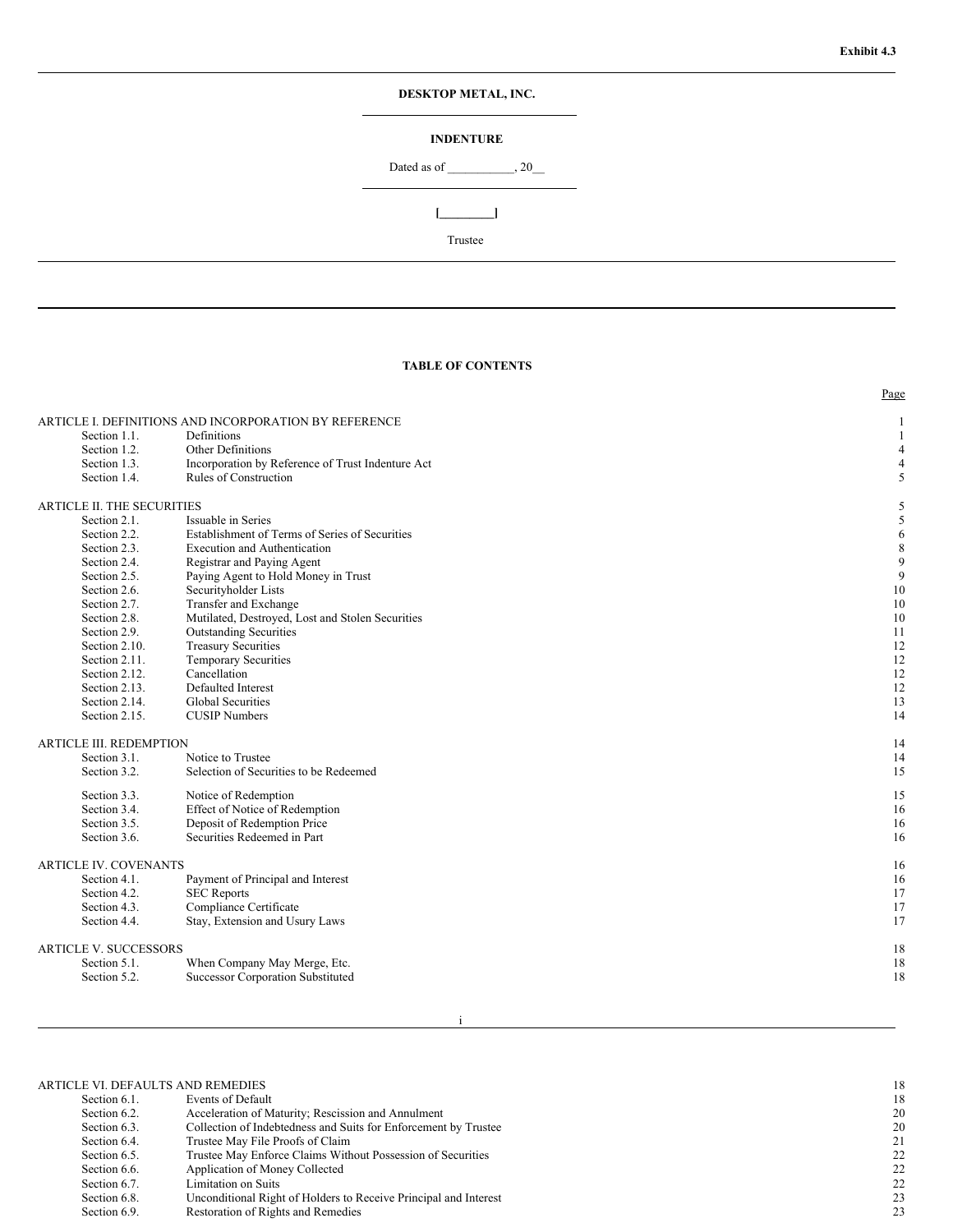| Section 6.10.        | <b>Rights and Remedies Cumulative</b>                | 23 |
|----------------------|------------------------------------------------------|----|
| Section 6.11.        | Delay or Omission Not Waiver                         | 24 |
| Section 6.12.        | Control by Holders                                   | 24 |
| Section 6.13.        | Waiver of Past Defaults                              | 24 |
| Section 6.14.        | <b>Undertaking for Costs</b>                         | 25 |
| ARTICLE VII. TRUSTEE |                                                      | 25 |
| Section 7.1.         | Duties of Trustee                                    | 25 |
| Section 7.2.         | <b>Rights of Trustee</b>                             | 26 |
| Section 7.3.         | Individual Rights of Trustee                         | 27 |
| Section 7.4.         | Trustee's Disclaimer                                 | 27 |
| Section 7.5.         | Notice of Defaults                                   | 28 |
| Section 7.6.         | Reports by Trustee to Holders                        | 28 |
| Section 7.7.         | Compensation and Indemnity                           | 28 |
| Section 7.8.         | Replacement of Trustee                               | 29 |
| Section 7.9.         | Successor Trustee by Merger, Etc.                    | 30 |
| Section 7.10.        | Eligibility; Disqualification                        | 30 |
| Section 7.11.        | Preferential Collection of Claims Against Company    | 30 |
|                      | ARTICLE VIII. SATISFACTION AND DISCHARGE; DEFEASANCE | 30 |
| Section 8.1.         | Satisfaction and Discharge of Indenture              | 30 |
| Section 8.2.         | Application of Trust Funds; Indemnification          | 31 |
| Section 8.3.         | Legal Defeasance of Securities of any Series         | 32 |
| Section 8.4.         | Covenant Defeasance                                  | 34 |
| Section 8.5.         | Repayment to Company                                 | 34 |
| Section 8.6.         | Reinstatement                                        | 35 |
|                      | ARTICLE IX. AMENDMENTS AND WAIVERS                   | 35 |
| Section 9.1.         | Without Consent of Holders                           | 35 |
| Section 9.2.         | With Consent of Holders                              | 36 |
| Section 9.3.         | Limitations                                          | 36 |
| Section 9.4.         | Compliance with Trust Indenture Act                  | 37 |
| Section 9.5.         | Revocation and Effect of Consents                    | 37 |
| Section 9.6.         | Notation on or Exchange of Securities                | 37 |
| Section 9.7.         | <b>Trustee Protected</b>                             | 38 |
|                      |                                                      |    |

ii

| ARTICLE X. MISCELLANEOUS         |                                                              | 38 |
|----------------------------------|--------------------------------------------------------------|----|
| Section 10.1.                    | Trust Indenture Act Controls                                 | 38 |
| Section 10.2.                    | <b>Notices</b>                                               | 38 |
| Section 10.3.                    | Communication by Holders with Other Holders                  | 39 |
| Section 10.4.                    | Certificate and Opinion as to Conditions Precedent           | 39 |
| Section 10.5.                    | Statements Required in Certificate or Opinion                | 40 |
| Section 10.6.                    | Rules by Trustee and Agents                                  | 40 |
| Section 10.7.                    | Legal Holidays                                               | 40 |
| Section 10.8.                    | No Recourse Against Others                                   | 40 |
| Section 10.9.                    | Counterparts                                                 | 40 |
| Section 10.10.                   | Governing Law; Waiver of Jury Trial; Consent to Jurisdiction | 41 |
| Section 10.11.                   | No Adverse Interpretation of Other Agreements                | 42 |
| Section 10.12.                   | <b>Successors</b>                                            | 42 |
| Section 10.13.                   | Severability                                                 | 42 |
| Section 10.14.                   | Table of Contents, Headings, Etc.                            | 42 |
| Section 10.15.                   | Securities in a Foreign Currency                             | 42 |
| Section 10.16.                   | Judgment Currency                                            | 43 |
| Section 10.17.                   | Force Majeure                                                | 43 |
| Section 10.18.                   | U.S.A. Patriot Act                                           | 43 |
| <b>ARTICLE XI. SINKING FUNDS</b> |                                                              | 44 |

## Section 11.1. Applicability of Article 44 Section 11.2. Satisfaction of Sinking Fund Payments with Securities 44 Section 11.3. Redemption of Securities for Sinking Fund 45

# **DESKTOP METAL, INC.**

Reconciliation and tie between Trust Indenture Act of 1939 and Indenture, dated as of \_\_\_\_\_\_\_\_\_\_\_\_, 20\_\_

 $\frac{$310(a)(1)}{7.10}$  7.10 (a)(2)  $7.10$ (a)(5)  $7.10$ 

(a)(3) Not Applicable (a)(4) Not Applicable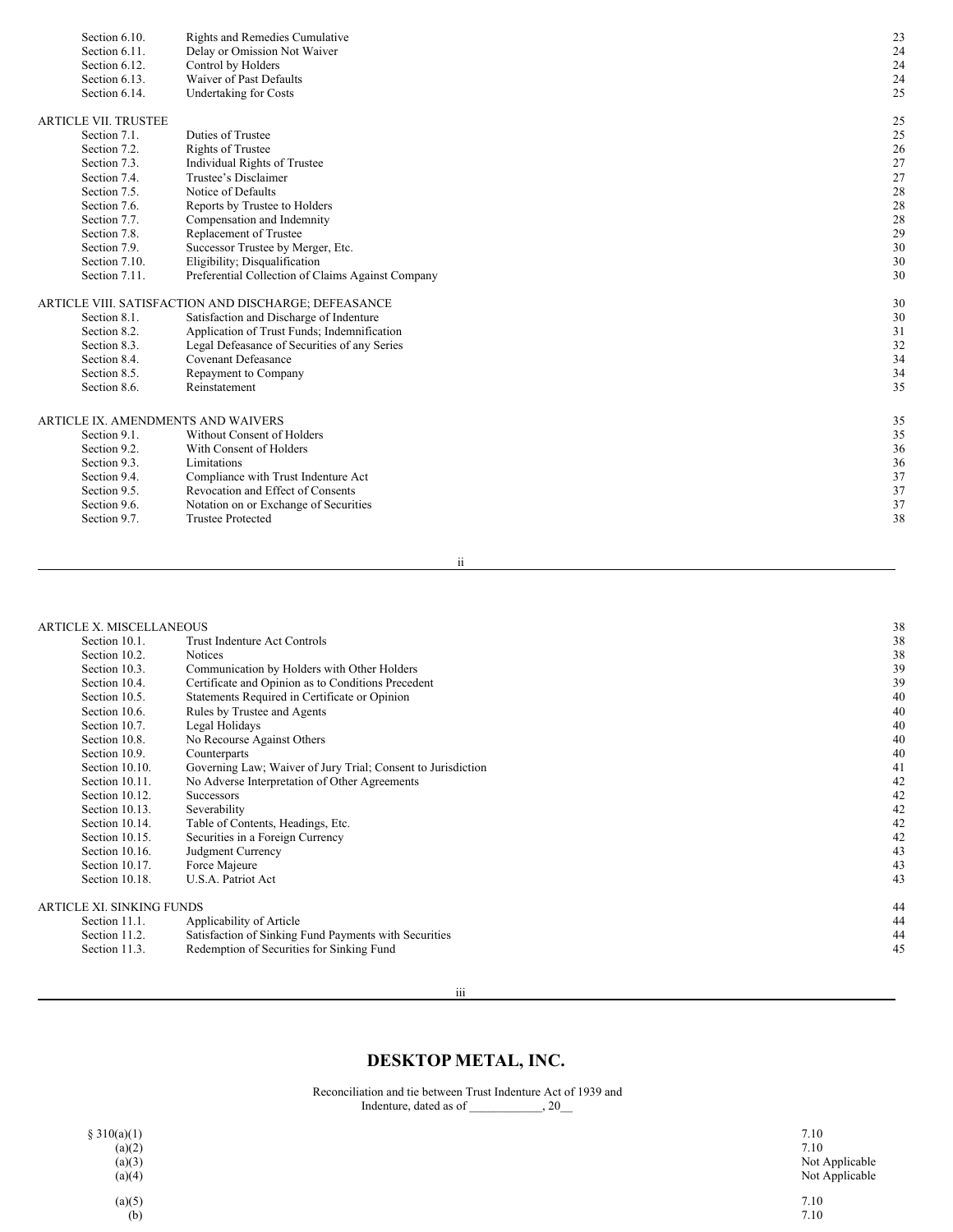| § 311(a)    | 7.11           |
|-------------|----------------|
| (b)         | 7.11           |
| (c)         | Not Applicable |
| § 312(a)    | 2.6            |
| (b)         | 10.3           |
| (c)         | 10.3           |
| § 313(a)    | 7.6            |
| (b)(1)      | 7.6            |
| (b)(2)      | 7.6            |
| (c)(1)      | 7.6            |
| (d)         | 7.6            |
| \$314(a)    | 4.2, 10.5      |
| (b)         | Not Applicable |
| (c)(1)      | 10.4           |
| (c)(2)      | $10.4\,$       |
| (c)(3)      | Not Applicable |
| (d)         | Not Applicable |
| (e)         | 10.5           |
| (f)         | Not Applicable |
| § 315(a)    | 7.1            |
| (b)         | $7.5\,$        |
| (c)         | 7.1            |
| (d)         | 7.1            |
| (e)         | 6.14           |
| § 316(a)    | 2.10           |
| (a)(1)(A)   | 6.12           |
| (a)(1)(B)   | 6.13           |
| (b)         | 6.8            |
| \$317(a)(1) | 6.3            |
| (a)(2)      | 6.4            |
| (b)         | $2.5\,$        |
| § 318(a)    | 10.1           |
|             |                |

Note: This reconciliation and tie shall not, for any purpose, be deemed to be part of the Indenture.

Indenture dated as of \_\_\_\_\_\_\_\_\_\_, 20\_\_ between Desktop Metal, Inc., a company incorporated under the laws of the State of Delaware ("*Company*"), and [\_\_\_\_\_\_] ("*Trustee*").

Each party agrees as follows for the benefit of the other party and for the equal and ratable benefit of the Holders of the Securities issued under this Indenture.

## ARTICLE I.

## DEFINITIONS AND INCORPORATION BY REFERENCE

Section 1.1. Definitions.

"*Af iliate*" of any specified person means any other person directly or indirectly controlling or controlled by or under common control with such specified person. For the purposes of this definition, "control" (including, with correlative meanings, the terms "controlled by" and "under common control with"), as used with respect to any person, shall mean the possession, directly or indirectly, of the power to direct or cause the direction of the management or policies of such person, whether through the ownership of voting securities or by agreement or otherwise.

"*Agent*" means any Registrar, Paying Agent or Notice Agent.

"*Board of Directors*" means the board of directors of the Company or any duly authorized committee thereof.

"*Board Resolution*" means a copy of a resolution certified by the Secretary or an Assistant Secretary of the Company to have been adopted by the Board of Directors or pursuant to authorization by the Board of Directors and to be in full force and effect on the date of the certificate and delivered to the Trustee.

"*Business Day*" means any day except a Saturday, Sunday or a legal holiday in The City of New York, New York (or in connection with any payment, the place of payment) on which banking institutions are authorized or required by law, regulation or executive order to close.

"*Capital Stock*" means any and all shares, interests, participations, rights or other equivalents (however designated) of corporate stock.

"*Company*" means the party named as such above until a successor replaces it and thereafter means the successor.

"*Company Order*" means a written order signed in the name of the Company by an Officer.

"Corporate Trust Office" means the office of the Trustee at which at any particular time its corporate trust business related to this Indenture shall be principally administered.

"*Default*" means any event which is, or after notice or passage of time or both would be, an Event of Default.

iv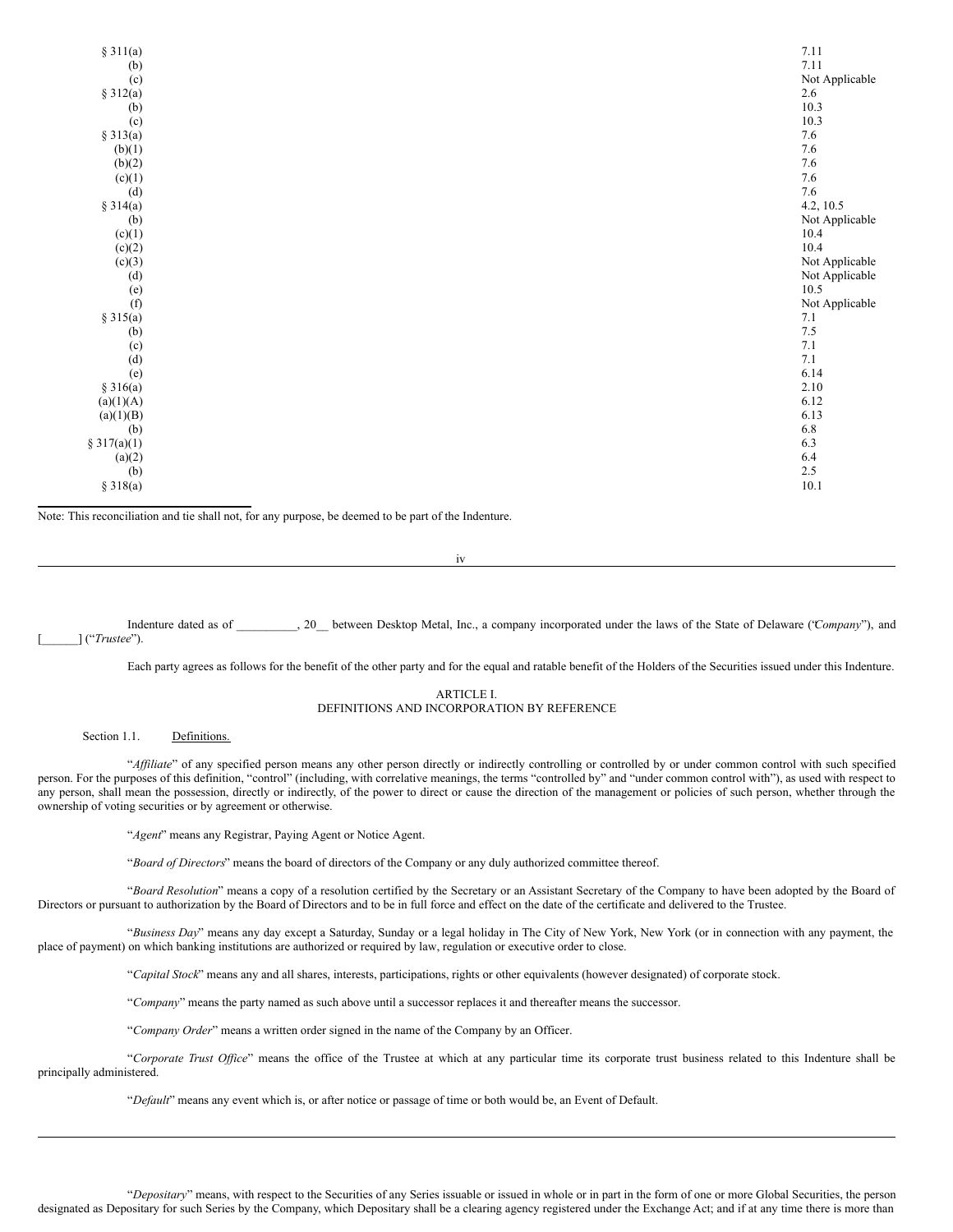one such person, "Depositary" as used with respect to the Securities of any Series shall mean the Depositary with respect to the Securities of such Series.

"*Discount Security*" means any Security that provides for an amount less than the stated principal amount thereof to be due and payable upon declaration of acceleration of the maturity thereof pursuant to Section 6.2.

"*Dollars*" and "*\$*" means the currency of The United States of America.

"*Exchange Act*" means the Securities Exchange Act of 1934, as amended.

"*Foreign Currency*" means any currency or currency unit issued by a government other than the government of The United States of America.

"*Foreign Government Obligations*" means, with respect to Securities of any Series that are denominated in a Foreign Currency, direct obligations of, or obligations guaranteed by, the government that issued or caused to be issued such currency for the payment of which obligations its full faith and credit is pledged and which are not callable or redeemable at the option of the issuer thereof.

*"GAAP"* means generally accepted accounting principles in the United States of America set forth in the opinions and pronouncements of the Accounting Principles Board of the American Institute of Certified Public Accountants and statements and pronouncements of the Financial Accounting Standards Board or in such other statements by such other entity as have been approved by a significant segment of the accounting profession, which are in effect as of the date of determination.

"*Global Security*" or "*Global Securities*" means a Security or Securities, as the case may be, in the form established pursuant to Section 2.2 evidencing all or part of a Series of Securities, issued to the Depositary for such Series or its nominee, and registered in the name of such Depositary or nominee.

"*Holder*" or "*Securityholder*" means a person in whose name a Security is registered.

"*Indenture*" means this Indenture as amended or supplemented from time to time and shall include the form and terms of particular Series of Securities established as contemplated hereunder.

"*interest*" with respect to any Discount Security which by its terms bears interest only after Maturity, means interest payable after Maturity.

 $\mathfrak{Z}$ 

"Maturity," when used with respect to any Security, means the date on which the principal of such Security becomes due and payable as therein or herein provided, whether at the Stated Maturity or by declaration of acceleration, call for redemption or otherwise.

"*Of icer*" means the Chief Executive Officer, President, the Chief Financial Officer, the Treasurer or any Assistant Treasurer, the Secretary or any Assistant Secretary, and any Vice President of the Company.

"*Of icer's Certificate*" means a certificate signed by any Officer.

"*Opinion of Counsel*" means a written opinion of legal counsel who is acceptable to the Trustee. The counsel may be an employee of or counsel to the Company. The opinion may contain customary limitations, conditions and exceptions.

"*person*" means any individual, corporation, partnership, joint venture, association, limited liability company, joint-stock company, trust, unincorporated organization or government or any agency or political subdivision thereof.

"*principal*" of a Security means the principal of the Security plus, when appropriate, the premium, if any, on, the Security.

"*Responsible Of icer*" means any officer of the Trustee in its Corporate Trust Office having responsibility for administration of this Indenture and also means, with respect to a particular corporate trust matter, any other officer to whom any corporate trust matter is referred because of his or her knowledge of and familiarity with a particular subject.

"*SEC*" means the Securities and Exchange Commission.

"*Securities*" means the debentures, notes or other debt instruments of the Company of any Series authenticated and delivered under this Indenture.

"*Series*" or "*Series of Securities*" means each series of debentures, notes or other debt instruments of the Company created pursuant to Sections 2.1 and 2.2

hereof.

"*Stated Maturity*" when used with respect to any Security, means the date specified in such Security as the fixed date on which the principal of such Security or interest is due and payable.

"*Subsidiary*" of any specified person means any corporation, association or other business entity of which more than 50% of the total voting power of shares of Capital Stock entitled (without regard to the occurrence of any contingency) to vote in the election of directors, managers or trustees thereof is at the time owned or controlled, directly or indirectly, by such person or one or more of the other Subsidiaries of that person or a combination thereof.

"*TIA*" means the Trust Indenture Act of 1939 (15 U.S. Code §§ 77aaa-77bbbb) as in effect on the date of this Indenture;*provided*, however, that in the event the Trust Indenture Act of 1939 is amended after such date, "TIA" means, to the extent required by any such amendment, the Trust Indenture Act as so amended.

3

"*Trustee*" means the person named as the "Trustee" in the first paragraph of this instrument until a successor Trustee shall have become such pursuant to the applicable provisions of this Indenture, and thereafter "Trustee" shall mean or include each person who is then a Trustee hereunder, and if at any time there is more than one such person, "Trustee" as used with respect to the Securities of any Series shall mean the Trustee with respect to Securities of that Series.

"*U.S. Government Obligations*" means securities which are direct obligations of, or guaranteed by, The United States of America for the payment of which its full faith and credit is pledged and which are not callable or redeemable at the option of the issuer thereof, and shall also include a depositary receipt issued by a bank or trust company as custodian with respect to any such U.S. Government Obligation or a specific payment of interest on or principal of any such U.S. Government Obligation held by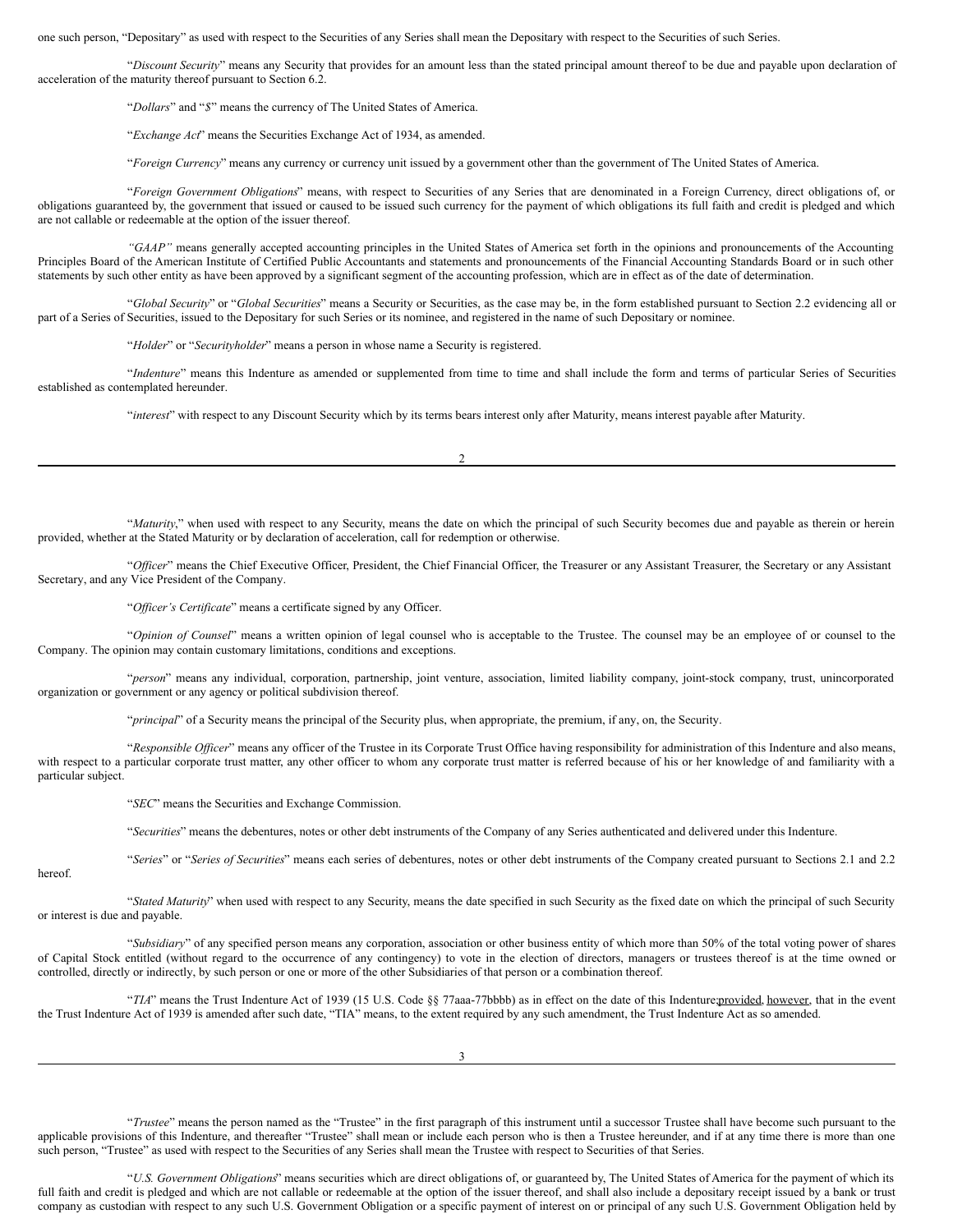such custodian for the account of the holder of a depositary receipt, *provided* that (except as required by law) such custodian is not authorized to make any deduction from the amount payable to the holder of such depositary receipt from any amount received by the custodian in respect of the U.S. Government Obligation evidenced by such depositary receipt.

## Section 1.2. Other Definitions.

| <b>TERM</b>                      | DEFINED IN<br><b>SECTION</b> |
|----------------------------------|------------------------------|
| "Bankruptcy Law"                 | 6.1                          |
| "Custodian"                      | 6.1                          |
| "Event of Default"               | 6.1                          |
| "Judgment Currency"              | 10.16                        |
| "Legal Holiday"                  | 10.7                         |
| "mandatory sinking fund payment" | 11.1                         |
| "New York Banking Day"           | 10.16                        |
| "Notice Agent"                   | 2.4                          |
| "optional sinking fund payment"  | 11.1                         |
| "Paying Agent"                   | 2.4                          |
| "Registrar"                      | 2.4                          |
| "Required Currency"              | 10.16                        |
| "Specified Courts"               | 10.10                        |
| "successor person"               | 5.1                          |

## Section 1.3. Incorporation by Reference of Trust Indenture Act.

Whenever this Indenture refers to a provision of the TIA, the provision is incorporated by reference in and made a part of this Indenture. The following TIA terms used in this Indenture have the following meanings:

"*Commission*" means the SEC.

"*indenture securities*" means the Securities.

"*indenture security holder*" means a Securityholder.

4

"*indenture to be qualified*" means this Indenture.

"*indenture trustee*" or "*institutional trustee*" means the Trustee.

"*obligor*" on the indenture securities means the Company and any successor obligor upon the Securities.

All other terms used in this Indenture that are defined by the TIA, defined by TIA reference to another statute or defined by SEC rule under the TIA and not otherwise defined herein are used herein as so defined.

#### Section 1.4. Rules of Construction.

Unless the context otherwise requires:

- (a) a term has the meaning assigned to it;
- (b) an accounting term not otherwise defined has the meaning assigned to it in accordance with GAAP;
- (c) "*or*" is not exclusive;
- (d) words in the singular include the plural, and in the plural include the singular; and
- (e) provisions apply to successive events and transactions.

#### ARTICLE II. THE SECURITIES

#### Section 2.1. **Issuable in Series.**

The aggregate principal amount of Securities that may be authenticated and delivered under this Indenture is unlimited. The Securities may be issued in one or more Series. All Securities of a Series shall be identical except as may be set forth or determined in the manner provided in a Board Resolution, a supplemental indenture or an Officer's Certificate detailing the adoption of the terms thereof pursuant to authority granted under a Board Resolution. In the case of Securities of a Series to be issued from time to time, the Board Resolution, Officer's Certificate or supplemental indenture detailing the adoption of the terms thereof pursuant to authority granted under a Board Resolution may provide for the method by which specified terms (such as interest rate, maturity date, record date or date from which interest shall accrue) are to be determined. Securities may differ between Series in respect of any matters, provided that all Series of Securities shall be equally and ratably entitled to the benefits of the Indenture.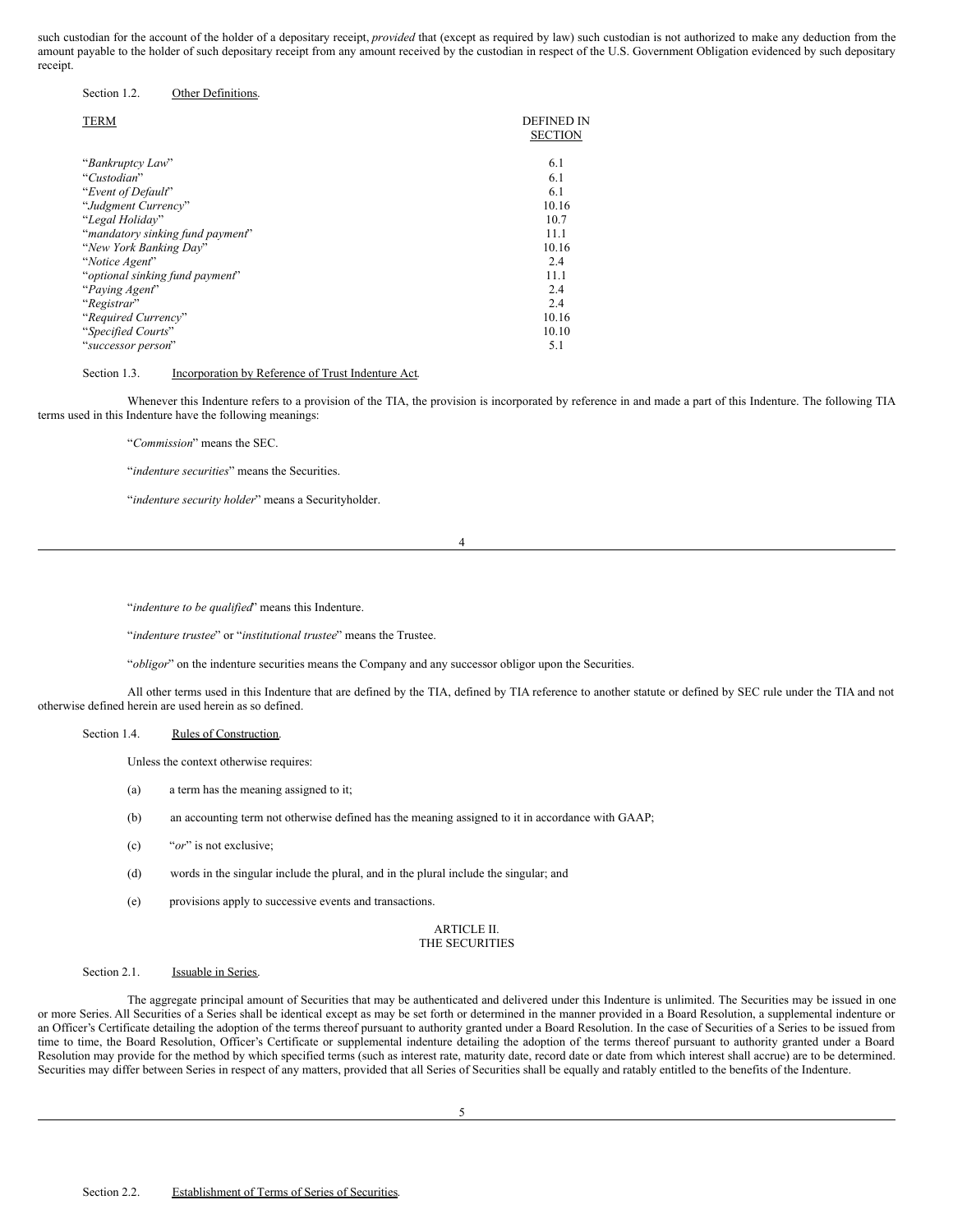At or prior to the issuance of any Securities within a Series, the following shall be established (as to the Series generally, in the case of Subsection 2.2.1 and either as to such Securities within the Series or as to the Series generally in the case of Subsections 2.2.2 through 2.2.23) by or pursuant to a Board Resolution, and set forth or determined in the manner provided in a Board Resolution, supplemental indenture hereto or Officer's Certificate:

2.2.1. the title (which shall distinguish the Securities of that particular Series from the Securities of any other Series) and ranking (including the terms of any subordination provisions) of the Series;

2.2.2. the price or prices (expressed as a percentage of the principal amount thereof) at which the Securities of the Series will be issued;

2.2.3. any limit upon the aggregate principal amount of the Securities of the Series which may be authenticated and delivered under this Indenture (except for Securities authenticated and delivered upon registration of transfer of, or in exchange for, or in lieu of, other Securities of the Series pursuant to Section 2.7, 2.8, 2.11, 3.6 or 9.6);

2.2.4. the date or dates on which the principal of the Securities of the Series is payable;

2.2.5. the rate or rates (which may be fixed or variable) per annum or, if applicable, the method used to determine such rate or rates (including, but not limited to, any commodity, commodity index, stock exchange index or financial index) at which the Securities of the Series shall bear interest, if any, the date or dates from which such interest, if any, shall accrue, the date or dates on which such interest, if any, shall commence and be payable and any regular record date for the interest payable on any interest payment date;

2.2.6. the place or places where the principal of and interest, if any, on the Securities of the Series shall be payable, where the Securities of such Series may be surrendered for registration of transfer or exchange and where notices and demands to or upon the Company in respect of the Securities of such Series and this Indenture may be delivered, and the method of such payment, if by wire transfer, mail or other means;

2.2.7. if applicable, the period or periods within which, the price or prices at which and the terms and conditions upon which the Securities of the Series may be redeemed, in whole or in part, at the option of the Company;

2.2.8. the obligation, if any, of the Company to redeem or purchase the Securities of the Series pursuant to any sinking fund or analogous provisions or at the option of a Holder thereof and the period or periods within which, the price or prices at which and the terms and conditions upon which Securities of the Series shall be redeemed or purchased, in whole or in part, pursuant to such obligation;

2.2.9. the dates, if any, on which and the price or prices at which the Securities of the Series will be repurchased by the Company at the option of the Holders thereof and other detailed terms and provisions of such repurchase obligations;

2.2.10. if other than denominations of \$1,000 and any integral multiple thereof, the denominations in which the Securities of the Series shall be issuable;

6

2.2.11. the forms of the Securities of the Series and whether the Securities will be issuable as Global Securities;

2.2.12. if other than the principal amount thereof, the portion of the principal amount of the Securities of the Series that shall be payable upon declaration of acceleration of the maturity thereof pursuant to Section 6.2;

2.2.13. the currency of denomination of the Securities of the Series, which may be Dollars or any Foreign Currency, and if such currency of denomination is a composite currency, the agency or organization, if any, responsible for overseeing such composite currency;

2.2.14. the designation of the currency, currencies or currency units in which payment of the principal of and interest, if any, on the Securities of the Series will be made;

2.2.15. if payments of principal of or interest, if any, on the Securities of the Series are to be made in one or more currencies or currency units other than that or those in which such Securities are denominated, the manner in which the exchange rate with respect to such payments will be determined;

2.2.16. the manner in which the amounts of payment of principal of or interest, if any, on the Securities of the Series will be determined, if such amounts may be determined by reference to an index based on a currency or currencies or by reference to a commodity, commodity index, stock exchange index or financial index;

2.2.17. the provisions, if any, relating to any security provided for the Securities of the Series;

2.2.18. any addition to, deletion of or change in the Events of Default which applies to any Securities of the Series and any change in the right of the Trustee or the requisite Holders of such Securities to declare the principal amount thereof due and payable pursuant to Section 6.2;

2.2.19. any addition to, deletion of or change in the covenants set forth in Articles IV or V which applies to Securities of the Series;

2.2.20. any Depositaries, interest rate calculation agents, exchange rate calculation agents or other agents with respect to Securities of such Series if other than those appointed herein;

2.2.21. the provisions, if any, relating to conversion or exchange of any Securities of such Series, including if applicable, the conversion or exchange price, the conversion or exchange period, provisions as to whether conversion or exchange will be mandatory, at the option of the Holders thereof or at the option of the Company, the events requiring an adjustment of the conversion price or exchange price and provisions affecting conversion or exchange if such Series of Securities are redeemed;

2.2.22. any other terms of the Series (which may supplement, modify or delete any provision of this Indenture insofar as it applies to such Series), including any terms that may be required under applicable law or regulations or advisable in connection with the marketing of Securities of that Series; and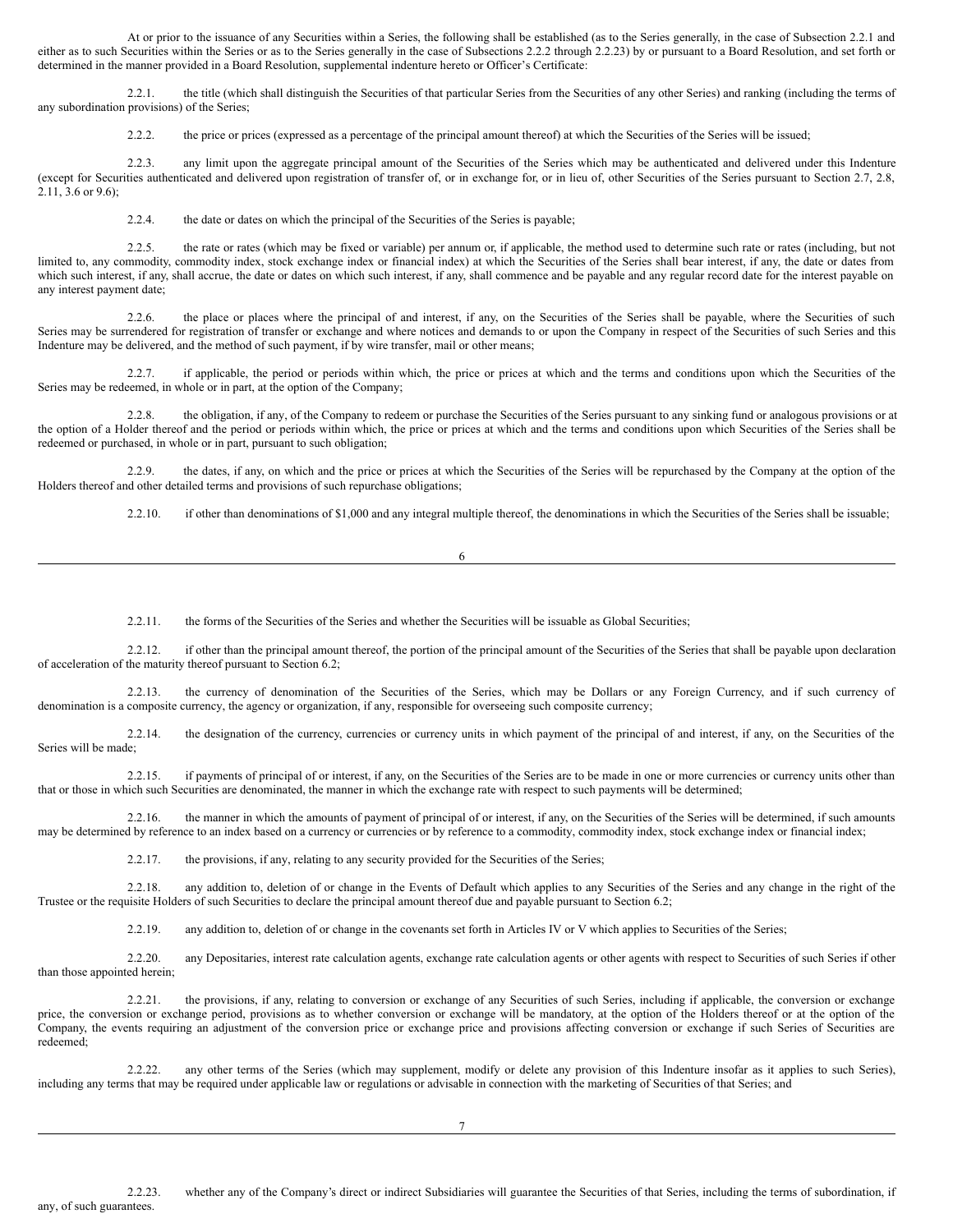All Securities of any one Series need not be issued at the same time and may be issued from time to time, consistent with the terms of this Indenture, if so provided by or pursuant to the Board Resolution, supplemental indenture hereto or Officer's Certificate referred to above.

#### Section 2.3. Execution and Authentication.

An Officer shall sign the Securities for the Company by manual, facsimile or electronic signature.

If an Officer whose signature is on a Security no longer holds that office at the time the Security is authenticated, the Security shall nevertheless be valid.

A Security shall not be valid until authenticated by the manual signature of the Trustee or an authenticating agent. The signature shall be conclusive evidence that the Security has been authenticated under this Indenture.

The Trustee shall at any time, and from time to time, authenticate Securities for original issue in the principal amount provided in the Board Resolution, supplemental indenture hereto or Officer's Certificate, upon receipt by the Trustee of a Company Order. Each Security shall be dated the date of its authentication.

The aggregate principal amount of Securities of any Series outstanding at any time may not exceed any limit upon the maximum principal amount for such Series set forth in the Board Resolution, supplemental indenture hereto or Officer's Certificate delivered pursuant to Section 2.2, except as provided in Section 2.8.

Prior to the issuance of Securities of any Series, the Trustee shall have received and (subject to Section 7.2) shall be fully protected in relying on: (a) the Board Resolution, supplemental indenture hereto or Officer's Certificate establishing the form of the Securities of that Series or of Securities within that Series and the terms of the Securities of that Series or of Securities within that Series, (b) an Officer's Certificate complying with Section 10.4, and (c) an Opinion of Counsel complying with Section 10.4.

The Trustee shall have the right to decline to authenticate and deliver any Securities of such Series: (a) if the Trustee, being advised by counsel, determines that such action may not be taken lawfully; or (b) if the Trustee in good faith by its board of directors or trustees, executive committee or a trust committee of directors and/or vice-presidents or a committee of Responsible Officers shall determine that such action would expose the Trustee to personal liability to Holders of any then outstanding Series of Securities.

8

The Trustee may appoint an authenticating agent acceptable to the Company to authenticate Securities. An authenticating agent may authenticate Securities whenever the Trustee may do so. Each reference in this Indenture to authentication by the Trustee includes authentication by such agent. An authenticating agent has the same rights as an Agent to deal with the Company or an Affiliate of the Company.

## Section 2.4. Registrar and Paying Agent.

The Company shall maintain, with respect to each Series of Securities, at the place or places specified with respect to such Series pursuant to Section 2.2, an office or agency where Securities of such Series may be presented or surrendered for payment ("*Paying Agent*"), where Securities of such Series may be surrendered for registration of transfer or exchange ("Registrar") and where notices and demands to or upon the Company in respect of the Securities of such Series and this Indenture may be delivered ("*Notice Agent*"). The Registrar shall keep a register with respect to each Series of Securities and to their transfer and exchange. The Company will give prompt written notice to the Trustee of the name and address, and any change in the name or address, of each Registrar, Paying Agent or Notice Agent. If at any time the Company shall fail to maintain any such required Registrar, Paying Agent or Notice Agent or shall fail to furnish the Trustee with the name and address thereof, such presentations, surrenders, notices and demands may be made or served at the Corporate Trust Office of the Trustee, and the Company hereby appoints the Trustee as its agent to receive all such presentations, surrenders, notices and demands; provided, however, that any appointment of the Trustee as the Notice Agent shall exclude the appointment of the Trustee or any office of the Trustee as an agent to receive the service of legal process on the Company.

The Company may also from time to time designate one or more co-registrars, additional paying agents or additional notice agents and may from time to time rescind such designations; provided, however, that no such designation or rescission shall in any manner relieve the Company of its obligations to maintain a Registrar, Paying Agent and Notice Agent in each place so specified pursuant to Section 2.2 for Securities of any Series for such purposes. The Company will give prompt written notice to the Trustee of any such designation or rescission and of any change in the name or address of any such co-registrar, additional paying agent or additional notice agent. The term "*Registrar*" includes any co-registrar; the term "*Paying Agent*" includes any additional paying agent; and the term "*Notice Agent*" includes any additional notice agent. The Company or any of its Affiliates may serve as Registrar or Paying Agent.

The Company hereby appoints the Trustee the initial Registrar, Paying Agent and Notice Agent for each Series unless another Registrar, Paying Agent or Notice Agent, as the case may be, is appointed prior to the time Securities of that Series are first issued.

## Section 2.5. Paying Agent to Hold Money in Trust.

The Company shall require each Paying Agent other than the Trustee to agree in writing that the Paying Agent will hold in trust, for the benefit of Securityholders of any Series of Securities, or the Trustee, all money held by the Paying Agent for the payment of principal of or interest on the Series of Securities, and will notify the Trustee in writing of any default by the Company in making any such payment. While any such default continues, the Trustee may require a Paying Agent to pay all money held by it to the Trustee. The Company at any time may require a Paying Agent to pay all money held by it to the Trustee. Upon payment over to the Trustee, the Paying Agent (if other than the Company or a Subsidiary of the Company) shall have no further liability for the money. If the Company or a Subsidiary of the Company acts as Paying Agent, it shall segregate and hold in a separate trust fund for the benefit of Securityholders of any Series of Securities all money held by it as Paying Agent. Upon any bankruptcy, reorganization or similar proceeding with respect to the Company, the Trustee shall serve as Paying Agent for the Securities.

#### Section 2.6. Securityholder Lists.

The Trustee shall preserve in as current a form as is reasonably practicable the most recent list available to it of the names and addresses of Securityholders of each Series of Securities and shall otherwise comply with TIA § 312(a). If the Trustee is not the Registrar, the Company shall furnish to the Trustee at least ten days before each interest payment date and at such other times as the Trustee may request in writing a list, in such form and as of such date as the Trustee may reasonably require, of the names and addresses of Securityholders of each Series of Securities.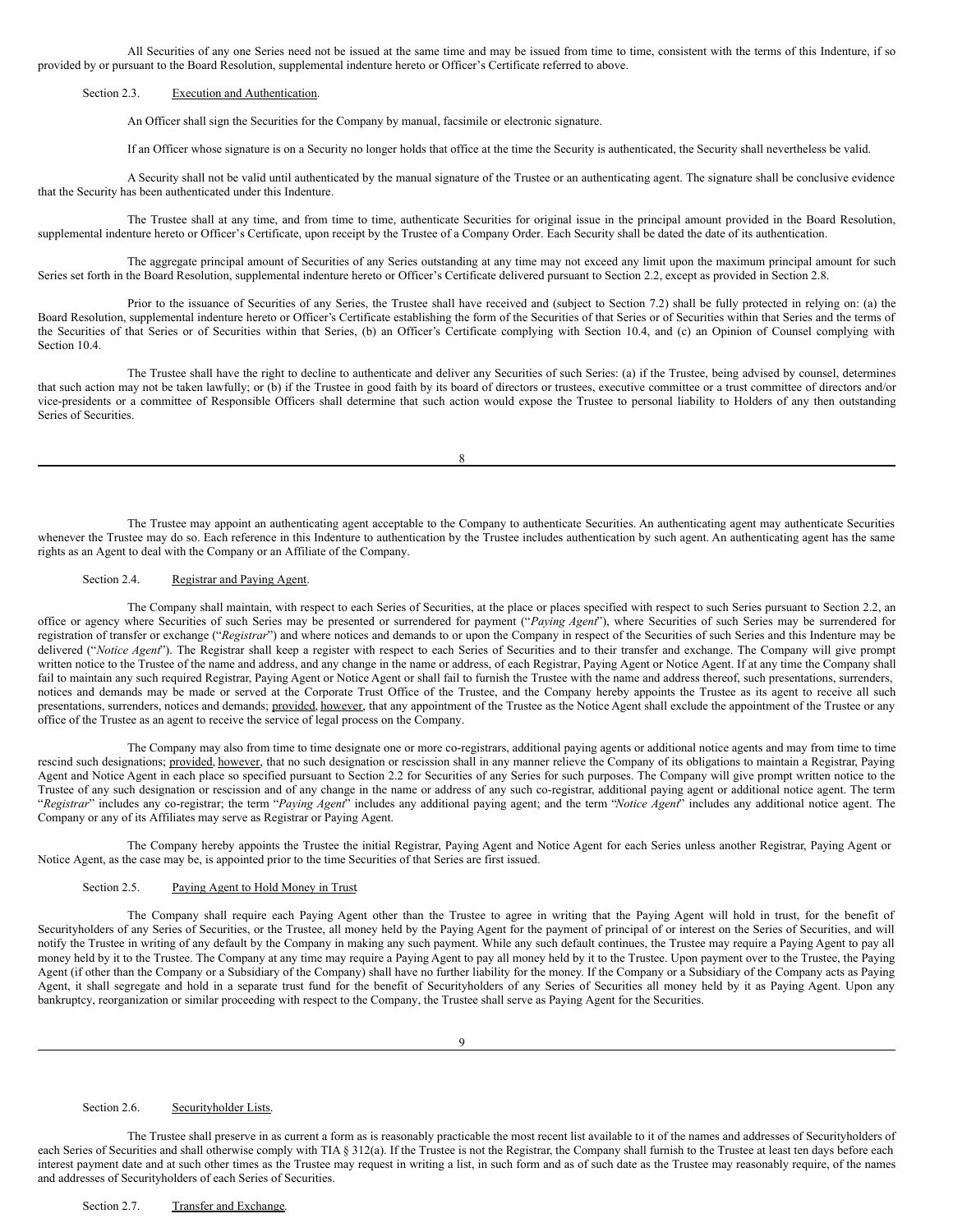Where Securities of a Series are presented to the Registrar or a co-registrar with a request to register a transfer or to exchange them for an equal principal amount of Securities of the same Series, the Registrar shall register the transfer or make the exchange if its requirements for such transactions are met. To permit registrations of transfers and exchanges, the Trustee shall authenticate Securities at the Registrar's request. No service charge shall be made for any registration of transfer or exchange (except as otherwise expressly permitted herein), but the Company may require payment of a sum sufficient to cover any transfer tax or similar governmental charge payable in connection therewith (other than any such transfer tax or similar governmental charge payable upon exchanges pursuant to Sections 2.11, 3.6 or 9.6).

Neither the Company nor the Registrar shall be required (a) to issue, register the transfer of, or exchange Securities of any Series for the period beginning at the opening of business 15 days immediately preceding the sending of a notice of redemption of Securities of that Series selected for redemption and ending at the close of business on the day such notice is sent, or (b) to register the transfer of or exchange Securities of any Series selected, called or being called for redemption as a whole or the portion being redeemed of any such Securities selected, called or being called for redemption in part.

## Section 2.8. Mutilated, Destroyed, Lost and Stolen Securities.

If any mutilated Security is surrendered to the Trustee, the Company shall execute and the Trustee shall authenticate and deliver in exchange therefor a new Security of the same Series and of like tenor and principal amount and bearing a number not contemporaneously outstanding.

If there shall be delivered to the Company and the Trustee (i) evidence to their satisfaction of the destruction, loss or theft of any Security and (ii) such security or indemnity bond as may be required by each of them to hold itself and any of its agents harmless, then, in the absence of notice to the Company or the Trustee that such Security has been acquired by a bona fide purchaser, the Company shall execute and upon receipt of a Company Order the Trustee shall authenticate and make available for delivery, in lieu of any such destroyed, lost or stolen Security, a new Security of the same Series and of like tenor and principal amount and bearing a number not contemporaneously outstanding.

10

In case any such mutilated, destroyed, lost or stolen Security has become or is about to become due and payable, the Company in its discretion may, instead of issuing a new Security, pay such Security.

Upon the issuance of any new Security under this Section, the Company may require the payment of a sum sufficient to cover any tax or other governmental charge that may be imposed in relation thereto and any other expenses (including the fees and expenses of the Trustee) connected therewith.

Every new Security of any Series issued pursuant to this Section in lieu of any destroyed, lost or stolen Security shall constitute an original additional contractual obligation of the Company, whether or not the destroyed, lost or stolen Security shall be at any time enforceable by anyone, and shall be entitled to all the benefits of this Indenture equally and proportionately with any and all other Securities of that Series duly issued hereunder.

The provisions of this Section are exclusive and shall preclude (to the extent lawful) all other rights and remedies with respect to the replacement or payment of mutilated, destroyed, lost or stolen Securities.

## Section 2.9. Outstanding Securities.

The Securities outstanding at any time are all the Securities authenticated by the Trustee except for those canceled by it, those delivered to it for cancellation, those reductions in the interest on a Global Security effected by the Trustee in accordance with the provisions hereof and those described in this Section as not outstanding.

If a Security is replaced pursuant to Section 2.8, it ceases to be outstanding until the Trustee receives proof satisfactory to it that the replaced Security is held by a bona fide purchaser.

If the Paying Agent (other than the Company, a Subsidiary of the Company or an Affiliate of the Company) holds on the Maturity of Securities of a Series money sufficient to pay such Securities payable on that date, then on and after that date such Securities of the Series cease to be outstanding and interest on them ceases to accrue.

The Company may purchase or otherwise acquire the Securities, whether by open market purchases, negotiated transactions or otherwise. A Security does not cease to be outstanding because the Company or an Affiliate of the Company holds the Security (but see Section 2.10 below).

In determining whether the Holders of the requisite principal amount of outstanding Securities have given any request, demand, authorization, direction, notice, consent or waiver hereunder, the principal amount of a Discount Security that shall be deemed to be outstanding for such purposes shall be the amount of the principal thereof that would be due and payable as of the date of such determination upon a declaration of acceleration of the Maturity thereof pursuant to Section 6.2.

11

## Section 2.10. Treasury Securities.

In determining whether the Holders of the required principal amount of Securities of a Series have concurred in any request, demand, authorization, direction, notice, consent or waiver, Securities of a Series owned by the Company or any Affiliate of the Company shall be disregarded, except that for the purposes of determining whether the Trustee shall be protected in relying on any such request, demand, authorization, direction, notice, consent or waiver only Securities of a Series that a Responsible Officer of the Trustee knows are so owned shall be so disregarded.

#### Section 2.11. Temporary Securities.

Until definitive Securities are ready for delivery, the Company may prepare and the Trustee shall authenticate temporary Securities upon a Company Order. Temporary Securities shall be substantially in the form of definitive Securities but may have variations that the Company considers appropriate for temporary Securities. Without unreasonable delay, the Company shall prepare and the Trustee upon receipt of a Company Order shall authenticate definitive Securities of the same Series and date of maturity in exchange for temporary Securities. Until so exchanged, temporary securities shall have the same rights under this Indenture as the definitive Securities.

## Section 2.12. Cancellation.

The Company at any time may deliver Securities to the Trustee for cancellation. The Registrar and the Paying Agent shall forward to the Trustee any Securities surrendered to them for registration of transfer, exchange or payment. The Trustee shall cancel all Securities surrendered for transfer, exchange, payment, replacement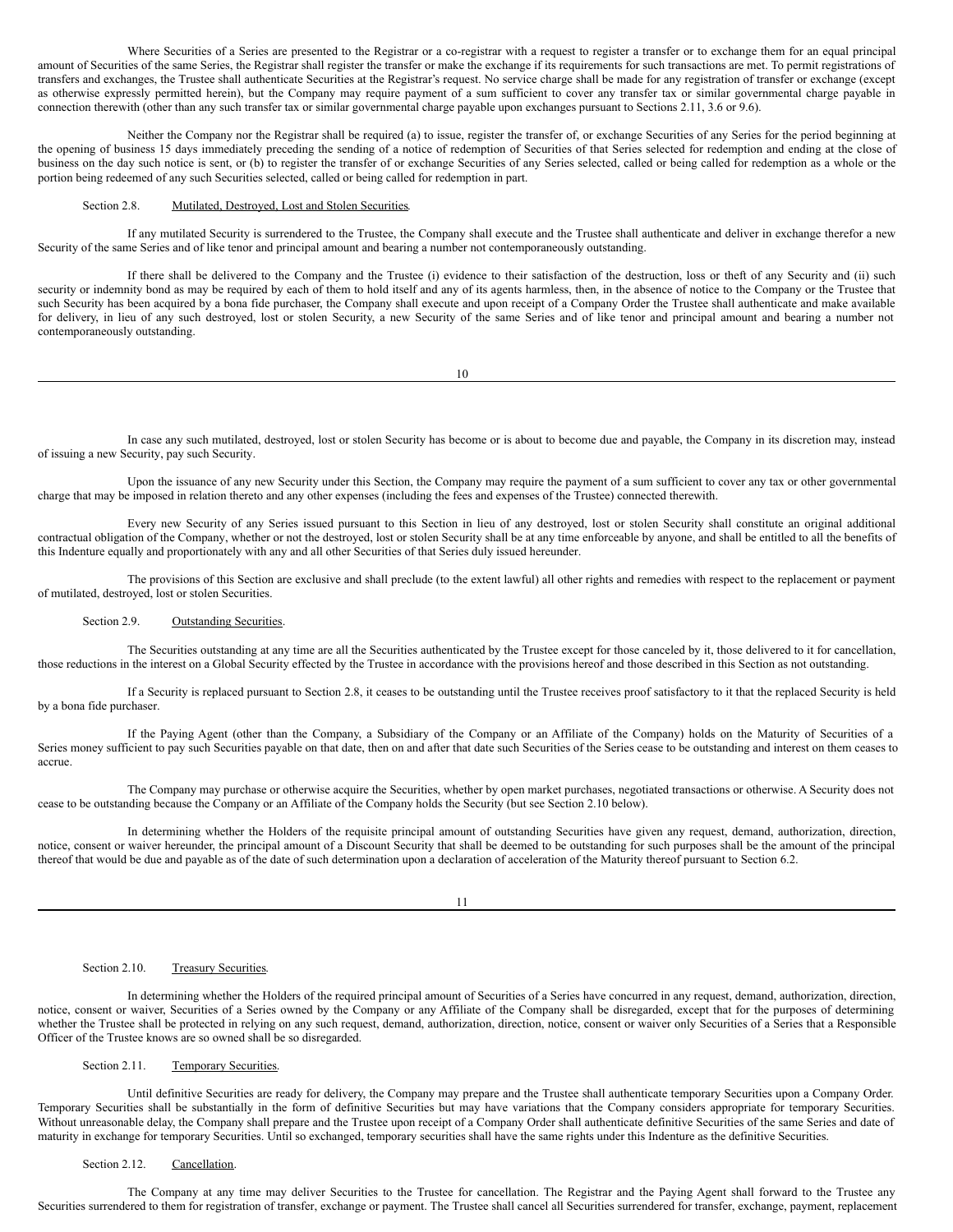or cancellation and shall destroy such canceled Securities (subject to the record retention requirement of the Exchange Act and the Trustee) and deliver a certificate of such cancellation to the Company upon written request of the Company. The Company may not issue new Securities to replace Securities that it has paid or delivered to the Trustee for cancellation.

## Section 2.13. Defaulted Interest.

If the Company defaults in a payment of interest on a Series of Securities, it shall pay the defaulted interest, plus, to the extent permitted by law, any interest payable on the defaulted interest, to the persons who are Securityholders of the Series on a subsequent special record date. The Company shall fix the record date and payment date. At least ten days before the special record date, the Company shall send to the Trustee and to each Securityholder of the Series a notice that states the special record date, the payment date and the amount of interest to be paid. The Company may pay defaulted interest in any other lawful manner.

#### Section 2.14. Global Securities.

2.14.1. Terms of Securities. A Board Resolution, a supplemental indenture hereto or an Officer's Certificate shall establish whether the Securities of a Series shall be issued in whole or in part in the form of one or more Global Securities and the Depositary for such Global Security or Securities.

2.14.2. Transfer and Exchange. Notwithstanding any provisions to the contrary contained in Section 2.7 of the Indenture and in addition thereto, any Global Security shall be exchangeable pursuant to Section 2.7 of the Indenture for Securities registered in the names of Holders other than the Depositary for such Security or its nominee only if (i) such Depositary notifies the Company that it is unwilling or unable to continue as Depositary for such Global Security or if at any time such Depositary ceases to be a clearing agency registered under the Exchange Act, and, in either case, the Company fails to appoint a successor Depositary registered as a clearing agency under the Exchange Act within 90 days of such event or (ii) the Company executes and delivers to the Trustee an Officer's Certificate to the effect that such Global Security shall be so exchangeable. Any Global Security that is exchangeable pursuant to the preceding sentence shall be exchangeable for Securities registered in such names as the Depositary shall direct in writing in an aggregate principal amount equal to the principal amount of the Global Security with like tenor and terms.

Except as provided in this Section 2.14.2, a Global Security may not be transferred except as a whole by the Depositary with respect to such Global Security to a nominee of such Depositary, by a nominee of such Depositary to such Depositary or another nominee of such Depositary or by the Depositary or any such nominee to a successor Depositary or a nominee of such a successor Depositary.

2.14.3. Legends. Any Global Security issued hereunder shall bear a legend in substantially the following form:

"THIS SECURITY IS A GLOBAL SECURITY WITHIN THE MEANING OF THE INDENTURE HEREINAFTER REFERRED TO AND IS REGISTERED IN THE NAME OF THE DEPOSITARY OR A NOMINEE OF THE DEPOSITARY. THIS SECURITY IS EXCHANGEABLE FOR SECURITIES REGISTERED IN THE NAME OF A PERSON OTHER THAN THE DEPOSITARY OR ITS NOMINEE ONLY IN THE LIMITED CIRCUMSTANCES DESCRIBED IN THE INDENTURE, AND MAY NOT BE TRANSFERRED EXCEPT AS A WHOLE BY THE DEPOSITARY TO A NOMINEE OF THE DEPOSITARY, BY A NOMINEE OF THE DEPOSITARY TO THE DEPOSITARY OR ANOTHER NOMINEE OF THE DEPOSITARY OR BY THE DEPOSITARY OR ANY SUCH NOMINEE TO A SUCCESSOR DEPOSITARY OR A NOMINEE OF SUCH A SUCCESSOR DEPOSITARY."

In addition, so long as the Depository Trust Company ("DTC") is the Depositary, each Global Note registered in the name of DTC or its nominee shall bear a legend in substantially the following form:

"UNLESS THIS GLOBAL NOTE IS PRESENTED BY AN AUTHORIZED REPRESENTATIVE OF THE DEPOSITORY TRUST COMPANY, A NEW YORK CORPORATION ("DTC"), TO THE COMPANY OR ITS AGENT FOR REGISTRATION OF TRANSFER, EXCHANGE OR PAYMENT, AND ANY GLOBAL NOTE ISSUED IS REGISTERED IN THE NAME OF CEDE & CO. OR IN SUCH OTHER NAME AS IS REQUESTED BY AN AUTHORIZED REPRESENTATIVE OF DTC (AND ANY PAYMENT IS MADE TO CEDE & CO. OR TO SUCH OTHER ENTITY AS IS REQUESTED BY AN AUTHORIZED REPRESENTATIVE OF DTC), ANY TRANSFER, PLEDGE OR OTHER USE HEREOF FOR VALUE OR OTHERWISE BY OR TO ANY PERSON IS WRONGFUL INASMUCH AS THE REGISTERED OWNER HEREOF, CEDE & CO., HAS AN INTEREST HEREIN."

2.14.4. Acts of Holders. The Depositary, as a Holder, may appoint agents and otherwise authorize participants to give or take any request, demand, authorization, direction, notice, consent, waiver or other action which a Holder is entitled to give or take under the Indenture.

2.14.5. Payments. Notwithstanding the other provisions of this Indenture, unless otherwise specified as contemplated by Section 2.2, payment of the principal of and interest, if any, on any Global Security shall be made to the Holder thereof.

2.14.6. Consents, Declaration and Directions. The Company, the Trustee and any Agent shall treat a person as the Holder of such principal amount of outstanding Securities of such Series represented by a Global Security as shall be specified in a written statement of the Depositary or by the applicable procedures of the Depositary with respect to such Global Security, for purposes of obtaining any consents, declarations, waivers or directions required to be given by the Holders pursuant to this Indenture.

## Section 2.15. CUSIP Numbers.

The Company in issuing the Securities may use "CUSIP" numbers (if then generally in use), and, if so, the Trustee shall use "CUSIP" numbers in notices of redemption as a convenience to Holders; provided that any such notice may state that no representation is made as to the correctness of such numbers either as printed on the Securities or as contained in any notice of a redemption and that reliance may be placed only on the other elements of identification printed on the Securities, and any such redemption shall not be affected by any defect in or omission of such numbers.

#### ARTICLE III. REDEMPTION

Section 3.1. Notice to Trustee.

The Company may, with respect to any Series of Securities, reserve the right to redeem and pay the Series of Securities or may covenant to redeem and pay the Series of Securities or any part thereof prior to the Stated Maturity thereof at such time and on such terms as provided for in such Securities. If a Series of Securities is redeemable and the Company wants or is obligated to redeem prior to the Stated Maturity thereof all or part of the Series of Securities pursuant to the terms of such Securities, it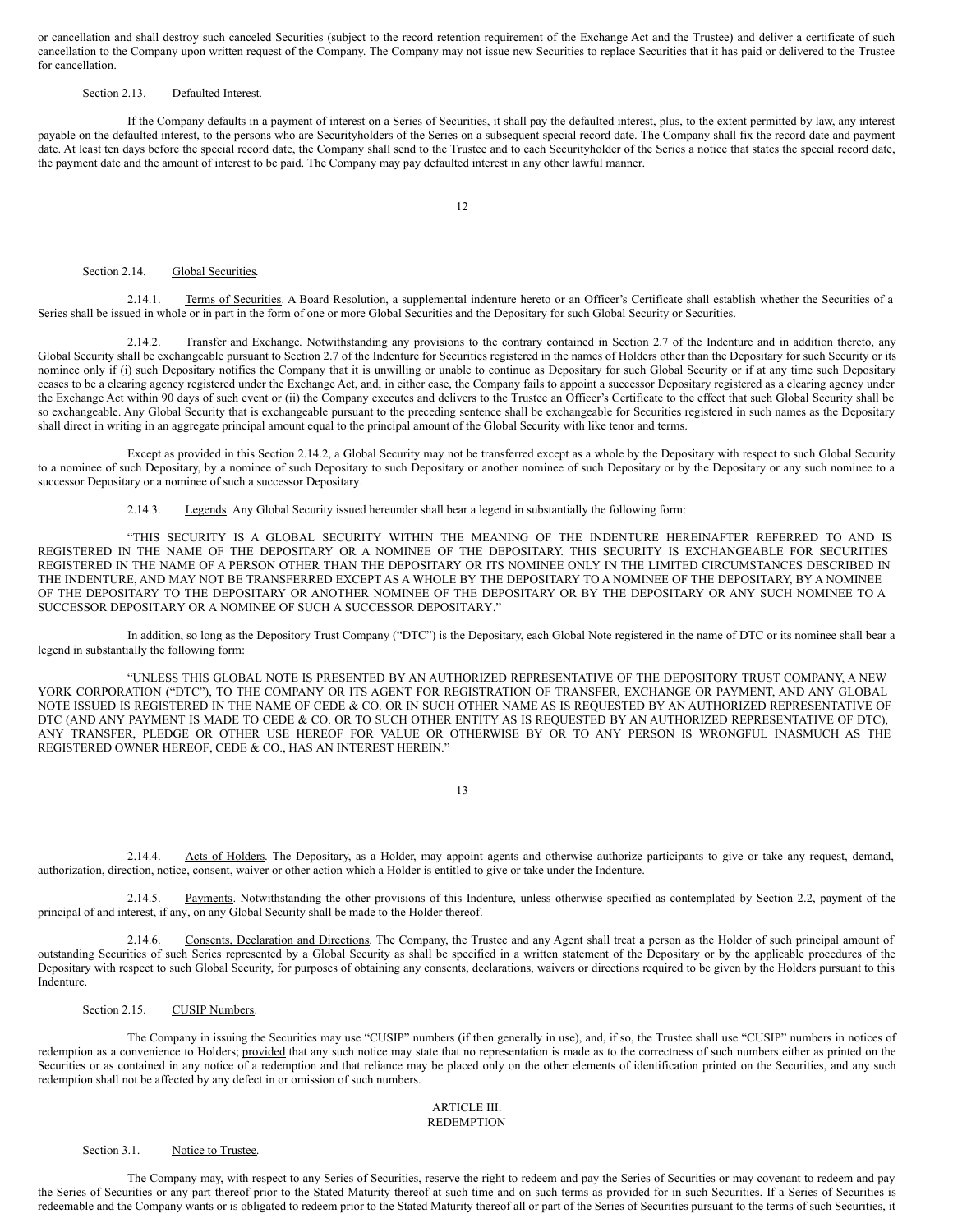shall notify the Trustee in writing of the redemption date and the principal amount of the Series of Securities to be redeemed. The Company shall give the notice at least 15 days before the redemption date, unless a shorter period is satisfactory to the Trustee.

14

## Section 3.2. Selection of Securities to be Redeemed.

Unless otherwise indicated for a particular Series by a Board Resolution, a supplemental indenture hereto or an Officer's Certificate, if less than all the Securities of a Series are to be redeemed, the Securities of the Series to be redeemed will be selected as follows: (a) if the Securities are in the form of Global Securities, in accordance with the procedures of the Depositary, (b) if the Securities are listed on any national securities exchange, in compliance with the requirements of the principal national securities exchange, if any, on which the Securities are listed, or (c) if not otherwise provided for under clause (a) or (b) in the manner that the Trustee deems fair and appropriate, including by lot or other method, unless otherwise required by law or applicable stock exchange requirements, subject, in the case of Global Securities, to the applicable rules and procedures of the Depositary. The Securities to be redeemed shall be selected from Securities of the Series outstanding not previously called for redemption. Portions of the principal of Securities of the Series that have denominations larger than \$1,000 may be selected for redemption. Securities of the Series and portions of them it selected for redemption shall be in amounts of \$1,000 or whole multiples of \$1,000 or, with respect to Securities of any Series issuable in other denominations pursuant to Section 2.2.10, the minimum principal denomination for each Series and the authorized integral multiples thereof. Provisions of this Indenture that apply to Securities of a Series called for redemption also apply to portions of Securities of that Series called for redemption.

## Section 3.3. Notice of Redemption.

Unless otherwise indicated for a particular Series by Board Resolution, a supplemental indenture hereto or an Officer's Certificate, at least 15 days but not more than 60 days before a redemption date, the Company shall send or cause to be sent by first-class mail or electronically, in accordance with the procedures of the Depositary, a notice of redemption to each Holder whose Securities are to be redeemed.

The notice shall identify the Securities of the Series to be redeemed and shall state:

- (a) the redemption date;
- (b) the redemption price;
- (c) the name and address of the Paying Agent;

(d) if any Securities are being redeemed in part, the portion of the principal amount of such Securities to be redeemed and that, after the redemption date and upon surrender of such Security, a new Security or Securities in principal amount equal to the unredeemed portion of the original Security shall be issued in the name of the Holder thereof upon cancellation of the original Security;

(e) that Securities of the Series called for redemption must be surrendered to the Paying Agent to collect the redemption price;

15

(f) that interest on Securities of the Series called for redemption ceases to accrue on and after the redemption date unless the Company defaults in the deposit of the redemption price;

- (g) the CUSIP number, if any; and
- (h) any other information as may be required by the terms of the particular Series or the Securities of a Series being redeemed.

At the Company's request, the Trustee shall give the notice of redemption in the Company's name and at its expense, provided, however, that the Company has delivered to the Trustee, at least 10 days (unless a shorter time shall be acceptable to the Trustee) prior to the notice date, an Officer's Certificate requesting that the Trustee give such notice and setting forth the information to be stated in such notice.

## Section 3.4. Effect of Notice of Redemption.

Once notice of redemption is sent as provided in Section 3.3, Securities of a Series called for redemption become due and payable on the redemption date and at the redemption price. Except as otherwise provided in the supplemental indenture, Board Resolution or Officer's Certificate for a Series, a notice of redemption may not be conditional. Upon surrender to the Paying Agent, such Securities shall be paid at the redemption price plus accrued interest to the redemption date.

## Section 3.5. Deposit of Redemption Price.

On or before 11:00 a.m., New York City time, on the redemption date, the Company shall deposit with the Paying Agent money sufficient to pay the redemption price of and accrued interest, if any, on all Securities to be redeemed on that date.

## Section 3.6. Securities Redeemed in Part.

Upon surrender of a Security that is redeemed in part, the Trustee shall authenticate for the Holder a new Security of the same Series and the same maturity equal in principal amount to the unredeemed portion of the Security surrendered.

## ARTICLE IV. **COVENANTS**

## Section 4.1. Payment of Principal and Interest.

The Company covenants and agrees for the benefit of the Holders of each Series of Securities that it will duly and punctually pay the principal of and interest, if any, on the Securities of that Series in accordance with the terms of such Securities and this Indenture. On or before 11:00 a.m., New York City time, on the applicable payment date, the Company shall deposit with the Paying Agent money sufficient to pay the principal of and interest, if any, on the Securities of each Series in accordance with the terms of such Securities and this Indenture.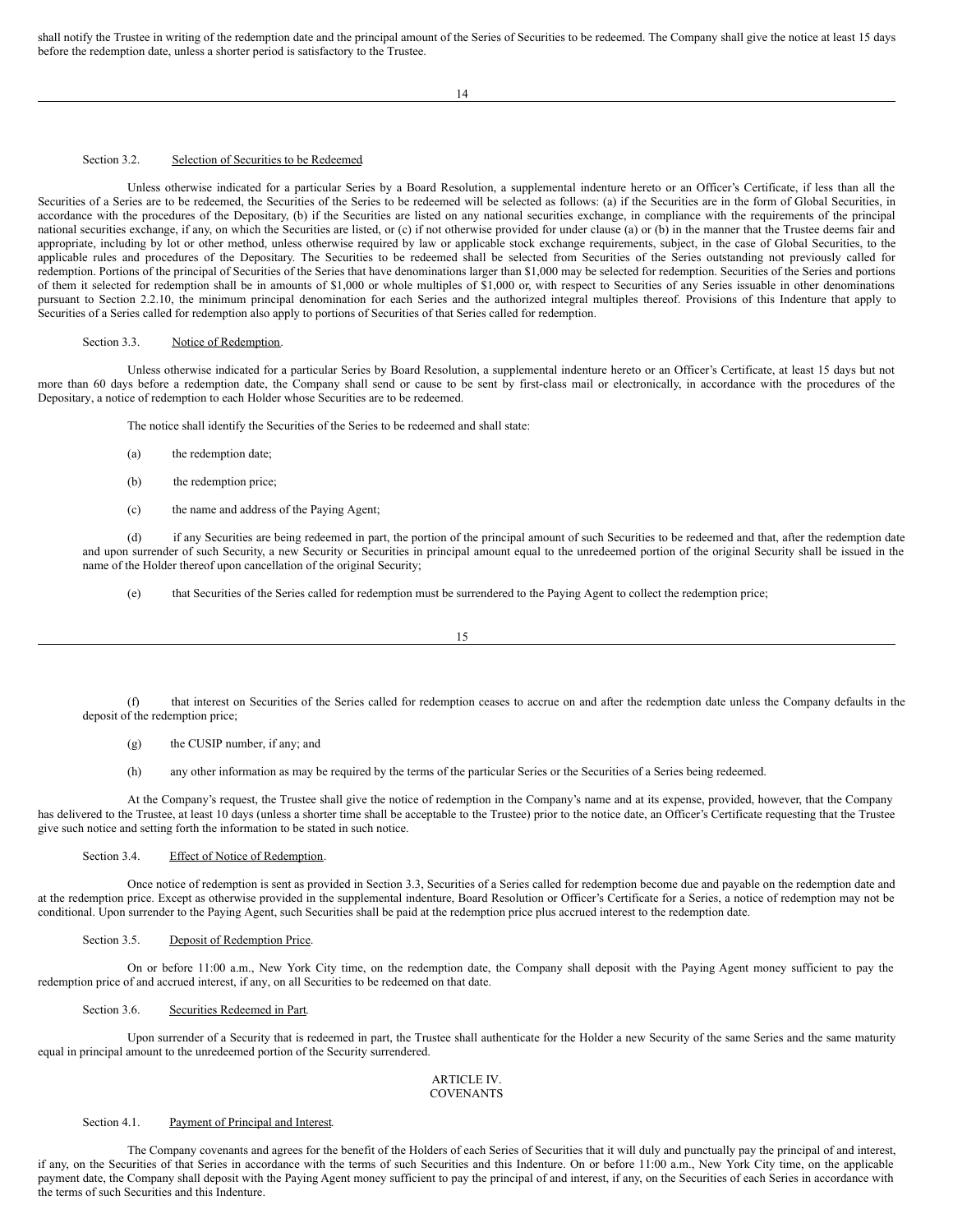## Section 4.2. SEC Reports.

To the extent any Securities of a Series are outstanding, the Company shall deliver to the Trustee within 15 days after it files them with the SEC copies of the annual reports and of the information, documents, and other reports (or copies of such portions of any of the foregoing as the SEC may by rules and regulations prescribe) which the Company is required to file with the SEC pursuant to Section 13 or 15(d) of the Exchange Act. The Company also shall comply with the other provisions of TIA § 314(a). Reports, information and documents filed with the SEC via the EDGAR system will be deemed to be delivered to the Trustee as of the time of such filing via EDGAR for purposes of this Section 4.2.

Delivery of reports, information and documents to the Trustee under this Section 4.2 is for informational purposes only and the Trustee's receipt of the foregoing shall not constitute constructive or actual notice of any information contained therein or determinable from information contained therein, including the Company's compliance with any of the covenants hereunder (as to which the Trustee is entitled to rely exclusively on Officer's Certificates). All such reports, information or documents referred to in this Section 4.2 that the Company files with the SEC via the SEC's EDGAR system shall be deemed to be filed with the Trustee and transmitted to Holders at the time such reports, information or documents are filed via the EDGAR system (or any successor system).

## Section 4.3. Compliance Certificate.

To the extent any Securities of a Series are outstanding, the Company shall deliver to the Trustee, within 120 days after the end of each fiscal year of the Company, an Officer's Certificate stating that a review of the activities of the Company and its Subsidiaries during the preceding fiscal year has been made under the supervision of the signing Officers with a view to determining whether the Company has kept, observed, performed and fulfilled its obligations under this Indenture, and further stating, as to each such Officer signing such certificate, that to the best of his/her knowledge the Company has kept, observed, performed and fulfilled each and every covenant contained in this Indenture and is not in default in the performance or observance of any of the terms, provisions and conditions hereof (or, if a Default or Event of Default shall have occurred, describing all such Defaults or Events of Default of which the Officer may have knowledge).

#### Section 4.4. Stay, Extension and Usury Laws.

The Company covenants (to the extent that it may lawfully do so) that it will not at any time insist upon, plead, or in any manner whatsoever claim or take the benefit or advantage of, any stay, extension or usury law wherever enacted, now or at any time hereafter in force, which may affect the covenants or the performance of this Indenture or the Securities; and the Company (to the extent it may lawfully do so) hereby expressly waives all benefit or advantage of any such law and covenants that it will not, by resort to any such law, hinder, delay or impede the execution of any power herein granted to the Trustee, but will suffer and permit the execution of every such power as though no such law has been enacted.

17

## ARTICLE V. **SUCCESSORS**

## Section 5.1. When Company May Merge, Etc.

The Company shall not consolidate with or merge with or into, or convey, transfer or lease all or substantially all of its properties and assets to, any person (a "*successor person*") unless:

(a) the Company is the surviving entity or the successor person (if other than the Company) is a corporation, partnership, trust or other entity organized and validly existing under the laws of any U.S. domestic jurisdiction and expressly assumes the Company's obligations on the Securities and under this Indenture; and

(b) immediately after giving effect to the transaction, no Default or Event of Default, shall have occurred and be continuing.

The Company shall deliver to the Trustee prior to the consummation of the proposed transaction an Officer's Certificate to the foregoing effect and an Opinion of Counsel stating that the proposed transaction and any supplemental indenture comply with this Indenture.

Notwithstanding the above, any Subsidiary of the Company may consolidate with, merge into or transfer all or part of its properties to the Company. Neither an Officer's Certificate nor an Opinion of Counsel shall be required to be delivered in connection therewith.

## Section 5.2. Successor Corporation Substituted.

Upon any consolidation or merger, or any sale, lease, conveyance or other disposition of all or substantially all of the assets of the Company in accordance with Section 5.1, the successor corporation formed by such consolidation or into or with which the Company is merged or to which such sale, lease, conveyance or other disposition is made shall succeed to, and be substituted for, and may exercise every right and power of, the Company under this Indenture with the same effect as if such successor person has been named as the Company herein; provided, however, that the predecessor Company in the case of a sale, conveyance or other disposition (other than a lease) shall be released from all obligations and covenants under this Indenture and the Securities.

## ARTICLE VI. DEFAULTS AND REMEDIES

#### Section 6.1. Events of Default.

"*Event of Default*," wherever used herein with respect to Securities of any Series, means any one of the following events, unless in the establishing Board Resolution, supplemental indenture or Officer's Certificate, it is provided that such Series shall not have the benefit of said Event of Default:

(a) default in the payment of any interest on any Security of that Series when it becomes due and payable, and continuance of such default for a period of 30 days (unless the entire amount of such payment is deposited by the Company with the Trustee or with a Paying Agent prior to 11:00 a.m., New York City time, on the 30<sup>th</sup> day of such period); or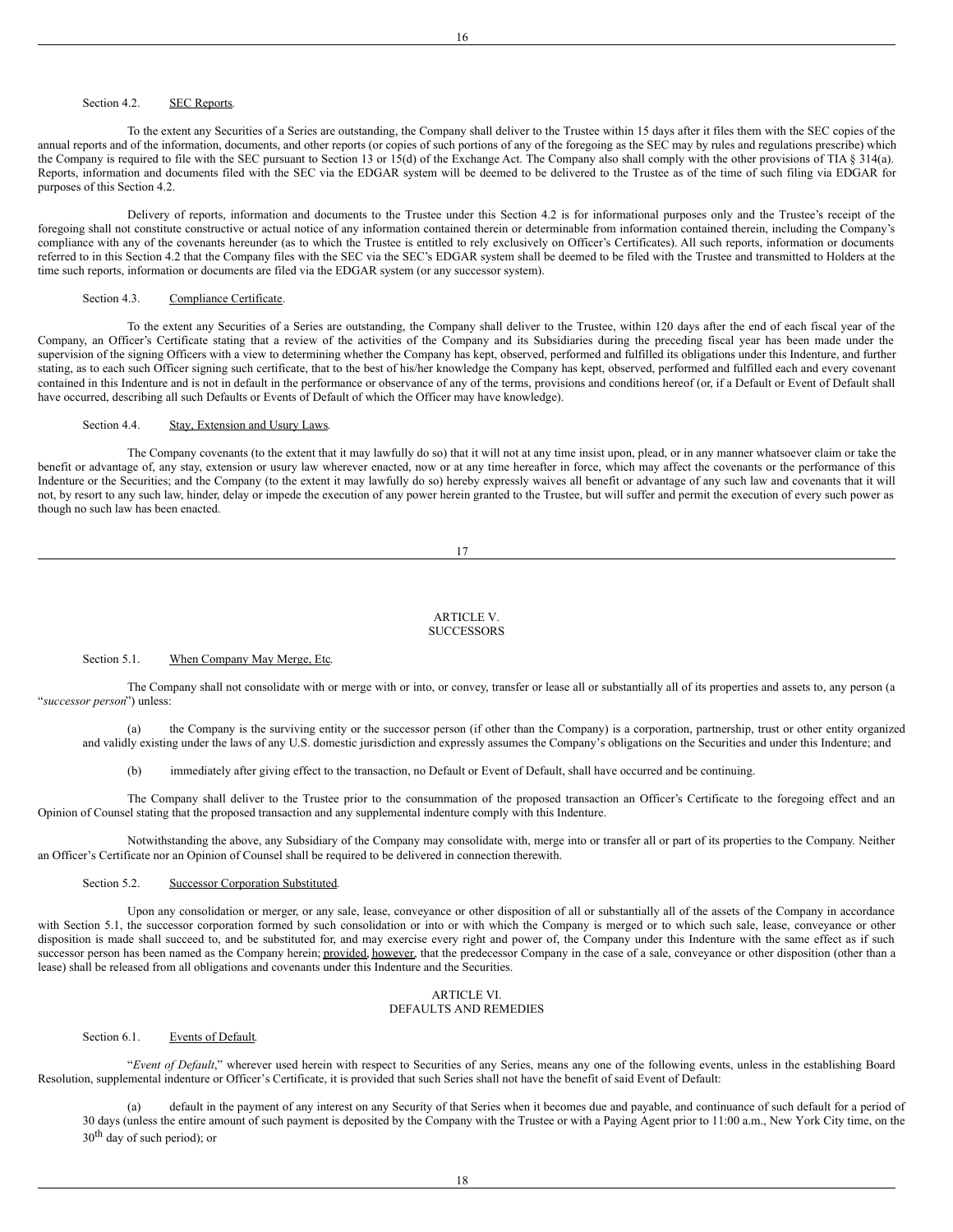<span id="page-46-0"></span>(b) default in the payment of principal of any Security of that Series at its Maturity; or

(c) default in the performance or breach of any covenant or warranty of the Company in this Indenture (other than defaults pursuant to paragraph (a) or (b) above or pursuant to a covenant or warranty that has been included in this Indenture solely for the benefit of a Series of Securities other than that Series), which default continues uncured for a period of 60 days after there has been given, by registered or certified mail, to the Company by the Trustee or to the Company and the Trustee by the Holders of at least 25% in principal amount of the outstanding Securities of that Series a written notice specifying such default or breach and requiring it to be remedied and stating that such notice is a "Notice of Default" hereunder; or

- (d) the Company pursuant to or within the meaning of any Bankruptcy Law:
	- (i) commences a voluntary case,
	- (ii) consents to the entry of an order for relief against it in an involuntary case,
	- (iii) consents to the appointment of a Custodian of it or for all or substantially all of its property,
	- (iv) makes a general assignment for the benefit of its creditors, or
	- (v) generally is unable to pay its debts as the same become due; or
- (e) a court of competent jurisdiction enters an order or decree under any Bankruptcy Law that:
	- (i) is for relief against the Company in an involuntary case,
	- (ii) appoints a Custodian of the Company or for all or substantially all of its property, or
	- (iii) orders the liquidation of the Company,

and the order or decree remains unstayed and in effect for 60 days; or

(f) any other Event of Default provided with respect to Securities of that Series, which is specified in a Board Resolution, a supplemental indenture hereto or an Officer's Certificate, in accordance with Section 2.2.18.

19

The term "*Bankruptcy Law*" means title 11, U.S. Code or any similar Federal or State law for the relief of debtors. The term "*Custodian*" means any receiver, trustee, assignee, liquidator or similar official under any Bankruptcy Law.

The Company will provide the Trustee written notice of any Default or Event of Default within 30 days of becoming aware of the occurrence of such Default or Event of Default, which notice will describe in reasonable detail the status of such Default or Event of Default and what action the Company is taking or proposes to take in respect thereof.

## Section 6.2. Acceleration of Maturity; Rescission and Annulment.

If an Event of Default with respect to Securities of any Series at the time outstanding occurs and is continuing (other than an Event of Default referred to in Section 6.1(d) or (e)) then in every such case the Trustee or the Holders of not less than 25% in principal amount of the outstanding Securities of that Series may declare the principal amount (or, if any Securities of that Series are Discount Securities, such portion of the principal amount as may be specified in the terms of such Securities) of and accrued and unpaid interest, if any, on all of the Securities of that Series to be due and payable immediately, by a notice in writing to the Company (and to the Trustee if given by Holders), and upon any such declaration such principal amount (or specified amount) and accrued and unpaid interest, if any, shall become immediately due and payable. If an Event of Default specified in Section 6.1(d) or (e) shall occur, the principal amount (or specified amount) of and accrued and unpaid interest, if any, on all outstanding Securities shall *ipso facto* become and be immediately due and payable without any declaration or other act on the part of the Trustee or any Holder.

At any time after such a declaration of acceleration with respect to any Series has been made and before a judgment or decree for payment of the money due has been obtained by the Trustee as hereinafter in this Article provided, the Holders of a majority in principal amount of the outstanding Securities of that Series, by written notice to the Company and the Trustee, may rescind and annul such declaration and its consequences if all Events of Default with respect to Securities of that Series, other than the non-payment of the principal and interest, if any, of Securities of that Series which have become due solely by such declaration of acceleration, have been cured or waived as provided in Section 6.13.

No such rescission shall affect any subsequent Default or impair any right consequent thereon.

#### Section 6.3. Collection of Indebtedness and Suits for Enforcement by Trustee.

The Company covenants that if:

(a) default is made in the payment of any interest on any Security when such interest becomes due and payable and such default continues for a period of 30 days, or

(b) default is made in the payment of principal of any Security at the Maturity thereof, or

20

(c) default is made in the deposit of any sinking fund payment, if any, when and as due by the terms of a Security,

*then*, the Company will, upon demand of the Trustee, pay to it, for the benefit of the Holders of such Securities, the whole amount then due and payable on such Securities for principal and interest and, to the extent that payment of such interest shall be legally enforceable, interest on any overdue principal and any overdue interest at the rate or rates prescribed therefor in such Securities, and, in addition thereto, such further amount as shall be sufficient to cover the costs and expenses of collection, including the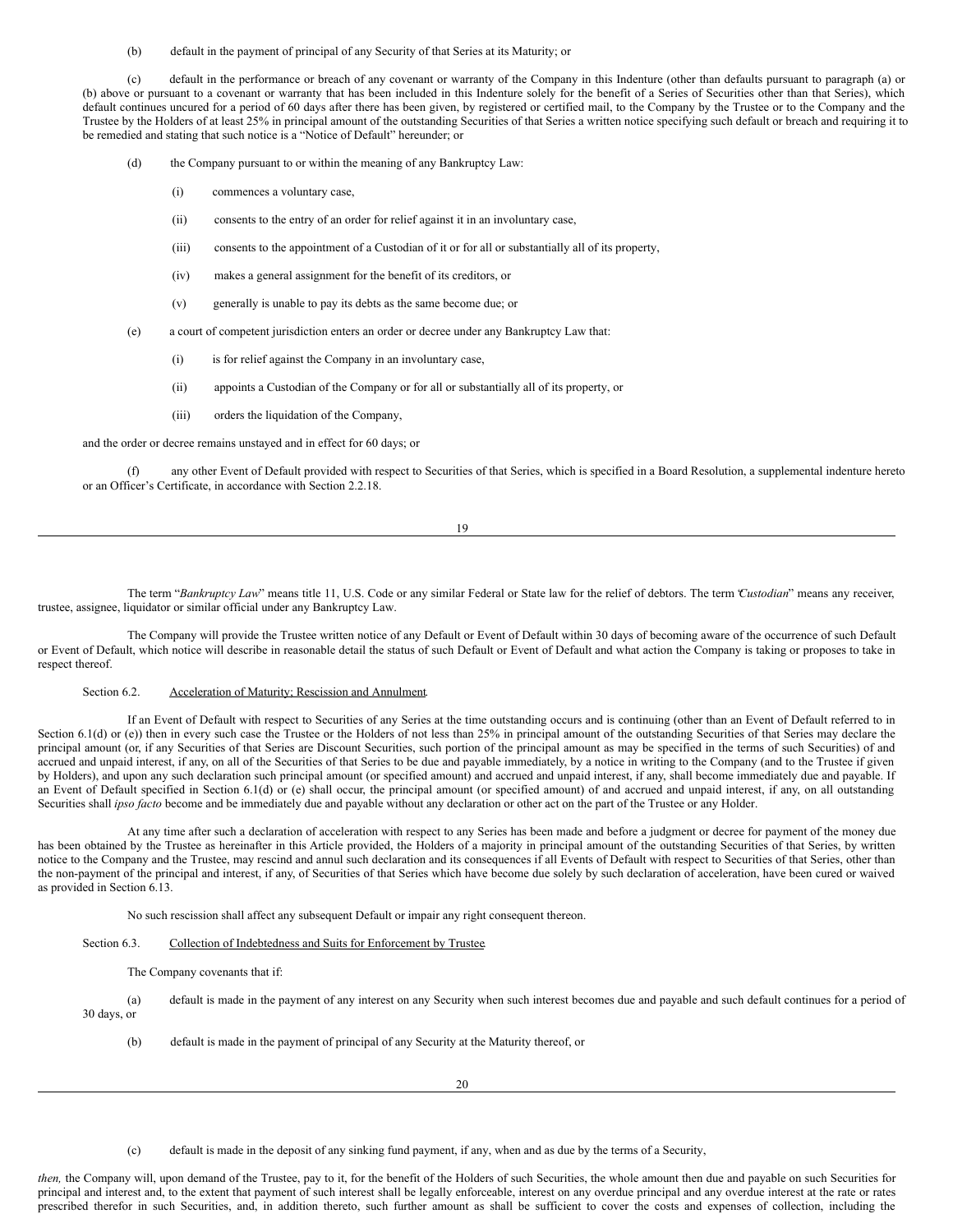compensation, reasonable expenses, disbursements and advances of the Trustee, its agents and counsel.

If the Company fails to pay such amounts forthwith upon such demand, the Trustee, in its own name and as trustee of an express trust, may institute a judicial proceeding for the collection of the sums so due and unpaid, may prosecute such proceeding to judgment or final decree and may enforce the same against the Company or any other obligor upon such Securities and collect the moneys adjudged or deemed to be payable in the manner provided by law out of the property of the Company or any other obligor upon such Securities, wherever situated.

If an Event of Default with respect to any Securities of any Series occurs and is continuing, the Trustee may in its discretion proceed to protect and enforce its rights and the rights of the Holders of Securities of such Series by such appropriate judicial proceedings as the Trustee shall deem most effectual to protect and enforce any such rights, whether for the specific enforcement of any covenant or agreement in this Indenture or in aid of the exercise of any power granted herein, or to enforce any other proper remedy.

#### Section 6.4. Trustee May File Proofs of Claim.

In case of the pendency of any receivership, insolvency, liquidation, bankruptcy, reorganization, arrangement, adjustment, composition or other judicial proceeding relative to the Company or any other obligor upon the Securities or the property of the Company or of such other obligor or their creditors, the Trustee (irrespective of whether the principal of the Securities shall then be due and payable as therein expressed or by declaration or otherwise and irrespective of whether the Trustee shall have made any demand on the Company for the payment of overdue principal or interest) shall be entitled and empowered, by intervention in such proceeding or otherwise,

(a) to file and prove a claim for the whole amount of principal and interest owing and unpaid in respect of the Securities and to file such other papers or documents as may be necessary or advisable in order to have the claims of the Trustee (including any claim for the compensation, reasonable expenses, disbursements and advances of the Trustee, its agents and counsel) and of the Holders allowed in such judicial proceeding, and

 $21$ 

(b) to collect and receive any moneys or other property payable or deliverable on any such claims and to distribute the same, and any custodian, receiver, assignee, trustee, liquidator, sequestrator or other similar official in any such judicial proceeding is hereby authorized by each Holder to make such payments to the Trustee and, in the event that the Trustee shall consent to the making of such payments directly to the Holders, to pay to the Trustee any amount due it for the compensation, reasonable expenses, disbursements and advances of the Trustee, its agents and counsel, and any other amounts due the Trustee under Section 7.7.

Nothing herein contained shall be deemed to authorize the Trustee to authorize or consent to or accept or adopt on behalf of any Holder any plan of reorganization, arrangement, adjustment or composition affecting the Securities or the rights of any Holder thereof or to authorize the Trustee to vote in respect of the claim of any Holder in any such proceeding.

## Section 6.5. Trustee May Enforce Claims Without Possession of Securities.

All rights of action and claims under this Indenture or the Securities may be prosecuted and enforced by the Trustee without the possession of any of the Securities or the production thereof in any proceeding relating thereto, and any such proceeding instituted by the Trustee shall be brought in its own name as trustee of an express trust, and any recovery of judgment shall, after provision for the payment of the compensation, reasonable expenses, disbursements and advances of the Trustee, its agents and counsel, be for the ratable benefit of the Holders of the Securities in respect of which such judgment has been recovered.

#### Section 6.6. Application of Money Collected.

Any money or property collected by the Trustee pursuant to this Article shall be applied in the following order, at the date or dates fixed by the Trustee and, in case of the distribution of such money or property on account of principal or interest, upon presentation of the Securities and the notation thereon of the payment if only partially paid and upon surrender thereof if fully paid:

## First: To the payment of all amounts due the Trustee under Section 7.7; and

Second: To the payment of the amounts then due and unpaid for principal of and interest on the Securities in respect of which or for the benefit of which such money has been collected, ratably, without preference or priority of any kind, according to the amounts due and payable on such Securities for principal and interest, respectively; and

Third: To the Company.

Section 6.7. **Limitation on Suits.** 

No Holder of any Security of any Series shall have any right to institute any proceeding, judicial or otherwise, with respect to this Indenture, or for the appointment of a receiver or trustee, or for any other remedy hereunder, unless

(a) such Holder has previously given written notice to the Trustee of a continuing Event of Default with respect to the Securities of that Series;

22

(b) the Holders of not less than 25% in principal amount of the outstanding Securities of that Series shall have made written request to the Trustee to institute proceedings in respect of such Event of Default in its own name as Trustee hereunder;

(c) such Holder or Holders have offered to the Trustee indemnity or security satisfactory to the Trustee against the costs, expenses and liabilities which might be incurred by the Trustee in compliance with such request;

(d) the Trustee for 60 days after its receipt of such notice, request and offer of indemnity has failed to institute any such proceeding; and

(e) no direction inconsistent with such written request has been given to the Trustee during such 60-day period by the Holders of a majority in principal amount of the outstanding Securities of that Series;

it being understood, intended and expressly covenanted by the Holder of every Security with every other Holder and the Trustee that no one or more of such Holders shall have any right in any manner whatever by virtue of, or by availing of, any provision of this Indenture to affect, disturb or prejudice the rights of any other of such Holders, or to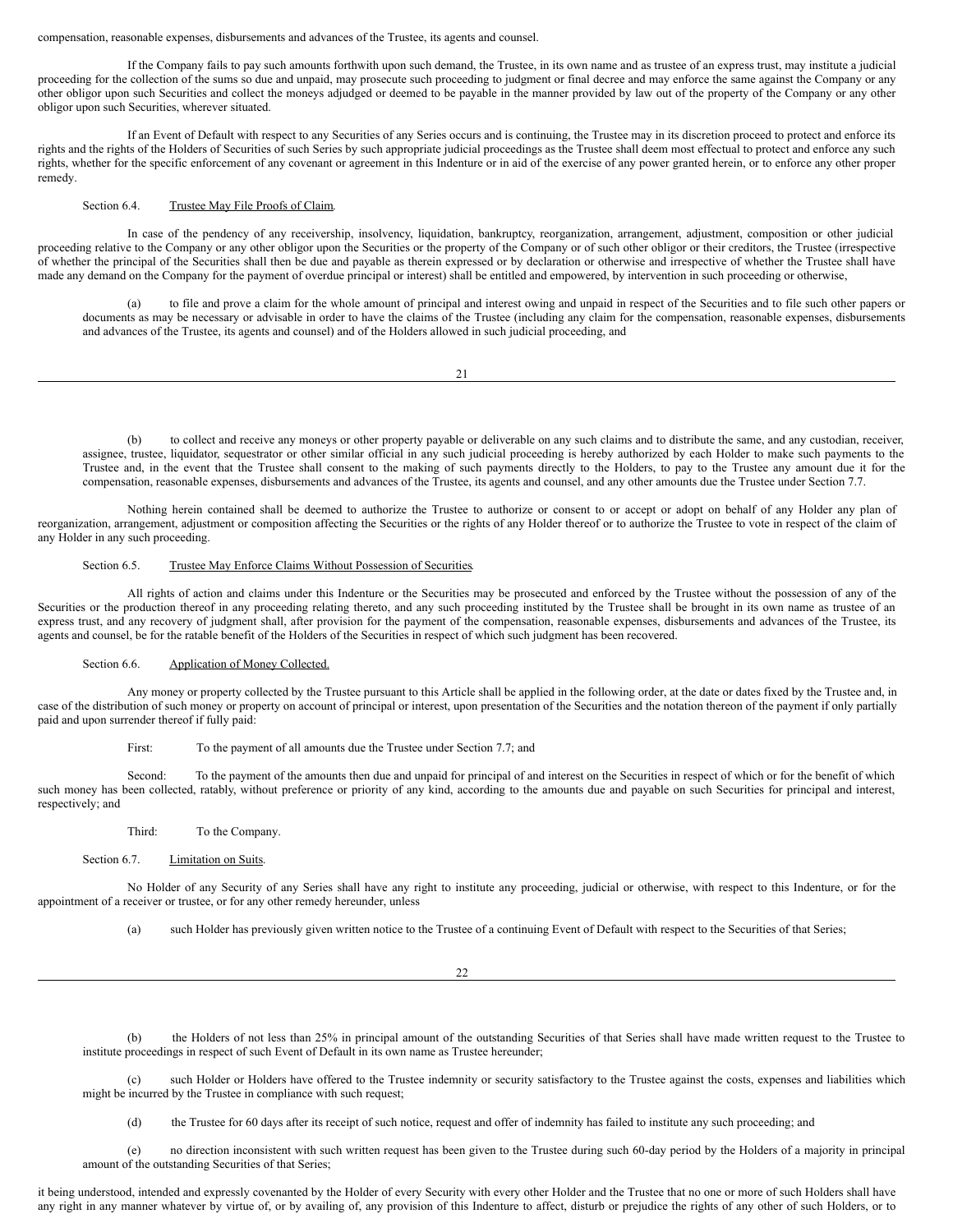obtain or to seek to obtain priority or preference over any other of such Holders or to enforce any right under this Indenture, except in the manner herein provided and for the equal and ratable benefit of all such Holders of the applicable Series.

#### Section 6.8. Unconditional Right of Holders to Receive Principal and Interest.

Notwithstanding any other provision in this Indenture, the Holder of any Security shall have the right, which is absolute and unconditional, to receive payment of the principal of and interest, if any, on such Security on the Maturity of such Security, including the Stated Maturity expressed in such Security (or, in the case of redemption, on the redemption date) and to institute suit for the enforcement of any such payment, and such rights shall not be impaired without the consent of such Holder.

#### Section 6.9. Restoration of Rights and Remedies.

If the Trustee or any Holder has instituted any proceeding to enforce any right or remedy under this Indenture and such proceeding has been discontinued or abandoned for any reason, or has been determined adversely to the Trustee or to such Holder, then and in every such case, subject to any determination in such proceeding, the Company, the Trustee and the Holders shall be restored severally and respectively to their former positions hereunder and thereafter all rights and remedies of the Trustee and the Holders shall continue as though no such proceeding had been instituted.

## Section 6.10. Rights and Remedies Cumulative.

Except as otherwise provided with respect to the replacement or payment of mutilated, destroyed, lost or stolen Securities in Section 2.8, no right or remedy herein conferred upon or reserved to the Trustee or to the Holders is intended to be exclusive of any other right or remedy, and every right and remedy shall, to the extent permitted by law, be cumulative and in addition to every other right and remedy given hereunder or now or hereafter existing at law or in equity or otherwise. The assertion or employment of any right or remedy hereunder, or otherwise, shall not, to the extent permitted by law, prevent the concurrent assertion or employment of any other appropriate right or remedy.

 $23$ 

## Section 6.11. Delay or Omission Not Waiver.

No delay or omission of the Trustee or of any Holder of any Securities to exercise any right or remedy accruing upon any Event of Default shall impair any such right or remedy or constitute a waiver of any such Event of Default or an acquiescence therein. Every right and remedy given by this Article or by law to the Trustee or to the Holders may be exercised from time to time, and as often as may be deemed expedient, by the Trustee or by the Holders, as the case may be.

## Section 6.12. Control by Holders.

The Holders of a majority in principal amount of the outstanding Securities of any Series shall have the right to direct the time, method and place of conducting any proceeding for any remedy available to the Trustee, or exercising any trust or power conferred on the Trustee, with respect to the Securities of such Series, provided that

(a) such direction shall not be in conflict with any rule of law or with this Indenture,

(b) the Trustee may take any other action deemed proper by the Trustee which is not inconsistent with such direction,

(c) subject to the provisions of Section 7.1, the Trustee shall have the right to decline to follow any such direction if the Trustee in good faith shall, by a Responsible Officer of the Trustee, determine that the proceeding so directed would involve the Trustee in personal liability, and

(d) prior to taking any action as directed under this Section 6.12, the Trustee shall be entitled to indemnity satisfactory to it against the costs, expenses and liabilities which might be incurred by it in compliance with such request or direction.

## Section 6.13. Waiver of Past Defaults.

The Holders of not less than a majority in principal amount of the outstanding Securities of any Series may on behalf of the Holders of all the Securities of such Series, by written notice to the Trustee and the Company, waive any past Default hereunder with respect to such Series and its consequences, except a Default in the payment of the principal of or interest on any Security of such Series (provided, however, that the Holders of a majority in principal amount of the outstanding Securities of any Series may rescind an acceleration and its consequences, including any related payment default that resulted from such acceleration). Upon any such waiver, such Default shall cease to exist, and any Event of Default arising therefrom shall be deemed to have been cured, for every purpose of this Indenture; but no such waiver shall extend to any subsequent or other Default or impair any right consequent thereon.

24

## Section 6.14. Undertaking for Costs.

All parties to this Indenture agree, and each Holder of any Security by his acceptance thereof shall be deemed to have agreed, that any court may in its discretion require, in any suit for the enforcement of any right or remedy under this Indenture, or in any suit against the Trustee for any action taken, suffered or omitted by it as Trustee, the filing by any party litigant in such suit of an undertaking to pay the costs of such suit, and that such court may in its discretion assess reasonable costs, including reasonable attorneys' fees, against any party litigant in such suit, having due regard to the merits and good faith of the claims or defenses made by such party litigant; but the provisions of this Section shall not apply to any suit instituted by the Company, to any suit instituted by the Trustee, to any suit instituted by any Holder, or group of Holders, holding in the aggregate more than 10% in principal amount of the outstanding Securities of any Series, or to any suit instituted by any Holder for the enforcement of the payment of the principal of or interest on any Security on or after the Maturity of such Security, including the Stated Maturity expressed in such Security (or, in the case of redemption, on the redemption date).

> ARTICLE VII. **TRUSTEE**

#### Section 7.1. Duties of Trustee.

(a) If an Event of Default has occurred and is continuing, the Trustee shall exercise the rights and powers vested in it by this Indenture and use the same degree of care and skill in their exercise as a prudent person would exercise or use under the circumstances in the conduct of such person's own affairs.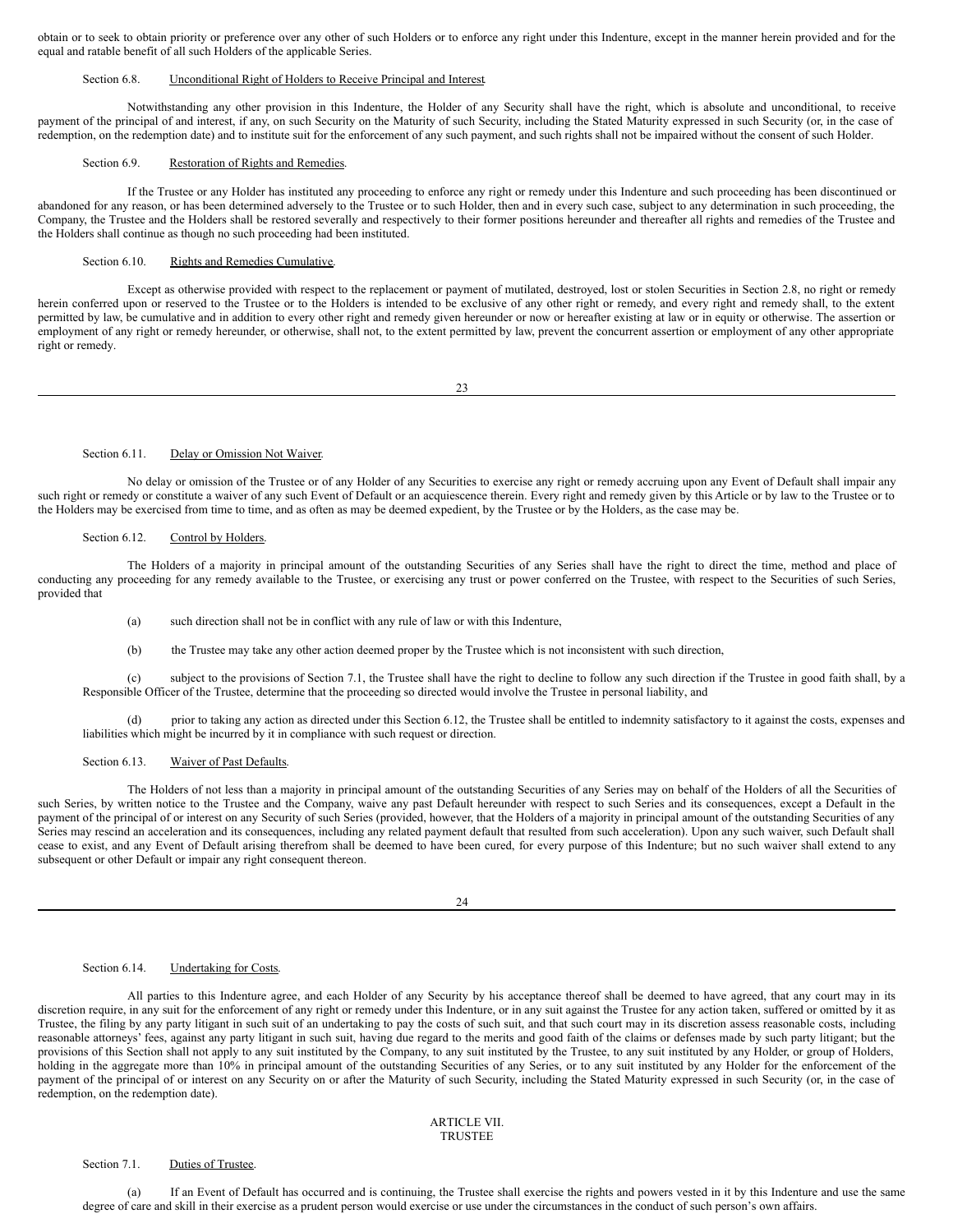(b) Except during the continuance of an Event of Default:

(i) The Trustee need perform only those duties that are specifically set forth in this Indenture and no others.

(ii) In the absence of bad faith on its part, the Trustee may conclusively rely, as to the truth of the statements and the correctness of the opinions expressed therein, upon Officer's Certificates or Opinions of Counsel furnished to the Trustee and conforming to the requirements of this Indenture; however, in the case of any such Officer's Certificates or Opinions of Counsel which by any provisions hereof are specifically required to be furnished to the Trustee, the Trustee shall examine such Officer's Certificates and Opinions of Counsel to determine whether or not they conform to the form requirements of this Indenture.

(c) The Trustee may not be relieved from liability for its own negligent action, its own negligent failure to act or its own willful misconduct, except that:

(i) This paragraph does not limit the effect of paragraph (b) of this Section.

(ii) The Trustee shall not be liable for any error of judgment made in good faith by a Responsible Officer, unless it is proved that the Trustee was negligent in ascertaining the pertinent facts.

(iii) The Trustee shall not be liable with respect to any action taken, suffered or omitted to be taken by it with respect to Securities of any Series in good faith in accordance with the direction of the Holders of a majority in principal amount of the outstanding Securities of such Series relating to the time, method and place of conducting any proceeding for any remedy available to the Trustee, or exercising any trust or power conferred upon the Trustee, under this Indenture with respect to the Securities of such Series in accordance with Section 6.12.

(d) Every provision of this Indenture that in any way relates to the Trustee is subject to paragraph (a), (b) and (c) of this Section.

(e) The Trustee may refuse to perform any duty or exercise any right or power unless it receives indemnity satisfactory to it against the costs, expenses and liabilities which might be incurred by it in performing such duty or exercising such right or power.

(f) The Trustee shall not be liable for interest on any money received by it except as the Trustee may agree in writing with the Company. Money held in trust by the Trustee need not be segregated from other funds except to the extent required by law.

(g) No provision of this Indenture shall require the Trustee to risk its own funds or otherwise incur any financial liability in the performance of any of its duties, or in the exercise of any of its rights or powers, if adequate indemnity against such risk is not assured to the Trustee in its satisfaction.

(h) The Paying Agent, the Registrar and any authenticating agent shall be entitled to the protections and immunities as are set forth in paragraphs (e), (f) and (g) of this Section and in Section 7.2, each with respect to the Trustee.

Section 7.2. Rights of Trustee.

(a) The Trustee may rely on and shall be protected in acting or refraining from acting upon any document (whether in its original or facsimile form) believed by it to be genuine and to have been signed or presented by the proper person. The Trustee need not investigate any fact or matter stated in the document.

(b) Before the Trustee acts or refrains from acting, it may require an Officer's Certificate or an Opinion of Counsel or both. The Trustee shall not be liable for any action it takes or omits to take in good faith in reliance on such Officer's Certificate or Opinion of Counsel.

(c) The Trustee may act through agents and shall not be responsible for the misconduct or negligence of any agent appointed with due care. No Depositary shall be deemed an agent of the Trustee and the Trustee shall not be responsible for any act or omission by any Depositary.

26

(d) The Trustee shall not be liable for any action it takes or omits to take in good faith which it believes to be authorized or within its rights or powers, provided that the Trustee's conduct does not constitute willful misconduct or negligence.

The Trustee may consult with counsel and the advice of such counsel or any Opinion of Counsel shall be full and complete authorization and protection in respect of any action taken, suffered or omitted by it hereunder without willful misconduct or negligence, and in reliance thereon.

(f) The Trustee shall be under no obligation to exercise any of the rights or powers vested in it by this Indenture at the request or direction of any of the Holders of Securities unless such Holders shall have offered to the Trustee security or indemnity satisfactory to it against the costs, expenses and liabilities which might be incurred by it in compliance with such request or direction.

(g) The Trustee shall not be bound to make any investigation into the facts or matters stated in any resolution, certificate, statement, instrument, opinion, report, notice, request, direction, consent, order, bond, debenture, note, other evidence of indebtedness or other paper or document, but the Trustee, in its discretion, may make such further inquiry or investigation into such facts or matters as it may see fit.

(h) The Trustee shall not be deemed to have notice of any Default or Event of Default unless a Responsible Officer of the Trustee has actual knowledge thereof or unless written notice of any event which is in fact such a default is received by the Trustee at the Corporate Trust Office of the Trustee, and such notice references the Securities generally or the Securities of a particular Series and this Indenture.

(i) In no event shall the Trustee be liable to any person for special, punitive, indirect, consequential or incidental loss or damage of any kind whatsoever (including but not limited to lost profits), even if the Trustee has been advised of the likelihood of such loss or damage.

(j) The permissive right of the Trustee to take the actions permitted by this Indenture shall not be construed as an obligation or duty to do so.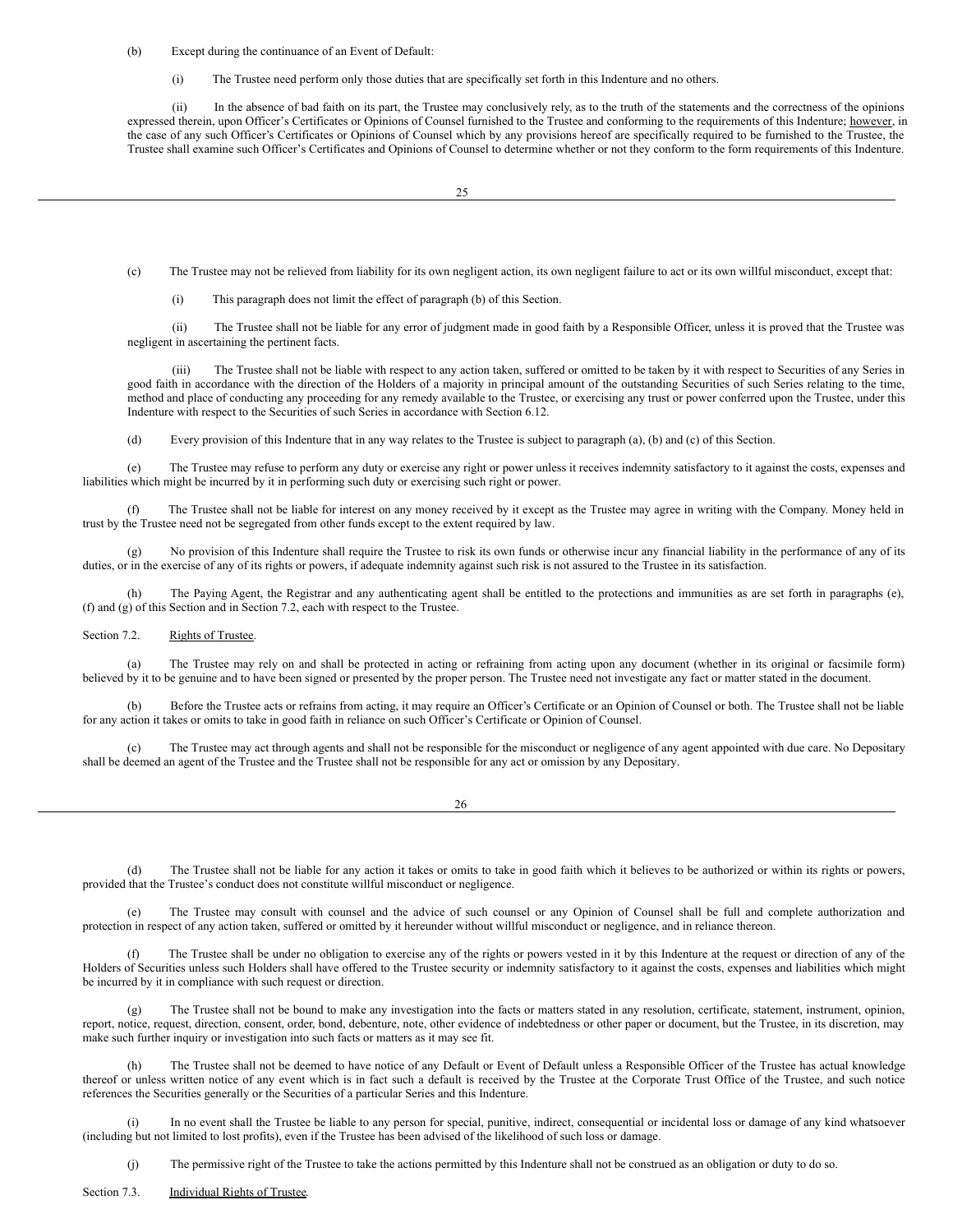The Trustee in its individual or any other capacity may become the owner or pledgee of Securities and may otherwise deal with the Company or an Affiliate of the Company with the same rights it would have if it were not Trustee. Any Agent may do the same with like rights. The Trustee is also subject to Sections 7.10 and 7.11.

## Section 7.4. Trustee's Disclaimer.

The Trustee makes no representation as to the validity or adequacy of this Indenture or the Securities, it shall not be accountable for the Company's use of the proceeds from the Securities, and it shall not be responsible for any statement in the Securities other than its authentication.

#### Section 7.5. Notice of Defaults.

If a Default or Event of Default occurs and is continuing with respect to the Securities of any Series and if it is known to a Responsible Officer of the Trustee, the Trustee shall send to each Securityholder of the Securities of that Series notice of a Default or Event of Default within 90 days after it occurs or, if later, after a Responsible Officer of the Trustee has knowledge of such Default or Event of Default. Except in the case of a Default or Event of Default in payment of principal of or interest on any Security of any Series, the Trustee may withhold the notice if and so long as its corporate trust committee or a committee of its Responsible Officers in good faith determines that withholding the notice is in the interests of Securityholders of that Series.

## Section 7.6. Reports by Trustee to Holders.

Within 60 days after each [[] commencing [], []], the Trustee shall transmit by mail to all Securityholders, as their names and addresses appear on the register kept by the Registrar, a brief report dated as of such anniversary date, in accordance with, and to the extent required under, TIA § 313.

A copy of each report at the time of its mailing to Securityholders of any Series shall be filed with the SEC and each national securities exchange on which the Securities of that Series are listed. The Company shall promptly notify the Trustee in writing when Securities of any Series are listed on any national securities exchange.

## Section 7.7. Compensation and Indemnity.

The Company shall pay to the Trustee from time to time compensation for its services as the Company and the Trustee shall from time to time agree upon in writing. The Trustee's compensation shall not be limited by any law on compensation of a trustee of an express trust. The Company shall reimburse the Trustee upon request for all reasonable out of pocket expenses incurred by it. Such expenses shall include the reasonable compensation and expenses of the Trustee's agents and counsel.

The Company shall indemnify each of the Trustee and any predecessor Trustee (including for the cost of defending itself) against any cost, expense or liability, including taxes (other than taxes based upon, measured by or determined by the income of the Trustee) incurred by it except as set forth in the next paragraph in the performance of its duties under this Indenture as Trustee or Agent. The Trustee shall notify the Company promptly of any claim for which it may seek indemnity. Failure by the Trustee to so notify the Company shall not relieve the Company of its obligations hereunder, unless and to the extent that the Company is materially prejudiced thereby. The Company shall defend the claim and the Trustee shall cooperate in the defense. The Trustee may have one separate counsel and the Company shall pay the reasonable fees and expenses of such counsel. The Company need not pay for any settlement made without its consent, which consent will not be unreasonably withheld. This indemnification shall apply to officers, directors, employees, shareholders and agents of the Trustee.

The Company need not reimburse any expense or indemnify against any loss or liability incurred by the Trustee or by any officer, director, employee, shareholder or agent of the Trustee through willful misconduct or negligence.

28

To secure the Company's payment obligations in this Section, the Trustee shall have a lien prior to the Securities of any Series on all money or property held or collected by the Trustee, except that held in trust to pay principal of and interest on particular Securities of that Series.

When the Trustee incurs expenses or renders services after an Event of Default specified in Section 6.1(d) or (e) occurs, the expenses and the compensation for the services are intended to constitute expenses of administration under any Bankruptcy Law.

The provisions of this Section shall survive the termination of this Indenture.

## Section 7.8. Replacement of Trustee.

A resignation or removal of the Trustee and appointment of a successor Trustee shall become effective only upon the successor Trustee's acceptance of appointment as provided in this Section.

The Trustee may resign with respect to the Securities of one or more Series by so notifying the Company at least 30 days prior to the date of the proposed resignation. The Holders of a majority in principal amount of the Securities of any Series may remove the Trustee with respect to that Series by so notifying the Trustee and the Company. The Company may remove the Trustee with respect to Securities of one or more Series if:

- (a) the Trustee fails to comply with Section 7.10;
- (b) the Trustee is adjudged a bankrupt or an insolvent or an order for relief is entered with respect to the Trustee under any Bankruptcy Law;
- (c) a Custodian or public officer takes charge of the Trustee or its property; or
- (d) the Trustee becomes incapable of acting.

If the Trustee resigns or is removed or if a vacancy exists in the office of Trustee for any reason, the Company shall promptly appoint a successor Trustee. Within one year after the successor Trustee takes office, the Holders of a majority in principal amount of the then outstanding Securities may appoint a successor Trustee to replace the successor Trustee appointed by the Company.

If a successor Trustee with respect to the Securities of any one or more Series does not take office within 60 days after the retiring Trustee resigns or is removed, the retiring Trustee, the Company or the Holders of at least a majority in principal amount of the Securities of the applicable Series may petition any court of competent jurisdiction for the appointment of a successor Trustee.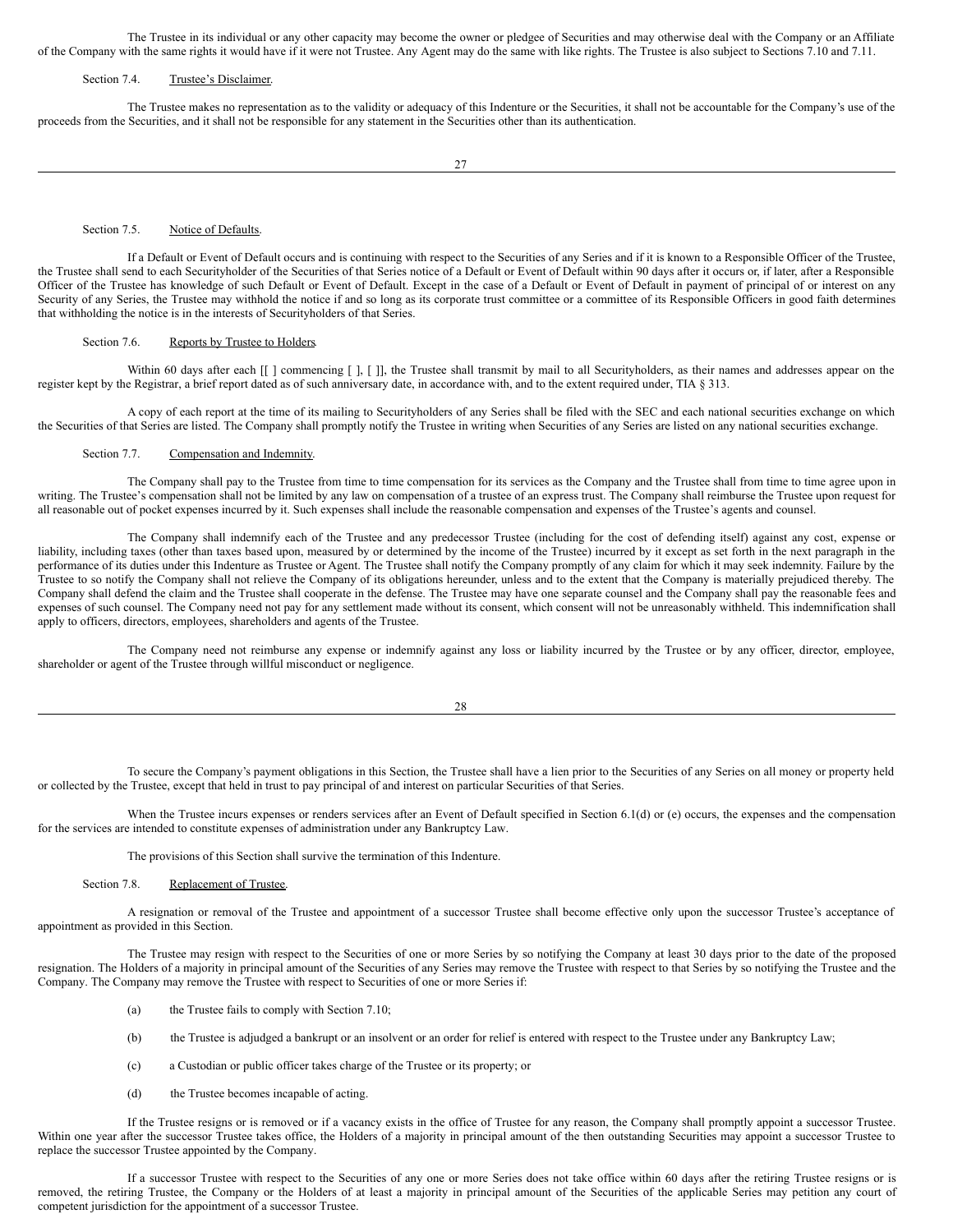A successor Trustee shall deliver a written acceptance of its appointment to the retiring Trustee and to the Company. Immediately after that, the retiring Trustee shall transfer all property held by it as Trustee to the successor Trustee subject to the lien provided for in Section 7.7, the resignation or removal of the retiring Trustee shall become effective, and the successor Trustee shall have all the rights, powers and duties of the Trustee with respect to each Series of Securities for which it is acting as Trustee under this Indenture. A successor Trustee shall mail a notice of its succession to each Securityholder of each such Series. Notwithstanding replacement of the Trustee pursuant to this Section 7.8, the Company's obligations under Section 7.7 hereof shall continue for the benefit of the retiring Trustee with respect to expenses and liabilities incurred by it for actions taken or omitted to be taken in accordance with its rights, powers and duties under this Indenture prior to such replacement.

## Section 7.9. Successor Trustee by Merger, Etc.

If the Trustee consolidates with, merges or converts into, or transfers all or substantially all of its corporate trust business to, another corporation, the successor corporation without any further act shall be the successor Trustee, subject to Section 7.10.

## Section 7.10. Eligibility; Disqualification.

This Indenture shall always have a Trustee who satisfies the requirements of TIA §  $310(a)(1)$ , (2) and (5). The Trustee shall always have a combined capital and surplus of at least \$25,000,000 as set forth in its most recent published annual report of condition. The Trustee shall comply with TIA § 310(b).

## Section 7.11. Preferential Collection of Claims Against Company.

The Trustee is subject to TIA § 311(a), excluding any creditor relationship listed in TIA § 311(b). A Trustee who has resigned or been removed shall be subject to TIA § 311(a) to the extent indicated.

## ARTICLE VIII. SATISFACTION AND DISCHARGE; DEFEASANCE

## Section 8.1. Satisfaction and Discharge of Indenture.

This Indenture shall upon Company Order be discharged with respect to the Securities of any Series and cease to be of further effect as to all Securities of such Series (except as hereinafter provided in this Section 8.1), and the Trustee, at the expense of the Company, shall execute instruments acknowledging satisfaction and discharge of this Indenture, when

(a) either

(i) all Securities of such Series theretofore authenticated and delivered (other than Securities that have been destroyed, lost or stolen and that have been replaced or paid) have been delivered to the Trustee for cancellation; or

- (ii) all such Securities of such Series not theretofore delivered to the Trustee for cancellation:
	- (1) have become due and payable by reason of sending a notice of redemption or otherwise, or

30

(2) will become due and payable at their Stated Maturity within one year, or

(3) have been called for redemption or are to be called for redemption within one year under arrangements satisfactory to the Trustee for the giving of notice of redemption by the Trustee in the name, and at the expense, of the Company, or

(4) are deemed paid and discharged pursuant to Section 8.3, as applicable;

and the Company, in the case of (1), (2) or (3) above, has irrevocably deposited or caused to be deposited with the Trustee as trust funds in trust an amount of money or U.S. Government Obligations, which amount shall be sufficient for the purpose of paying and discharging each installment of principal (including mandatory sinking fund or analogous payments) of and interest on all the Securities of such Series on the dates such installments of principal or interest are due;

(b) the Company has paid or caused to be paid all other sums payable hereunder by the Company; and

(c) the Company has delivered to the Trustee an Officer's Certificate and an Opinion of Counsel, each stating that all conditions precedent provided for relating to the satisfaction and discharge contemplated by this Section have been complied with.

Notwithstanding the satisfaction and discharge of this Indenture, the obligations of the Company to the Trustee under Section 7.7, and, if money shall have been deposited with the Trustee pursuant to clause (a) of this Section, the provisions of Sections 2.4, 2.7, 2.8, 8.2 and 8.5 shall survive.

#### Section 8.2. Application of Trust Funds; Indemnification.

(a) Subject to the provisions of Section 8.5, all money and U.S. Government Obligations or Foreign Government Obligations deposited with the Trustee pursuant to Section 8.1, 8.3 or 8.4 and all money received by the Trustee in respect of U.S. Government Obligations or Foreign Government Obligations deposited with .<br>the Trustee pursuant to Section 8.1, 8.3 or 8.4, shall be held in trust and applied by it, in accordance with the provisions of the Securities and this Indenture, to the payment, either directly or through any Paying Agent (including the Company acting as its own Paying Agent) as the Trustee may determine, to the persons entitled thereto, of the principal and interest for whose payment such money has been deposited with or received by the Trustee or to make mandatory sinking fund payments or analogous payments as contemplated by Sections 8.1, 8.3 or 8.4.

The Company shall pay and shall indemnify the Trustee against any tax, fee or other charge imposed on or assessed against U.S. Government Obligations or Foreign Government Obligations deposited pursuant to Sections 8.1, 8.3 or 8.4 or the interest and principal received in respect of such obligations other than any payable by or on behalf of Holders.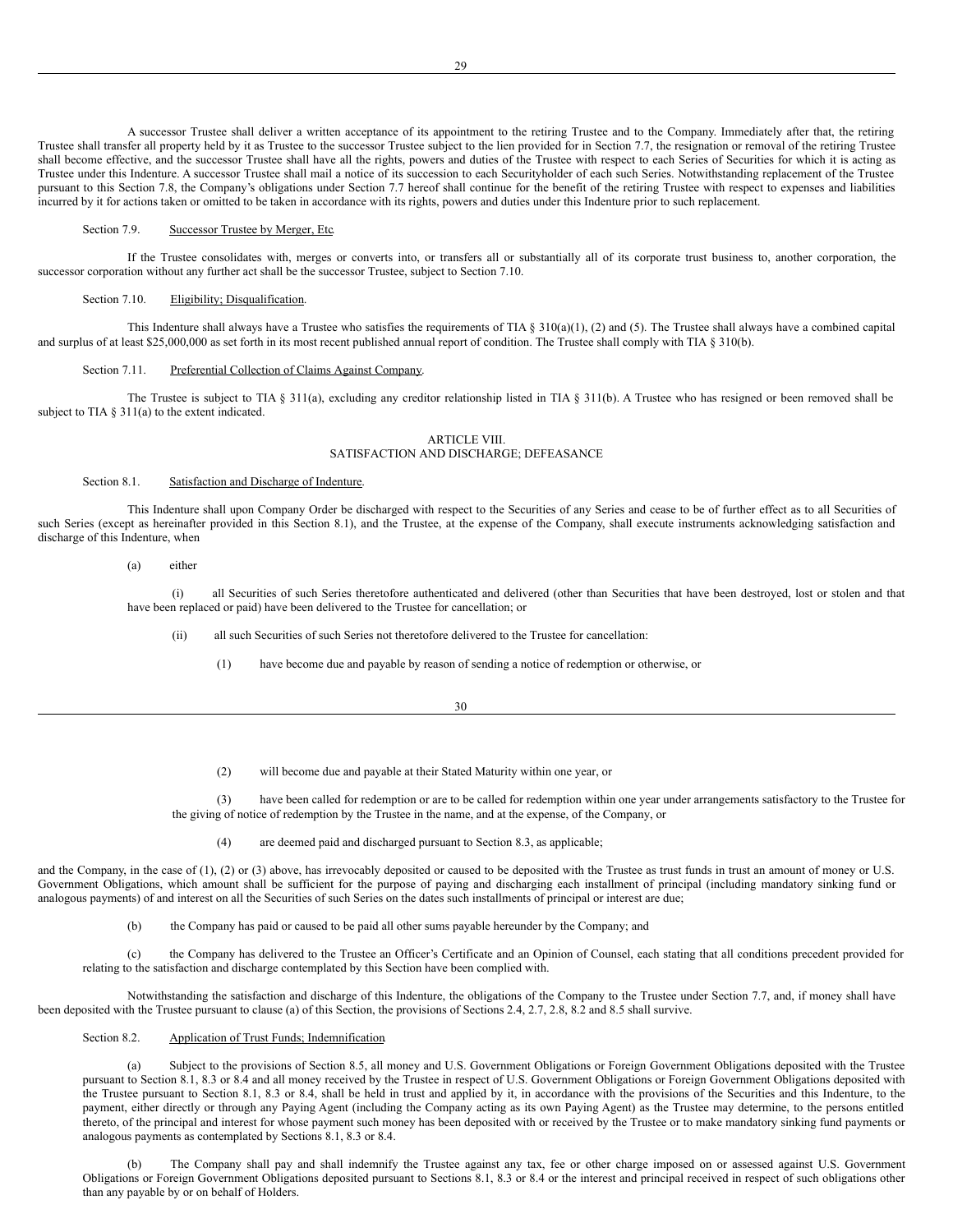(c) The Trustee shall deliver or pay to the Company from time to time upon Company Order any U.S. Government Obligations or Foreign Government Obligations or money held by it as provided in Sections 8.3 or 8.4 which, in the opinion of a nationally recognized firm of independent certified public accountants or investment bank expressed in a written certification thereof delivered to the Trustee, are then in excess of the amount thereof which then would have been required to be deposited for the purpose for which such U.S. Government Obligations or Foreign Government Obligations or money were deposited or received. This provision shall not authorize the sale by the Trustee of any U.S. Government Obligations or Foreign Government Obligations held under this Indenture.

#### Section 8.3. Legal Defeasance of Securities of any Series.

Unless this Section 8.3 is otherwise specified, pursuant to Section 2.2, to be inapplicable to Securities of any Series, the Company shall be deemed to have paid and discharged the entire indebtedness on all the outstanding Securities of any Series on the 91st day after the date of the deposit referred to in subparagraph (d) hereof, and the provisions of this Indenture, as it relates to such outstanding Securities of such Series, shall no longer be in effect (and the Trustee, at the expense of the Company, shall, upon receipt of a Company Order, execute instruments acknowledging the same), except as to:

(a) the rights of Holders of Securities of such Series to receive, from the trust funds described in subparagraph (d) hereof, (i) payment of the principal of and each installment of principal of and interest on the outstanding Securities of such Series on the Maturity of such principal or installment of principal or interest and (ii) the benefit of any mandatory sinking fund payments applicable to the Securities of such Series on the day on which such payments are due and payable in accordance with the terms of this Indenture and the Securities of such Series;

- (b) the provisions of Sections 2.4, 2.5, 2.7, 2.8, 7.7, 8.2, 8.3, 8.5 and 8.6; and
- (c) the rights, powers, trusts and immunities of the Trustee hereunder and the Company's obligations in connection therewith;

## provided that, the following conditions shall have been satisfied:

(d) the Company shall have irrevocably deposited or caused to be deposited (except as provided in Section 8.2(c)) with the Trustee as trust funds specifically pledged as security for and dedicated solely to the benefit of the Holders of such Securities (i) in the case of Securities of such Series denominated in Dollars, cash in Dollars and/or U.S. Government Obligations, or (ii) in the case of Securities of such Series denominated in a Foreign Currency (other than a composite currency), money and/or Foreign Government Obligations, which through the payment of interest and principal in respect thereof in accordance with their terms, will provide (and without reinvestment and assuming no tax liability will be imposed on such Trustee), not later than one day before the due date of any payment of money, an amount in cash, sufficient, in the opinion of a nationally recognized firm of independent public accountants or investment bank expressed in a written certification thereof delivered to the Trustee, to pay and discharge each installment of principal of and interest, on and any mandatory sinking fund payments in respect of all the Securities of such Series on the dates such installments of principal or interest and such sinking fund payments are due;

32

(e) such deposit will not result in a breach or violation of, or constitute a default under, this Indenture or any other agreement or instrument to which the Company is a party or by which it is bound;

(f) no Default or Event of Default with respect to the Securities of such Series shall have occurred and be continuing on the date of such deposit or during the period ending on the 91st day after such date;

(g) the Company shall have delivered to the Trustee an Officer's Certificate and an Opinion of Counsel to the effect that (i) the Company has received from, or there has been published by, the Internal Revenue Service a ruling, or (ii) since the date of execution of this Indenture, there has been a change in the applicable Federal income tax law, in either case to the effect that, and based thereon such Opinion of Counsel shall confirm that, the Holders of the Securities of such Series will not recognize income, gain or loss for Federal income tax purposes as a result of such deposit, defeasance and discharge and will be subject to Federal income tax on the same amount and in the same manner and at the same times as would have been the case if such deposit, defeasance and discharge had not occurred;

the Company shall have delivered to the Trustee an Officer's Certificate stating that the deposit was not made by the Company with the intent of defeating, hindering, delaying or defrauding any other creditors of the Company; and

(i) the Company shall have delivered to the Trustee an Officer's Certificate and an Opinion of Counsel, each stating that all conditions precedent provided for relating to the defeasance contemplated by this Section have been complied with.

## Section 8.4. Covenant Defeasance.

Unless this Section 8.4 is otherwise specified pursuant to Section 2.2 to be inapplicable to Securities of any Series, the Company may omit to comply with respect to the Securities of any Series with any term, provision or condition set forth under Sections 4.2, 4.3, 4.4 and 5.1 and, unless otherwise specified therein, any additional covenants specified in a supplemental indenture for such Series of Securities or a Board Resolution or an Officer's Certificate delivered pursuant to Section 2.2 (and the failure to comply with any such covenants shall not constitute a Default or Event of Default with respect to such Series under Section 6.1) and the occurrence of any event specified in a supplemental indenture for such Series of Securities or a Board Resolution or an Officer's Certificate delivered pursuant to Section 2.2 and designated as an Event of Default shall not constitute a Default or Event of Default hereunder, with respect to the Securities of such Series, but, except as specified above, the remainder of this Indenture and such Securities will be unaffected thereby; provided that the following conditions shall have been satisfied:

(a) with reference to this Section 8.4, the Company has irrevocably deposited or caused to be irrevocably deposited (except as provided in Section 8.2(c)) with the Trustee as trust funds in trust for the purpose of making the following payments specifically pledged as security for, and dedicated solely to, the benefit of the Holders of such Securities (i) in the case of Securities of such Series denominated in Dollars, cash in Dollars and/or U.S. Government Obligations, or (ii) in the case of Securities of such Series denominated in a Foreign Currency (other than a composite currency), money and/or Foreign Government Obligations, which through the payment of interest and principal in respect thereof in accordance with their terms, will provide (and without reinvestment and assuming no tax liability will be imposed on such Trustee), not later than one day before the due date of any payment of money, an amount in cash, sufficient, in the opinion of a nationally recognized firm of independent certified public accountants or investment bank expressed in a written certification thereof delivered to the Trustee, to pay and discharge each installment of principal (including mandatory sinking fund or analogous payments) of and interest on all the Securities of such Series on the dates such installments of principal or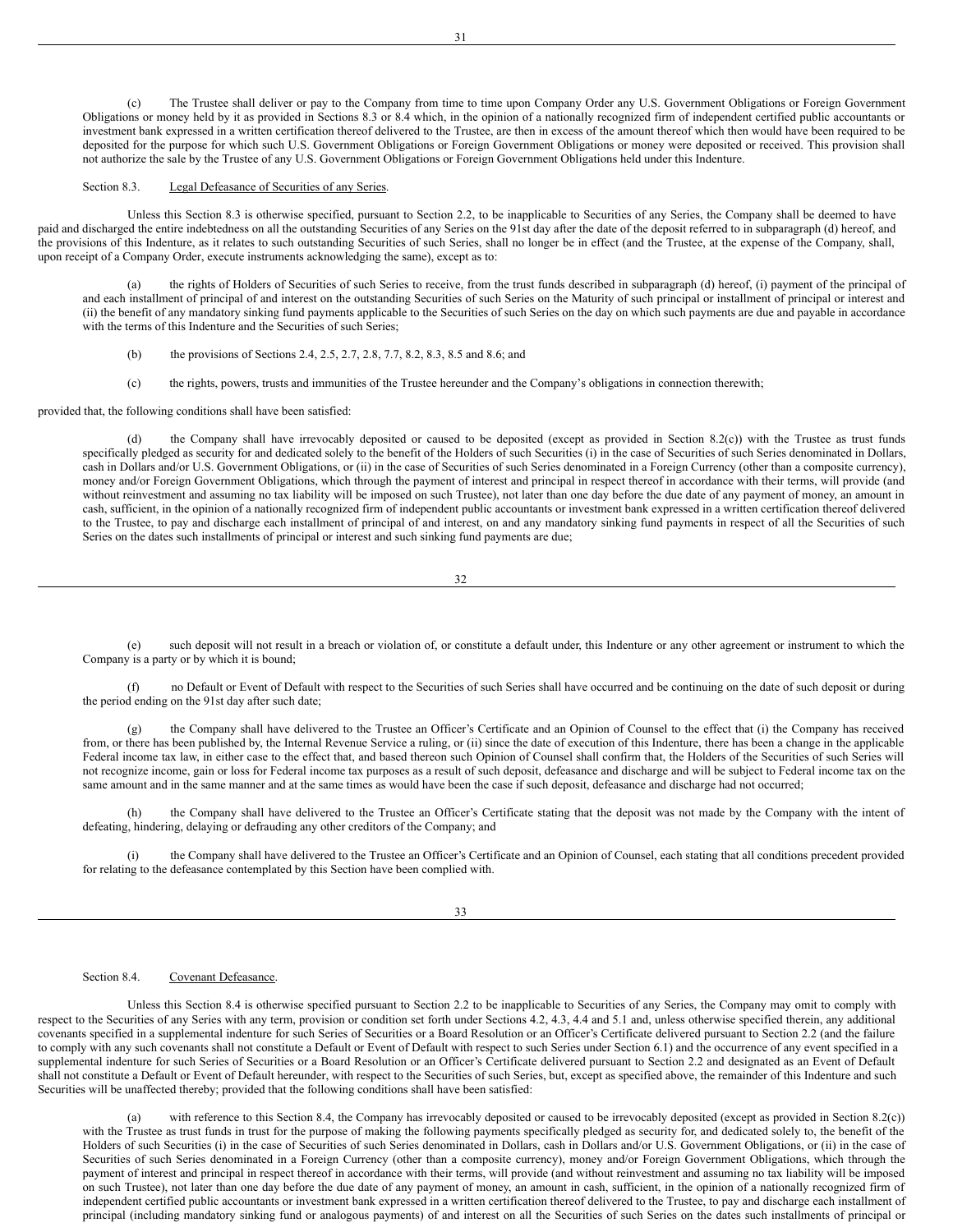interest are due;

(b) such deposit will not result in a breach or violation of, or constitute a default under, this Indenture or any other agreement or instrument to which the Company is a party or by which it is bound;

(c) no Default or Event of Default with respect to the Securities of such Series shall have occurred and be continuing on the date of such deposit;

(d) the Company shall have delivered to the Trustee an Officers' Certificate and an Opinion of Counsel to the effect that the Holders of the Securities of such Series will not recognize income, gain or loss for Federal income tax purposes as a result of such deposit and covenant defeasance and will be subject to Federal income tax on the same amount and in the same manner and at the same times as would have been the case if such deposit and covenant defeasance had not occurred;

The Company shall have delivered to the Trustee an Officer's Certificate stating the deposit was not made by the Company with the intent of defeating, hindering, delaying or defrauding any other creditors of the Company; and

(f) The Company shall have delivered to the Trustee an Officer's Certificate and an Opinion of Counsel, each stating that all conditions precedent herein provided for relating to the covenant defeasance contemplated by this Section have been complied with.

## Section 8.5. Repayment to Company.

Subject to applicable abandoned property law, the Trustee and the Paying Agent shall pay to the Company upon request any money held by them for the payment of principal and interest that remains unclaimed for two years. After that, Securityholders entitled to the money must look to the Company for payment as general creditors unless an applicable abandoned property law designates another person.

34

#### Section 8.6. Reinstatement.

If the Trustee or the Paying Agent is unable to apply any money deposited with respect to Securities of any Series in accordance with Section 8.1 by reason of any legal proceeding or by reason of any order or judgment of any court or governmental authority enjoining, restraining or otherwise prohibiting such application, the obligations of the Company under this Indenture with respect to the Securities of such Series and under the Securities of such Series shall be revived and reinstated as though no deposit had occurred pursuant to Section 8.1 until such time as the Trustee or the Paying Agent is permitted to apply all such money in accordance with Section 8.1; provided, however, that if the Company has made any payment of principal of or interest on any Securities because of the reinstatement of its obligations, the Company shall be subrogated to the rights of the Holders of such Securities to receive such payment from the money or U.S. Government Obligations held by the Trustee or Paying Agent after payment in full to the Holders.

#### ARTICLE IX. AMENDMENTS AND WAIVERS

## Section 9.1. Without Consent of Holders.

The Company and the Trustee may amend or supplement this Indenture or the Securities of one or more Series without the consent of any Securityholder:

- (a) to cure any ambiguity, defect or inconsistency;
- (b) to comply with Article V;
- (c) to provide for uncertificated Securities in addition to or in place of certificated Securities;
- (d) to add guarantees with respect to Securities of any Series or secure Securities of any Series;
- (e) to surrender any of the Company's rights or powers under this Indenture;
- (f) to add covenants or events of default for the benefit of the holders of Securities of any Series;
- (g) to comply with the applicable procedures of the applicable depositary;
- (h) to make any change that does not adversely affect the rights of any Securityholder;
- (i) to provide for the issuance of and establish the form and terms and conditions of Securities of any Series as permitted by this Indenture;

(j) to evidence and provide for the acceptance of appointment hereunder by a successor Trustee with respect to the Securities of one or more Series and to add to or change any of the provisions of this Indenture as shall be necessary to provide for or facilitate the administration of the trusts hereunder by more than one Trustee; or

(k) to comply with requirements of the SEC in order to effect or maintain the qualification of this Indenture under the TIA.

## Section 9.2. With Consent of Holders.

The Company and the Trustee may enter into a supplemental indenture with the written consent of the Holders of at least a majority in principal amount of the outstanding Securities of each Series affected by such supplemental indenture (including consents obtained in connection with a tender offer or exchange offer for the Securities of such Series), for the purpose of adding any provisions to or changing in any manner or eliminating any of the provisions of this Indenture or of any supplemental indenture or of modifying in any manner the rights of the Securityholders of each such Series. Except as provided in Section 6.13, the Holders of at least a majority in principal amount of the outstanding Securities of any Series by notice to the Trustee (including consents obtained in connection with a tender offer or exchange offer for the Securities of such Series) may waive compliance by the Company with any provision of this Indenture or the Securities with respect to such Series.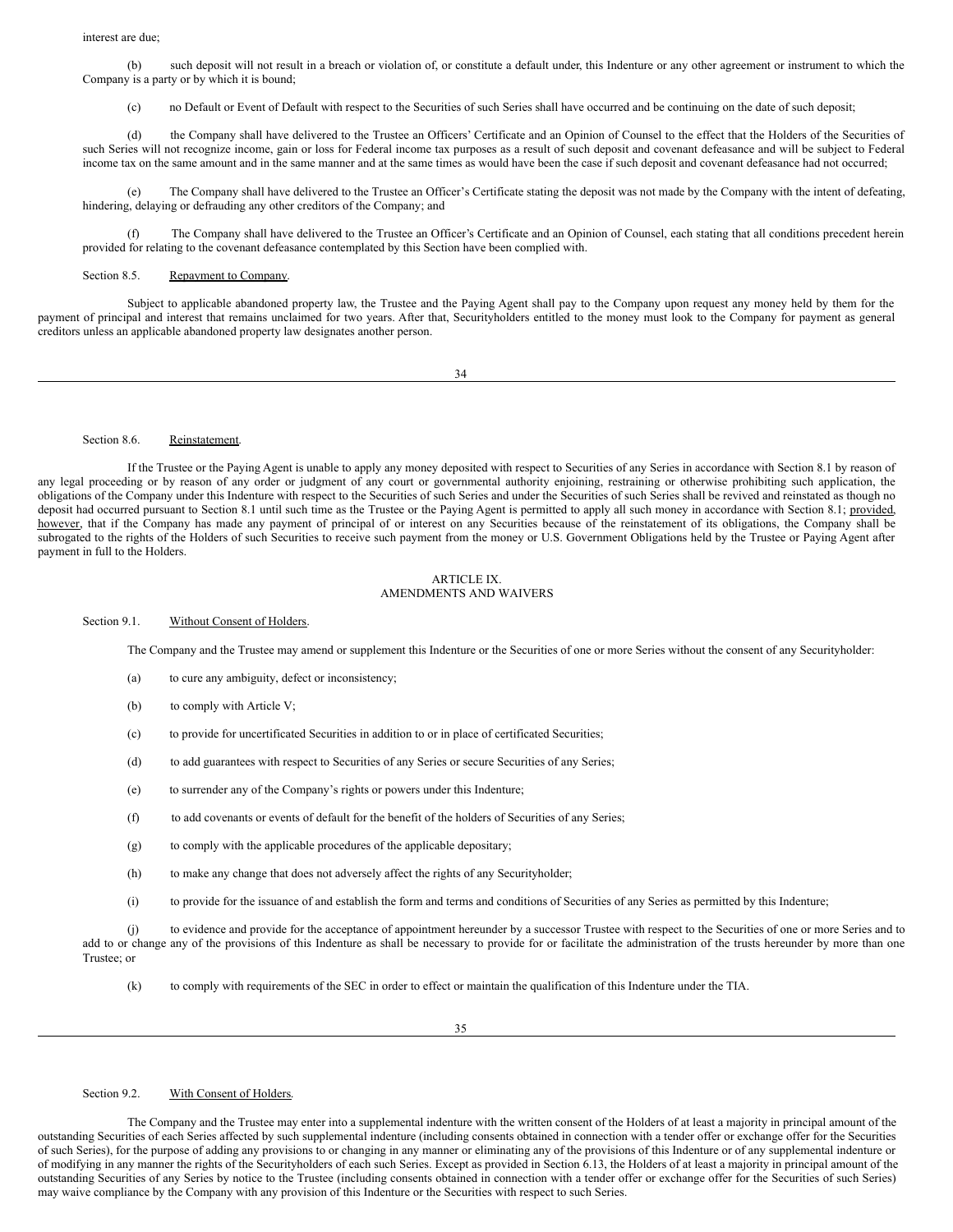It shall not be necessary for the consent of the Holders of Securities under this Section 9.2 to approve the particular form of any proposed supplemental indenture or waiver, but it shall be sufficient if such consent approves the substance thereof. After a supplemental indenture or waiver under this section becomes effective, the Company shall send to the Holders of Securities affected thereby, a notice briefly describing the supplemental indenture or waiver. Any failure by the Company to send such notice, or any defect therein, shall not, however, in any way impair or affect the validity of any such supplemental indenture or waiver.

Section 9.3. Limitations.

Without the consent of each Securityholder affected, an amendment or waiver may not:

- (a) reduce the principal amount of Securities whose Holders must consent to an amendment, supplement or waiver;
- (b) reduce the rate of or extend the time for payment of interest (including default interest) on any Security;

(c) reduce the principal or change the Stated Maturity of any Security or reduce the amount of, or postpone the date fixed for, the payment of any sinking fund or analogous obligation;

(d) reduce the principal amount of Discount Securities payable upon acceleration of the maturity thereof;

(e) waive a Default or Event of Default in the payment of the principal of or interest, if any, on any Security (except a rescission of acceleration of the Securities of any Series by the Holders of at least a majority in principal amount of the outstanding Securities of such Series and a waiver of the payment default that resulted from such acceleration);

| I<br>I<br>I<br>I<br>×<br>۰,<br>v |
|----------------------------------|
|----------------------------------|

- (f) make the principal of or interest, if any, on any Security payable in any currency other than that stated in the Security;
- (g) make any change in Sections 6.8, 6.13 or 9.3 (this sentence); or
- (h) waive a redemption payment with respect to any Security, provided that such redemption is made at the Company's option.
- Section 9.4. Compliance with Trust Indenture Act.

Every amendment to this Indenture or the Securities of one or more Series shall be set forth in a supplemental indenture hereto that complies with the TIA as

# then in effect.

## Section 9.5. Revocation and Effect of Consents.

Until an amendment is set forth in a supplemental indenture or a waiver becomes effective, a consent to it by a Holder of a Security is a continuing consent by the Holder and every subsequent Holder of a Security or portion of a Security that evidences the same debt as the consenting Holder's Security, even if notation of the consent is not made on any Security. However, any such Holder or subsequent Holder may revoke the consent as to his Security or portion of a Security if the Trustee receives the notice of revocation before the date of the supplemental indenture or the date the waiver becomes effective.

Any amendment or waiver once effective shall bind every Securityholder of each Series affected by such amendment or waiver unless it is of the type described in any of clauses (a) through (h) of Section 9.3. In that case, the amendment or waiver shall bind each Holder of a Security who has consented to it and every subsequent Holder of a Security or portion of a Security that evidences the same debt as the consenting Holder's Security.

The Company may, but shall not be obligated to, fix a record date for the purpose of determining the Holders entitled to give their consent or take any other action described above or required or permitted to be taken pursuant to this Indenture. If a record date is fixed, then notwithstanding the second immediately preceding paragraph, those Persons who were Holders at such record date (or their duly designated proxies), and only those persons, shall be entitled to give such consent or to revoke any consent previously given or take any such action, whether or not such Persons continue to be Holders after such record date. No such consent shall be valid or effective for more than 120 days after such record date.

## Section 9.6. Notation on or Exchange of Securities.

The Company or the Trustee may place an appropriate notation about an amendment or waiver on any Security of any Series thereafter authenticated. The Company in exchange for Securities of that Series may issue and the Trustee shall authenticate upon receipt of a Company Order in accordance with Section 2.3 new Securities of that Series that reflect the amendment or waiver.

## Section 9.7. Trustee Protected.

In executing, or accepting the additional trusts created by, any supplemental indenture permitted by this Article or the modifications thereby of the trusts created by this Indenture, the Trustee shall be entitled to receive, and (subject to Section 7.1) shall be fully protected in relying upon, an Officer's Certificate or an Opinion of Counsel or both complying with Section 10.4. The Trustee shall sign all supplemental indentures upon delivery of such an Officer's Certificate or Opinion of Counsel or both, except that the Trustee need not sign any supplemental indenture that adversely affects its rights, duties, liabilities or immunities under this Indenture.

#### ARTICLE X. **MISCELLANEOUS**

## Section 10.1. Trust Indenture Act Controls.

If any provision of this Indenture limits, qualifies, or conflicts with another provision which is required or deemed to be included in this Indenture by the TIA, such required or deemed provision shall control.

Section 10.2. Notices.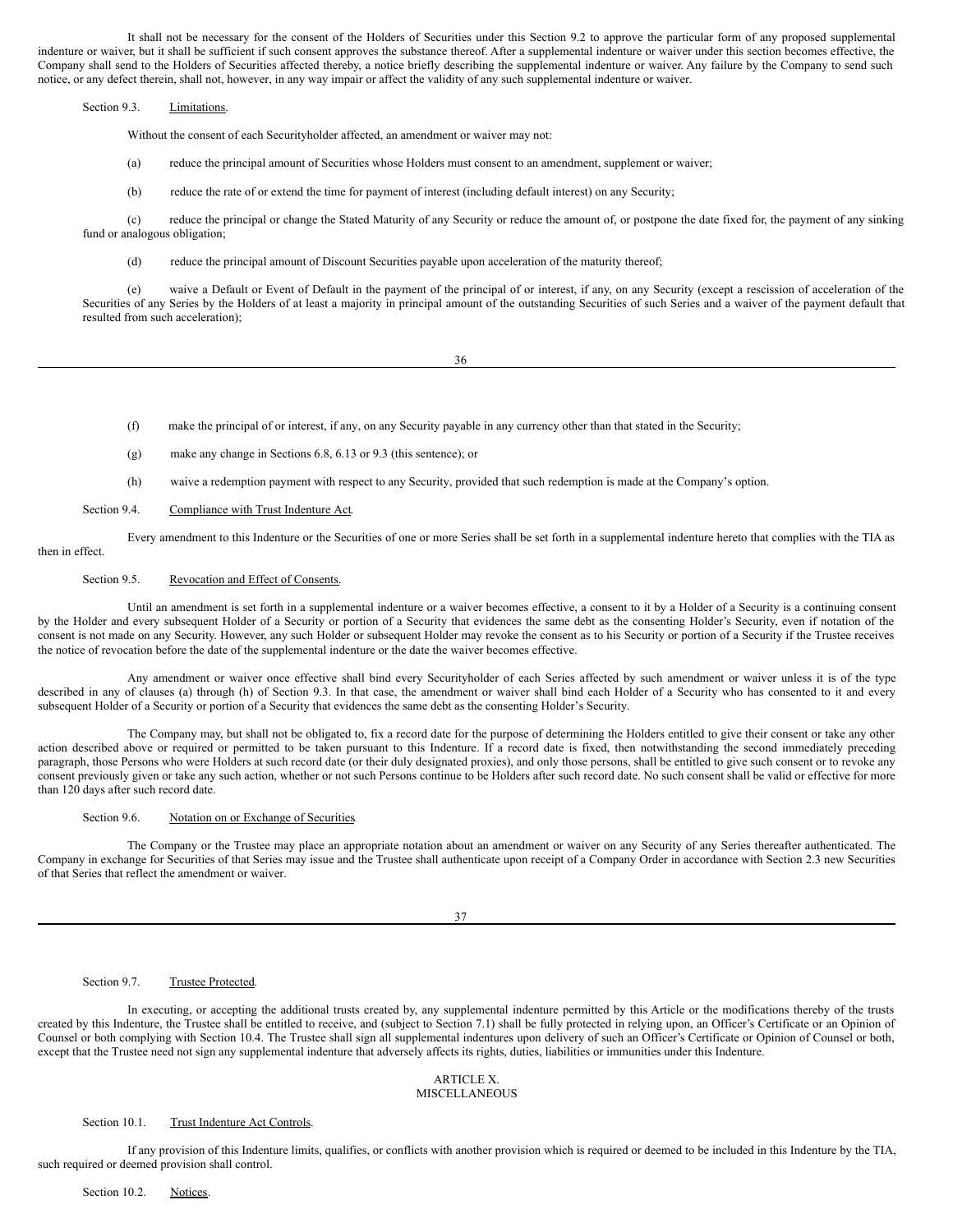Any notice or communication by the Company or the Trustee to the other, or by a Holder to the Company or the Trustee, is duly given if in writing and delivered in person or mailed by first-class mail (registered or certified, return receipt requested), facsimile transmission, email or overnight air courier guaranteeing next day delivery, to the others' address:

if to the Company:

Desktop Metal, Inc. 63 3rd Avenue Burlington, MA 01803 Attention: President and Chief Executive Officer Telephone: (978) 224-1244

with a copy to:

Latham & Watkins LLP 200 Clarendon Street Boston, MA 02116 Attention: John H. Chory, Esq. and Emily E. Taylor, Esq. Telephone: (617) 948-6000

if to the Trustee:

 $\Box$ Attention: [ Telephone: [

38

with a copy to:

 $\Box$ Attention: [ Telephone: [

The Company or the Trustee by notice to the other may designate additional or different addresses for subsequent notices or communications.

Any notice or communication to a Securityholder shall be sent electronically or by first-class mail to his, her or its address shown on the register kept by the Registrar, in accordance with the procedures of the Depositary. Failure to send a notice or communication to a Securityholder of any Series or any defect in it shall not affect its sufficiency with respect to other Securityholders of that or any other Series.

If a notice or communication is sent or published in the manner provided above, within the time prescribed, it is duly given, whether or not the Securityholder receives it.

If the Company sends a notice or communication to Securityholders, it shall send a copy to the Trustee and each Agent at the same time.

Notwithstanding any other provision of this Indenture or any Security, where this Indenture or any Security provides for notice of any event (including any notice of redemption) to a Holder of a Global Security (whether by mail or otherwise), such notice shall be sufficiently given to the Depositary for such Security (or its designee) pursuant to the customary procedures of such Depositary.

#### Section 10.3. Communication by Holders with Other Holders.

Securityholders of any Series may communicate pursuant to TIA § 312(b) with other Securityholders of that Series or any other Series with respect to their rights under this Indenture or the Securities of that Series or all Series. The Company, the Trustee, the Registrar and anyone else shall have the protection of TIA § 312(c).

#### Section 10.4. Certificate and Opinion as to Conditions Precedent.

Upon any request or application by the Company to the Trustee to take any action under this Indenture, the Company shall furnish to the Trustee:

(a) an Officer's Certificate stating that, in the opinion of the signers, all conditions precedent, if any, provided for in this Indenture relating to the proposed action have been complied with; and

(b) an Opinion of Counsel stating that, in the opinion of such counsel, all such conditions precedent have been complied with.

39

#### Section 10.5. Statements Required in Certificate or Opinion.

Each certificate or opinion with respect to compliance with a condition or covenant provided for in this Indenture (other than a certificate provided pursuant to TIA § 314(a)(4)) shall comply with the provisions of TIA § 314(e) and shall include:

(a) a statement that the person making such certificate or opinion has read such covenant or condition;

(b) a brief statement as to the nature and scope of the examination or investigation upon which the statements or opinions contained in such certificate or opinion are based;

(c) a statement that, in the opinion of such person, such person has made such examination or investigation as is necessary to enable such person to express an informed opinion as to whether or not such covenant or condition has been complied with; and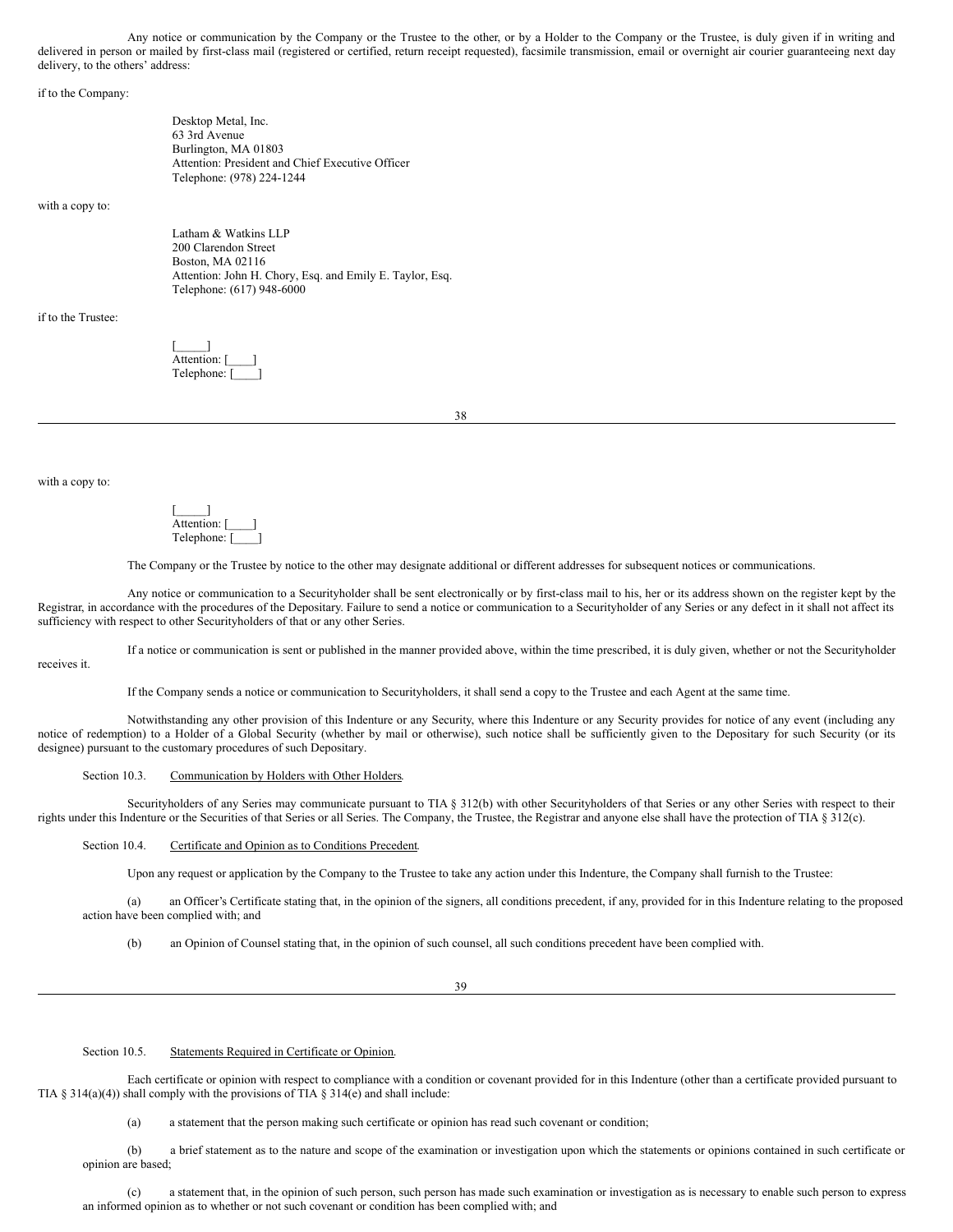(d) a statement as to whether or not, in the opinion of such person, such condition or covenant has been complied with.

#### Section 10.6. Rules by Trustee and Agents.

The Trustee may make reasonable rules for action by or a meeting of Securityholders of one or more Series. Any Agent may make reasonable rules and set reasonable requirements for its functions.

#### Section 10.7. Legal Holidays.

A "*Legal Holiday*" is any day that is not a Business Day. If a payment date is a Legal Holiday at a place of payment, payment may be made at that place on the next succeeding day that is not a Legal Holiday, and no interest shall accrue for the intervening period.

## Section 10.8. No Recourse Against Others.

A director, officer, employee or stockholder (past or present), as such, of the Company shall not have any liability for any obligations of the Company under the Securities or the Indenture or for any claim based on, in respect of or by reason of such obligations or their creation. Each Securityholder by accepting a Security waives and releases all such liability. The waiver and release are part of the consideration for the issue of the Securities.

## Section 10.9. Counterparts.

This Indenture may be executed in any number of counterparts and by the parties hereto in separate counterparts, each of which when so executed shall be deemed to be an original and all of which taken together shall constitute one and the same agreement. The exchange of copies of this Indenture and of signature pages by facsimile or electronic format (e.g., ".pdf" or ".tif") transmission shall constitute effective execution and delivery of this Indenture as to the parties hereto and may be used in lieu of the original Indenture for all purposes. Signatures of the parties hereto transmitted by facsimile or electronic format (e.g., ".pdf" or ".tif") shall be deemed to be their original signatures for all purposes.

40

Unless otherwise provided herein or in any other Securities, the words "execute", "execution", "signed", and "signature" and words of similar import used in or related to any document to be signed in connection with this Indenture, any Securities or any of the transactions contemplated hereby (including amendments, waivers, consents and other modifications) shall be deemed to include electronic signatures and the keeping of records in electronic form, each of which shall be of the same legal effect, validity or enforceability as a manually executed signature in ink or the use of a paper-based recordkeeping system, as applicable, to the fullest extent and as provided for in any applicable law, including the Federal Electronic Signatures in Global and National Commerce Act, the New York State Electronic Signatures and Records Act, and any other similar state laws based on the Uniform Electronic Transactions Act, provided that, notwithstanding anything herein to the contrary, the Trustee is not under any obligation to agree to accept electronic signatures in any form or in any format unless expressly agreed to by such Trustee pursuant to procedures approved by such Trustee.

#### Section 10.10. Governing Law; Waiver of Jury Trial; Consent to Jurisdiction.

**THIS INDENTURE AND THE SECURITIES, INCLUDING ANY CLAIM OR CONTROVERSY ARISING OUT OF OR RELATING TO THE INDENTURE OR THE SECURITIES, SHALL BE GOVERNED BY THE LAWS OF THE STATE OF NEW YORK.**

**THE COMPANY, THE TRUSTEE AND THE HOLDERS (BY THEIR ACCEPTANCE OF THE SECURITIES) EACH HEREBY** IRREVOCABLY WAIVE. TO THE FULLEST EXTENT PERMITTED BY APPLICABLE LAW, ANY AND ALL RIGHT TO TRIAL BY JURY IN ANY LEGAL PROCEEDING ARISING OUT OF OR RELATING TO THIS INDENTURE, THE NOTES OR THE TRANSACTIONS CONTEMPLATED HEREBY OR **THEREBY.**

Any legal suit, action or proceeding arising out of or based upon this Indenture or the transactions contemplated hereby may be instituted in the federal courts of the United States of America located in the City of New York or the courts of the State of New York in each case located in the City of New York (collectively, the "*Specified Courts*"), and each party irrevocably submits to the non exclusive jurisdiction of such courts in any such suit, action or proceeding. Service of any process, summons, notice or document by mail (to the extent allowed under any applicable statute or rule of court) to such party's address set forth above shall be effective service of process for any suit, action or other proceeding brought in any such court. The Company, the Trustee and the Holders (by their acceptance of the Securities) each hereby irrevocably and unconditionally waive any objection to the laying of venue of any suit, action or other proceeding in the Specified Courts and irrevocably and unconditionally waive and agree not to plead or claim any such suit, action or other proceeding has been brought in an inconvenient forum.

41

## Section 10.11. No Adverse Interpretation of Other Agreements.

This Indenture may not be used to interpret another indenture, loan or debt agreement of the Company or a Subsidiary of the Company. Any such indenture, loan or debt agreement may not be used to interpret this Indenture.

Section 10.12. Successors.

All agreements of the Company in this Indenture and the Securities shall bind its successor. All agreements of the Trustee in this Indenture shall bind its successor.

Section 10.13. Severability.

In case any provision in this Indenture or in the Securities shall be invalid, illegal or unenforceable, the validity, legality and enforceability of the remaining provisions shall not in any way be affected or impaired thereby.

#### Section 10.14. Table of Contents, Headings, Etc.

The Table of Contents, Cross Reference Table, and headings of the Articles and Sections of this Indenture have been inserted for convenience of reference only, are not to be considered a part hereof, and shall in no way modify or restrict any of the terms or provisions hereof.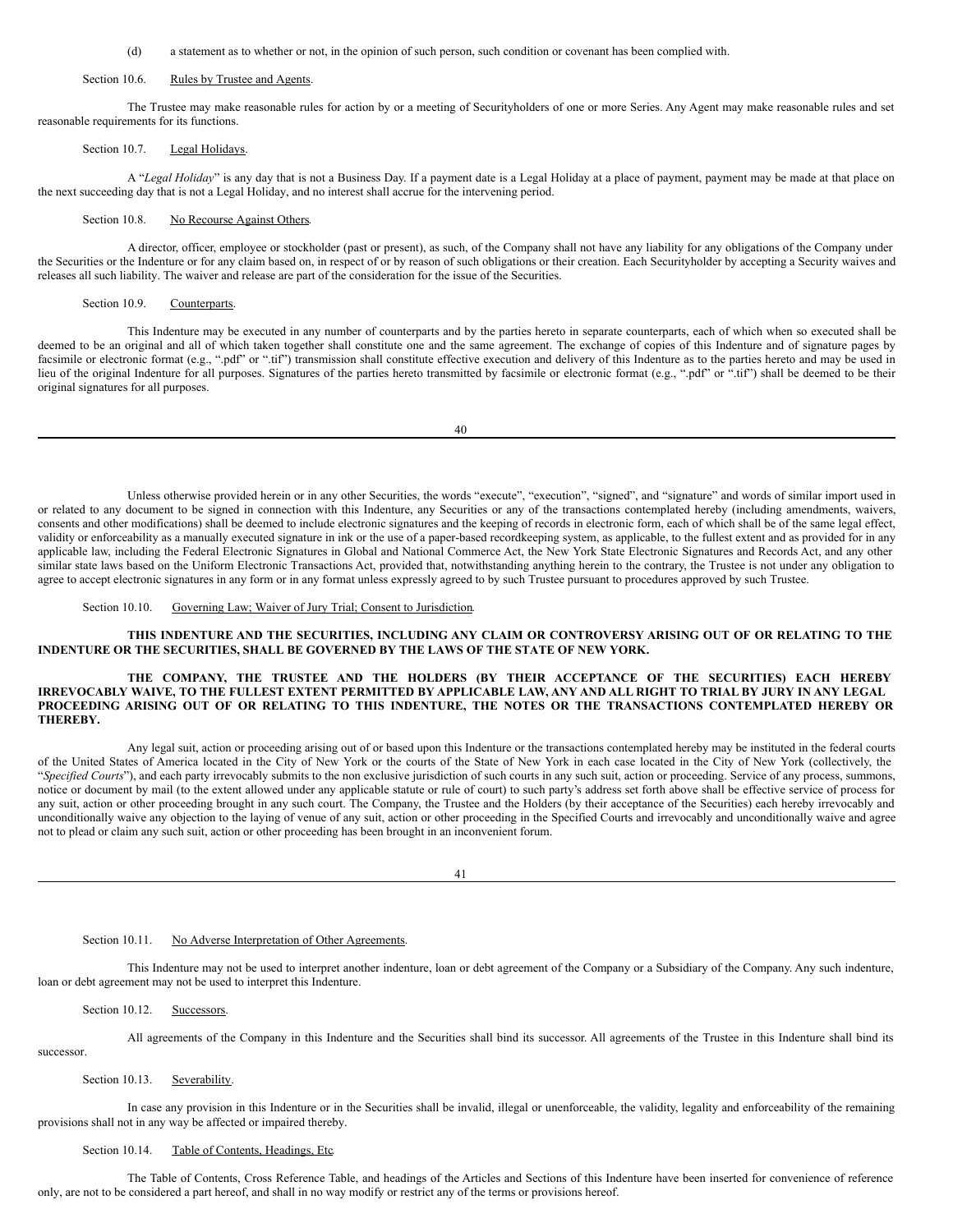#### Section 10.15. Securities in a Foreign Currency.

Unless otherwise specified in a Board Resolution, a supplemental indenture hereto or an Officer's Certificate delivered pursuant to Section 2.2 of this Indenture with respect to a particular Series of Securities, whenever for purposes of this Indenture any action may be taken by the Holders of a specified percentage in aggregate principal amount of Securities of all Series or all Series affected by a particular action at the time outstanding and, at such time, there are outstanding Securities of any Series which are denominated in more than one currency, then the principal amount of Securities of such Series which shall be deemed to be outstanding for the purpose of taking such action shall be determined by converting any such other currency into a currency that is designated upon issuance of any particular Series of Securities. Unless otherwise specified in a Board Resolution, a supplemental indenture hereto or an Officer's Certificate delivered pursuant to Section 2.2 of this Indenture with respect to a particular Series of Securities, such conversion shall be at the spot rate for the purchase of the designated currency as published in The Financial Times in the "Currency Rates" section (or, if The Financial Times is no longer published, or if such information is no longer available in The Financial Times, such source as may be selected in good faith by the Company) on any date of determination. The provisions of this paragraph shall apply in determining the equivalent principal amount in respect of Securities of a Series denominated in currency other than Dollars in connection with any action taken by Holders of Securities pursuant to the terms of this Indenture.

All decisions and determinations provided for in the preceding paragraph shall, in the absence of manifest error, to the extent permitted by law, be conclusive for all purposes and irrevocably binding upon the Trustee and all Holders.

#### Section 10.16. Judgment Currency.

The Company agrees, to the fullest extent that it may effectively do so under applicable law, that (a) if for the purpose of obtaining judgment in any court it is necessary to convert the sum due in respect of the principal of or interest or other amount on the Securities of any Series (the "*Required Currency*") into a currency in which a judgment will be rendered (the "*Judgment Currency*"), the rate of exchange used shall be the rate at which in accordance with normal banking procedures the Trustee could purchase in The City of New York the Required Currency with the Judgment Currency on the day on which final unappealable judgment is entered, unless such day is not a New York Banking Day, then the rate of exchange used shall be the rate at which in accordance with normal banking procedures the Trustee could purchase in The City of New York the Required Currency with the Judgment Currency on the New York Banking Day preceding the day on which final unappealable judgment is entered and (b) its obligations under this Indenture to make payments in the Required Currency (i) shall not be discharged or satisfied by any tender, any recovery pursuant to any judgment (whether or not entered in accordance with subsection (a)), in any currency other than the Required Currency, except to the extent that such tender or recovery shall result in the actual receipt, by the payee, of the full amount of the Required Currency expressed to be payable in respect of such payments, (ii) shall be enforceable as an alternative or additional cause of action for the purpose of recovering in the Required Currency the amount, if any, by which such actual receipt shall fall short of the full amount of the Required Currency so expressed to be payable, and (iii) shall not be affected by judgment being obtained for any other sum due under this Indenture. For purposes of the foregoing, "*New York Banking Day*" means any day except a Saturday, Sunday or a legal holiday in The City of New York on which banking institutions are authorized or required by law, regulation or executive order to close.

## Section 10.17. Force Majeure.

In no event shall the Trustee be responsible or liable for any failure or delay in the performance of its obligations hereunder arising out of or caused by, directly or indirectly, forces beyond its control, including, without limitation, strikes, work stoppages, accidents, acts of war or terrorism, civil or military disturbances, nuclear or natural catastrophes or acts of God, and interruptions, loss or malfunctions of utilities, communications or computer (software and hardware) services, it being understood that the Trustee shall use reasonable best efforts which are consistent with accepted practices in the banking industry to resume performance as soon as practicable under the circumstances.

## Section 10.18. U.S.A. Patriot Act.

The parties hereto acknowledge that in accordance with Section 326 of the U.S.A. Patriot Act, the Trustee is required to obtain, verify, and record information that identifies each person or legal entity that establishes a relationship or opens an account with the Trustee. The parties to this Indenture agree that they will provide the Trustee with such information as it may request in order for the Trustee to satisfy the requirements of the U.S.A. Patriot Act.

## ARTICLE XI. SINKING FUNDS

## Section 11.1. Applicability of Article.

The provisions of this Article shall be applicable to any sinking fund for the retirement of the Securities of a Series if so provided by the terms of such Securities pursuant to Section 2.2, except as otherwise permitted or required by any form of Security of such Series issued pursuant to this Indenture.

The minimum amount of any sinking fund payment provided for by the terms of the Securities of any Series is herein referred to as a "*mandatory sinking fund payment*" and any other amount provided for by the terms of Securities of such Series is herein referred to as an "*optional sinking fund payment*." If provided for by the terms of Securities of any Series, the cash amount of any sinking fund payment may be subject to reduction as provided in Section 11.2. Each sinking fund payment shall be applied to the redemption of Securities of any Series as provided for by the terms of the Securities of such Series.

## Section 11.2. Satisfaction of Sinking Fund Payments with Securities.

The Company may, in satisfaction of all or any part of any sinking fund payment with respect to the Securities of any Series to be made pursuant to the terms of such Securities (1) deliver outstanding Securities of such Series to which such sinking fund payment is applicable (other than any of such Securities previously called for mandatory sinking fund redemption) and (2) apply as credit Securities of such Series to which such sinking fund payment is applicable and which have been repurchased by the Company or redeemed either at the election of the Company pursuant to the terms of such Series of Securities (except pursuant to any mandatory sinking fund) or through the application of permitted optional sinking fund payments or other optional redemptions pursuant to the terms of such Securities, provided that such Securities have not been previously so credited. Such Securities shall be received by the Trustee, together with an Officer's Certificate with respect thereto, not later than 15 days prior to the date on which the Trustee begins the process of selecting Securities for redemption, and shall be credited for such purpose by the Trustee at the price specified in such Securities for redemption through operation of the sinking fund and the amount of such sinking fund payment shall be reduced accordingly. If as a result of the delivery or credit of Securities in lieu of cash payments pursuant to this Section 11.2, the principal amount of Securities of such Series to be redeemed in order to exhaust the aforesaid cash payment shall be less than \$100,000, the Trustee need not call Securities of such Series for redemption, except upon receipt of a Company Order that such action be taken, and such cash payment shall be held by the Trustee or a Paying Agent and applied to the next succeeding sinking fund payment, provided, however, that the Trustee or such Paying Agent shall from time to time upon receipt of a Company Order pay over and deliver to the Company any cash payment so being held by the Trustee or such Paying Agent upon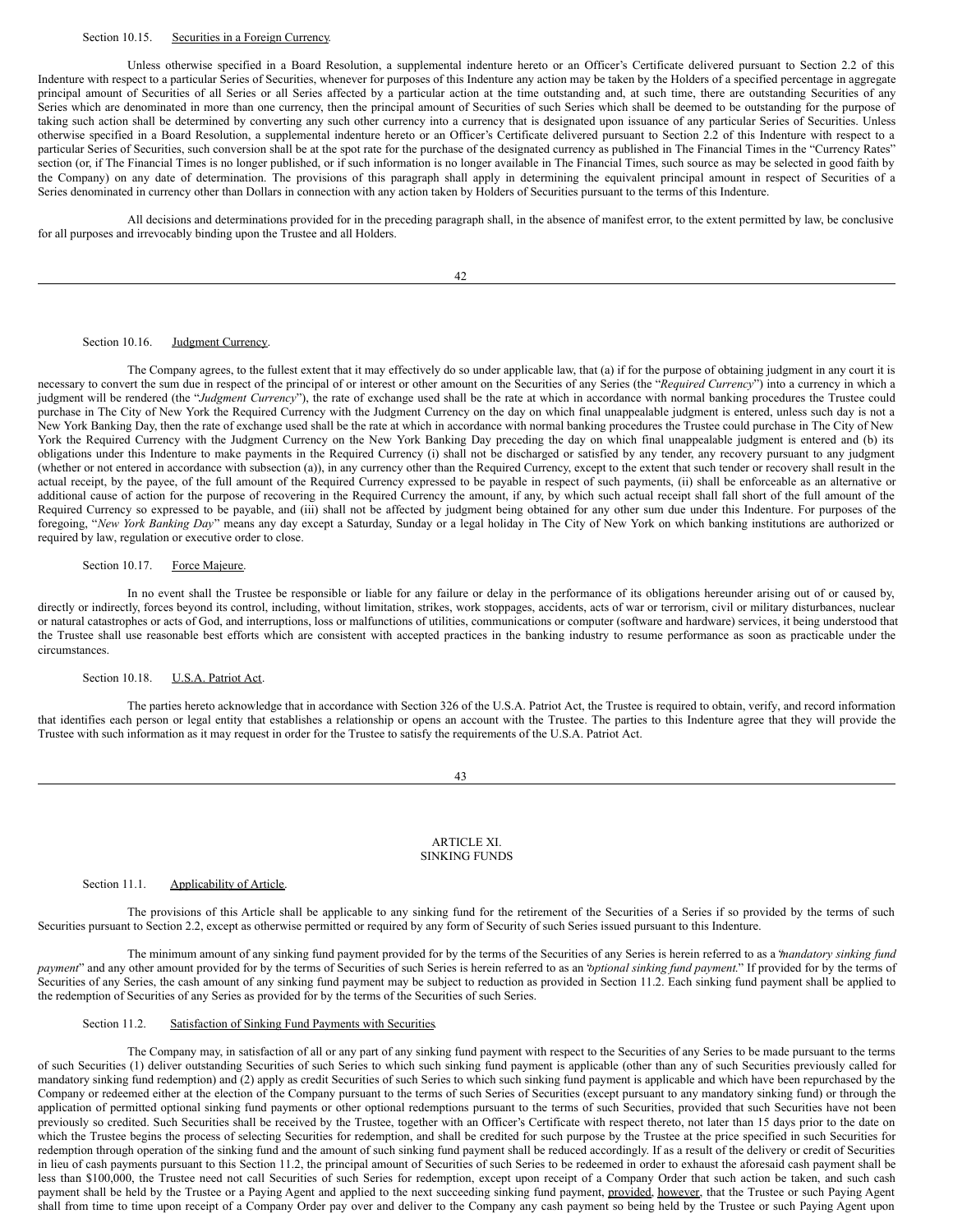delivery by the Company to the Trustee of Securities of that Series purchased by the Company having an unpaid principal amount equal to the cash payment required to be released to the Company.

| 44                                                                                                                                                                                                                                                                                                                                                                                                                                                                                                                                                                                                                                                                                                                                                                                                                                                                                                                                                                                                                                                                                                                                                                                                                                                                                                                                                                                                                                                                                                                                                                                                                        |  |  |  |  |  |  |  |
|---------------------------------------------------------------------------------------------------------------------------------------------------------------------------------------------------------------------------------------------------------------------------------------------------------------------------------------------------------------------------------------------------------------------------------------------------------------------------------------------------------------------------------------------------------------------------------------------------------------------------------------------------------------------------------------------------------------------------------------------------------------------------------------------------------------------------------------------------------------------------------------------------------------------------------------------------------------------------------------------------------------------------------------------------------------------------------------------------------------------------------------------------------------------------------------------------------------------------------------------------------------------------------------------------------------------------------------------------------------------------------------------------------------------------------------------------------------------------------------------------------------------------------------------------------------------------------------------------------------------------|--|--|--|--|--|--|--|
|                                                                                                                                                                                                                                                                                                                                                                                                                                                                                                                                                                                                                                                                                                                                                                                                                                                                                                                                                                                                                                                                                                                                                                                                                                                                                                                                                                                                                                                                                                                                                                                                                           |  |  |  |  |  |  |  |
| Section 11.3.<br>Redemption of Securities for Sinking Fund.                                                                                                                                                                                                                                                                                                                                                                                                                                                                                                                                                                                                                                                                                                                                                                                                                                                                                                                                                                                                                                                                                                                                                                                                                                                                                                                                                                                                                                                                                                                                                               |  |  |  |  |  |  |  |
| Not less than 45 days (unless otherwise indicated in the Board Resolution, supplemental indenture hereto or Officer's Certificate in respect of a particular<br>Series of Securities) prior to each sinking fund payment date for any Series of Securities, the Company will deliver to the Trustee an Officer's Certificate specifying the amount<br>of the next ensuing mandatory sinking fund payment for that Series pursuant to the terms of that Series, the portion thereof, if any, which is to be satisfied by payment of cash<br>and the portion thereof, if any, which is to be satisfied by delivering and crediting of Securities of that Series pursuant to Section 11.2, and the optional amount, if any, to be<br>added in cash to the next ensuing mandatory sinking fund payment, and the Company shall thereupon be obligated to pay the amount therein specified. Not less than 30 days<br>(unless otherwise indicated in the Board Resolution, Officer's Certificate or supplemental indenture in respect of a particular Series of Securities) before each such sinking fund<br>payment date the Securities to be redeemed upon such sinking fund payment date will be selected in the manner specified in Section 3.2 and the Company shall send or cause to<br>be sent a notice of the redemption thereof to be given in the name of and at the expense of the Company in the manner provided in and in accordance with Section 3.3. Such<br>notice having been duly given, the redemption of such Securities shall be made upon the terms and in the manner stated in Sections 3.4, 3.5 and 3.6. |  |  |  |  |  |  |  |
| 45                                                                                                                                                                                                                                                                                                                                                                                                                                                                                                                                                                                                                                                                                                                                                                                                                                                                                                                                                                                                                                                                                                                                                                                                                                                                                                                                                                                                                                                                                                                                                                                                                        |  |  |  |  |  |  |  |
| IN WITNESS WHEREOF, the parties hereto have caused this Indenture to be duly executed as of the day and year first above written.<br>DESKTOP METAL, INC.                                                                                                                                                                                                                                                                                                                                                                                                                                                                                                                                                                                                                                                                                                                                                                                                                                                                                                                                                                                                                                                                                                                                                                                                                                                                                                                                                                                                                                                                  |  |  |  |  |  |  |  |
|                                                                                                                                                                                                                                                                                                                                                                                                                                                                                                                                                                                                                                                                                                                                                                                                                                                                                                                                                                                                                                                                                                                                                                                                                                                                                                                                                                                                                                                                                                                                                                                                                           |  |  |  |  |  |  |  |
| By:                                                                                                                                                                                                                                                                                                                                                                                                                                                                                                                                                                                                                                                                                                                                                                                                                                                                                                                                                                                                                                                                                                                                                                                                                                                                                                                                                                                                                                                                                                                                                                                                                       |  |  |  |  |  |  |  |
| Name:                                                                                                                                                                                                                                                                                                                                                                                                                                                                                                                                                                                                                                                                                                                                                                                                                                                                                                                                                                                                                                                                                                                                                                                                                                                                                                                                                                                                                                                                                                                                                                                                                     |  |  |  |  |  |  |  |
| Its:                                                                                                                                                                                                                                                                                                                                                                                                                                                                                                                                                                                                                                                                                                                                                                                                                                                                                                                                                                                                                                                                                                                                                                                                                                                                                                                                                                                                                                                                                                                                                                                                                      |  |  |  |  |  |  |  |

[\_\_\_\_\_], as Trustee

Name: Its:

By: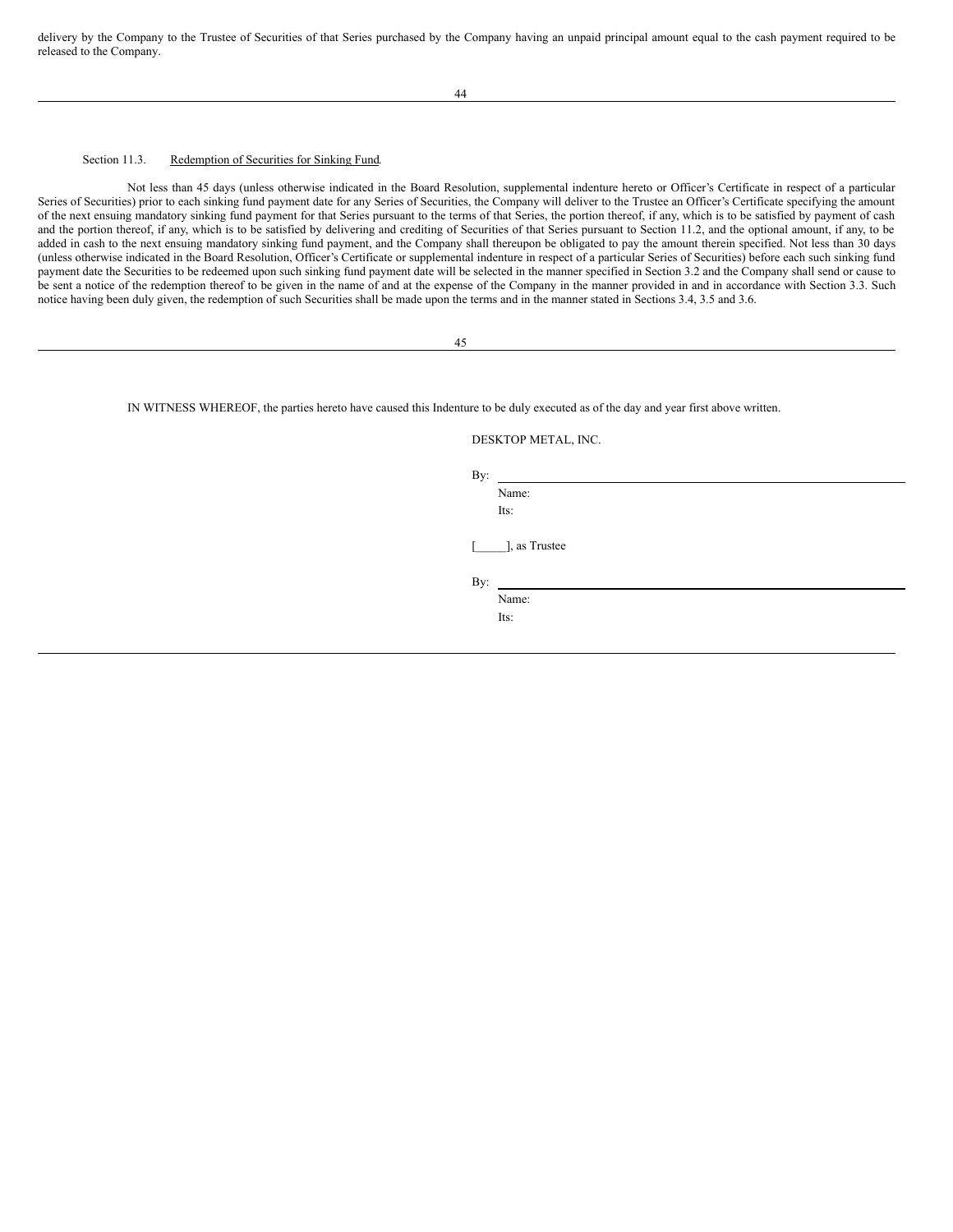# <span id="page-59-0"></span>**LATHAM&WATKINSUP**

200 Clarendon Street Boston, Massachusetts 02116 Tel: +1.617.948.6000 Fax: +1.617.948.6001 www.lw.com

## FIRM / AFFILIATE OFFICES

Austin Moscow Beijing Munich Boston New York Brussels Orange County Century City Paris Chicago Riyadh Dubai San Diego Düsseldorf San Francisco Frankfurt Seoul<br>Hamburg Shang Shanghai Hong Kong Silicon Valley Houston Singapore London Tel Aviv Los Angeles Tokyo Madrid Washington, D.C. Milan

April 1, 2022

Desktop Metal, Inc. 63 3rd Avenue Burlington, Massachusetts 01803

Re: Registration Statement on Form S-3

## To the addressee set forth above:

We have acted as special counsel to Desktop Metal, Inc., a Delaware corporation (the "Company"), in connection with its filing on the date hereof with the Securities and Exchange Commission (the "*Commission*") of a registration statement on Form S-3 (as amended, the "*Registration Statement*"), including a base prospectus (the "*Base Prospectus*"), which provides that it will be supplemented by one or more prospectus supplements (each such prospectus supplement, together with the Base Prospectus, a "*Prospectus*"), under the Securities Act of 1933, as amended (the "*Act*"), relating to the registration for issue and sale by the Company of (i) shares of the Company's Class A common stock, \$0.0001 par value per share ("*Common Stock*"), (ii) shares of one or more series of the Company's preferred stock, \$0.0001 par value per share ("*Preferred* **Stock**"), (iii) one or more series of the Company's debt securities (collectively, *'Debt Securities*") to be issued under an indenture to be entered into between the Company, as issuer, and a trustee (a form of which is included as Exhibit 4.3 to the Registration Statement) and one or more board resolutions, supplements thereto or officer's certificates thereunder (such indenture, together with the applicable board resolution, supplement or officer's certificate pertaining to the applicable series of Debt Securities, the "*Applicable Indenture*"), warrants ("*Warrants*") and units ("*Units*"). The Common Stock, Preferred Stock, Debt Securities, Warrants, and Units are referred to herein collectively as the "*Securities*."

This opinion is being furnished in connection with the requirements of Item 601(b)(5) of Regulation S-K under the Act, and no opinion is expressed herein as to any matter pertaining to the contents of the Registration Statement or related applicable Prospectus, other than as expressly stated herein with respect to the issue of the Securities.

#### **April 1, 2022 Page 2**

## **LATHAM&WATKINSWP**

As such counsel, we have examined such matters of fact and questions of law as we have considered appropriate for purposes of this letter. With your consent, we have relied upon certificates and other assurances of officers of the Company and others as to factual matters without having independently verified such factual matters. We are opining herein as to the General Corporation Law of the State of Delaware, and with respect to the opinions set forth in paragraphs 3 through 5 below, the internal laws of the State of New York, and we express no opinion with respect to the applicability thereto, or the effect thereon, of the laws of any other jurisdiction or, in the case of Delaware, any other laws, or as to any matters of municipal law or the laws of any local agencies within any state.

Subject to the foregoing and the other matters set forth herein, it is our opinion that, as of the date hereof:

- 1. When an issuance of Common Stock has been duly authorized by all necessary corporate action of the Company, upon issuance, delivery and payment therefor in an amount not less than the par value thereof in the manner contemplated by the applicable Prospectus and by such corporate action, and in total amounts and numbers of shares that do not exceed the respective total amounts and numbers of shares (a) available under the certificate of incorporation, and (b) authorized by the board of directors in connection with the offering contemplated by the applicable Prospectus, such shares of Common Stock will be validly issued, fully paid and nonassessable. In rendering the foregoing opinion, we have assumed that the Company will comply with all applicable notice requirements regarding uncertificated shares provided in the General Corporation Law of the State of Delaware.
- 2. When a series of Preferred Stock has been duly established in accordance with the terms of the Company's Certificate of Incorporation and authorized by all necessary corporate action of the Company, upon issuance, delivery and payment therefor in an amount not less than the par value thereof in the manner contemplated by the applicable Prospectus and by such corporate action, and in total amounts and numbers of shares that do not exceed the respective total amounts and numbers of shares (a) available under the certificate of incorporation, and (b) authorized by the board of directors in connection with the offering contemplated by the applicable Prospectus, such shares of such series of Preferred Stock will be validly issued, fully paid and nonassessable. In rendering the foregoing opinion, we have assumed that the Company will comply with all applicable notice requirements regarding uncertificated shares provided in the General Corporation Law of the State of Delaware.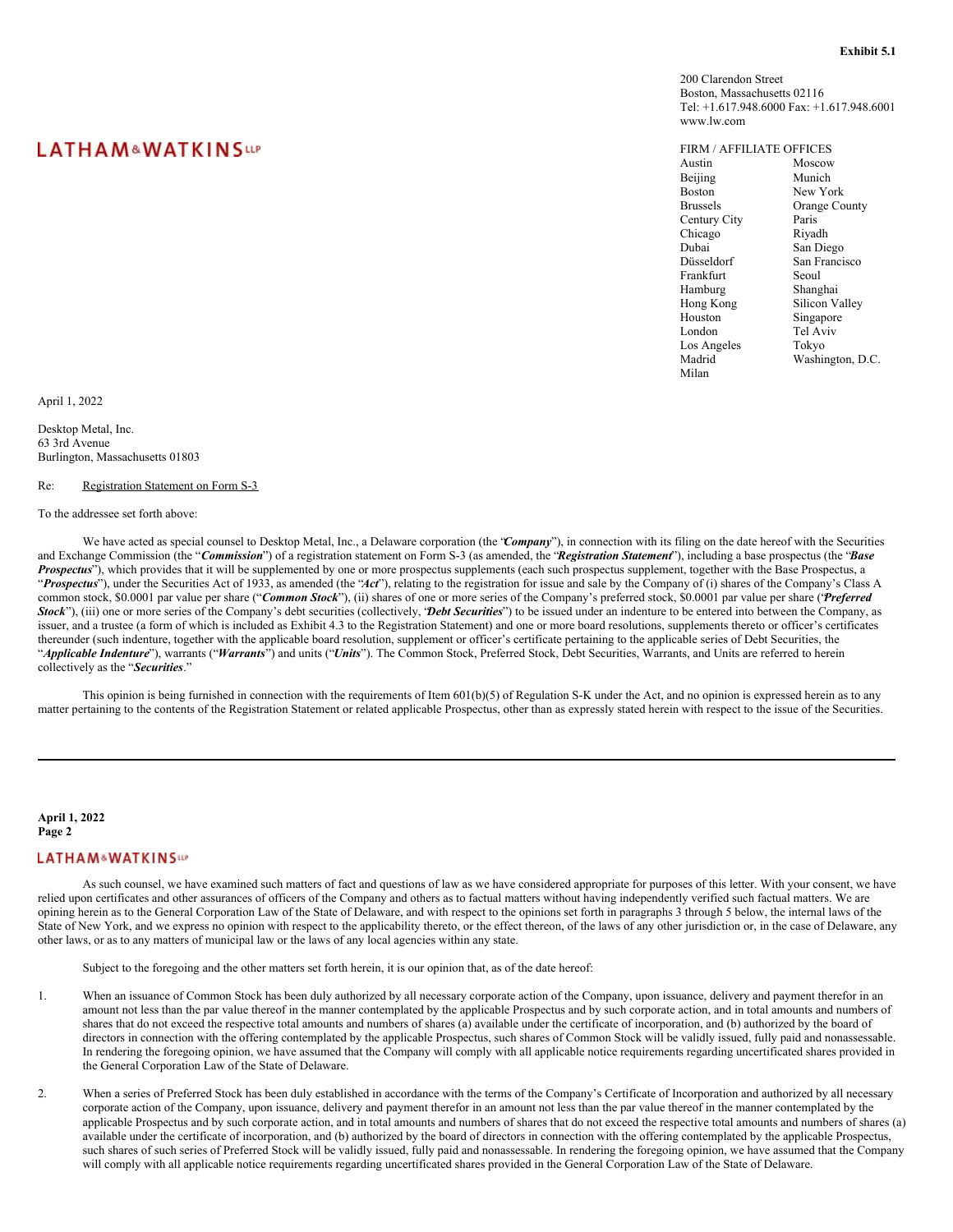3. When the Applicable Indenture has been duly authorized, executed and delivered by all necessary corporate action of the Company, and when the specific terms of a particular series of Debt Securities have been duly established in accordance with the terms of the Applicable Indenture and authorized by all necessary corporate action of the Company, and such Debt Securities have been duly executed, authenticated, issued and delivered against payment therefor in accordance with the terms of the Applicable Indenture and in the manner contemplated by the applicable Prospectus and by such corporate action, such Debt Securities will be the legally valid and binding obligations of the Company, enforceable against the Company in accordance with their terms.

# **April 1, 2022 Page 3 LATHAM&WATKINSWP**

- 4. When the applicable warrant agreement has been duly authorized, executed and delivered by all necessary corporate action of the Company, and when the specific terms of a particular issuance of Warrants have been duly established in accordance with the terms of the applicable warrant agreement and authorized by all necessary corporate action of the Company, and such Warrants have been duly executed, authenticated, issued and delivered against payment therefor in accordance with the terms of the applicable warrant agreement and in the manner contemplated by the applicable Prospectus and by such corporate action (assuming the securities issuable upon exercise of such Warrants have been duly authorized and reserved for issuance by all necessary corporate action), such Warrants will be the legally valid and binding obligations of the Company, enforceable against the Company in accordance with their terms.
- 5. When the applicable unit agreement has been duly authorized, executed and delivered by all necessary corporate action of the Company, and when the specific terms of a particular issuance of Units have been duly authorized in accordance with the terms of the applicable unit agreement and authorized by all necessary corporate action of the Company, and such Units have been duly executed, authenticated, issued and delivered against payment therefor in accordance with the terms of the applicable unit agreement and in the manner contemplated by the applicable Prospectus and by such corporate action (assuming the securities issuable upon exercise of such Units have been duly authorized and reserved for issuance by all necessary corporate action), such Units will be the legally valid and binding obligations of the Company, enforceable against the Company in accordance with their terms.

Our opinions are subject to: (i) the effect of bankruptcy, insolvency, reorganization, preference, fraudulent transfer, moratorium or other similar laws relating to or affecting the rights and remedies of creditors; (ii) (a) the effect of general principles of equity, whether considered in a proceeding in equity or at law (including the possible unavailability of specific performance or injunctive relief), (b) concepts of materiality, reasonableness, good faith and fair dealing, and (c) the discretion of the court before which a proceeding is brought; and (iii) the invalidity under certain circumstances under law or court decisions of provisions providing for the indemnification of or contribution to a party with respect to a liability where such indemnification or contribution is contrary to public policy. We express no opinion as to (a) any provision for liquidated damages, default interest, late charges, monetary penalties, make-whole premiums or other economic remedies to the extent such provisions are deemed to constitute a penalty, (b) consents to, or restrictions upon, governing law, jurisdiction, venue, arbitration, remedies, or judicial relief, (c) waivers of rights or defenses, (d) any provision requiring the payment of attorneys' fees, where such payment is contrary to law or public policy, (e) any provision permitting, upon acceleration of any Debt Securities, collection of that portion of the stated principal amount thereof which might be determined to constitute unearned interest thereon, (f) the creation, validity, attachment, perfection, or priority of any lien or security interest, (g) advance waivers of claims, defenses, rights granted by law, or notice, opportunity for hearing, evidentiary requirements, statutes of limitation, trial by jury or at law, or other procedural rights, (h) waivers of broadly or vaguely stated rights, (i) provisions for exclusivity, election or cumulation of rights or remedies, (i) provisions authorizing or validating conclusive or discretionary determinations, (k) grants of setoff rights, (l) proxies, powers and trusts, (m) provisions prohibiting, restricting, or requiring consent to assignment or transfer of any right or property, (n) any provision to the extent it requires that a claim with respect to a security denominated in other than U.S. dollars (or a judgment in respect of such a claim) be converted into U.S. dollars at a rate of exchange at a particular date, to the extent applicable law otherwise provides, and (o) the severability, if invalid, of provisions to the foregoing effect.

## **April 1, 2022 Page 4**

# **LATHAM&WATKINSWP**

With your consent, we have assumed (a) that each of the Debt Securities, Warrants, and Units, and the Applicable Indenture, warrant agreements, and unit agreements governing such Securities (collectively, the "*Documents*") will be governed by the internal laws of the State of New York, (b) that each of the Documents has been or will be duly authorized, executed and delivered by the parties thereto, (c) that each of the Documents constitutes or will constitute legally valid and binding obligations of the parties thereto other than the Company, enforceable against each of them in accordance with their respective terms, and (d) that the status of each of the Documents as legally valid and binding obligations of the parties will not be affected by any (i) breaches of, or defaults under, agreements or instruments, (ii) violations of statutes, rules, regulations or court or governmental orders, or (iii) failures to obtain required consents, approvals or authorizations from, or to make required registrations, declarations or filings with, governmental authorities.

This opinion is for your benefit in connection with the Registration Statement and may be relied upon by you and by persons entitled to rely upon it pursuant to the applicable provisions of the Act. We consent to your filing this opinion as an exhibit to the Registration Statement and to the reference to our firm contained in the Prospectus under the heading "Legal Matters." In giving such consent, we do not thereby admit that we are in the category of persons whose consent is required under Section 7 of the Act or the rules and regulations of the Commission thereunder.

Sincerely,

/s/ Latham & Watkins LLP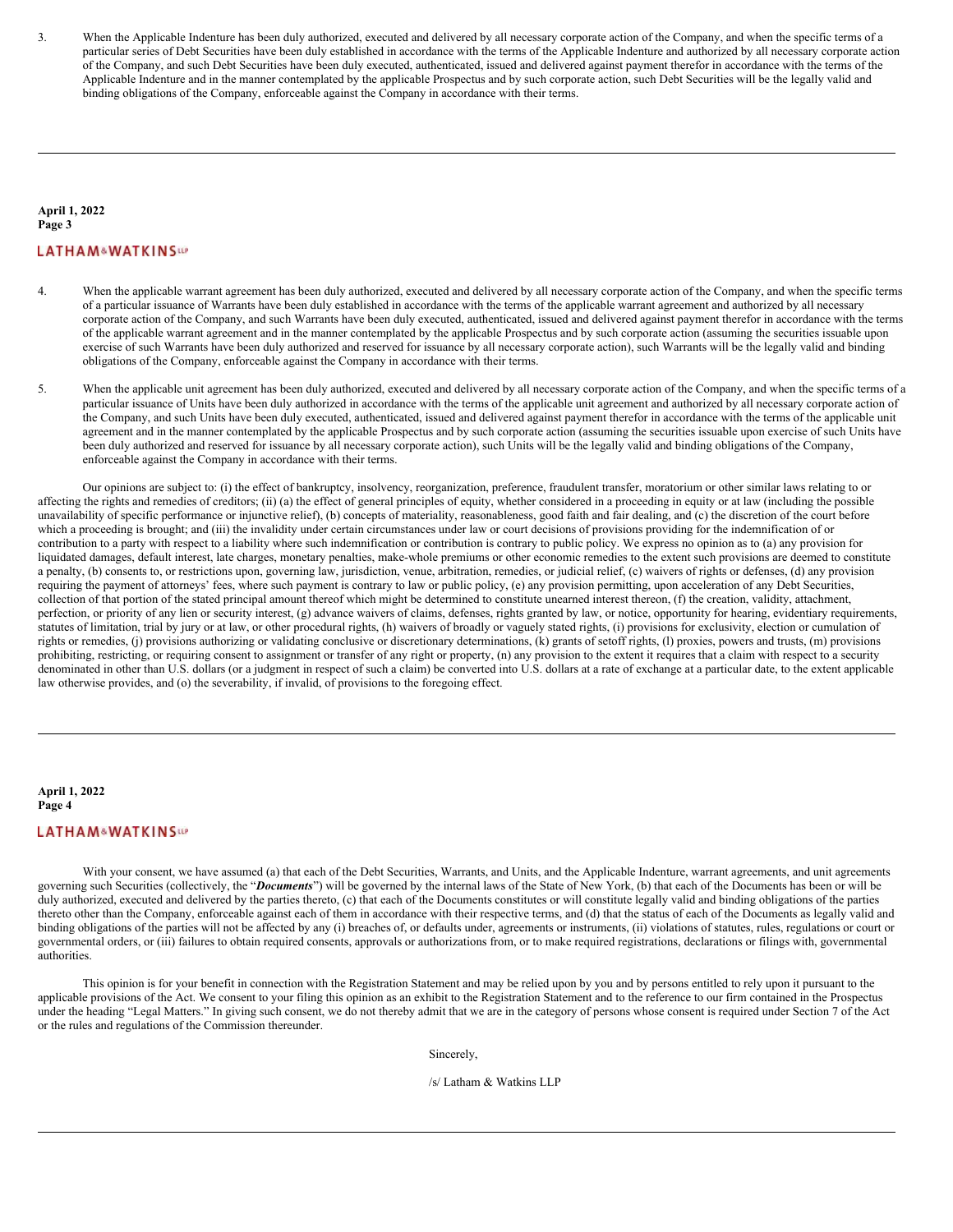## <span id="page-61-0"></span>**CONSENT OF INDEPENDENT REGISTERED PUBLIC ACCOUNTING FIRM**

We consent to the incorporation by reference in this Registration Statement on Form S-3 of our reports dated March 15, 2022, relating to the financial statements of Desktop Metal, Inc. and the effectiveness of Desktop Metal, Inc.'s internal control over financial reporting, appearing in the Annual Report on Form 10-K of Desktop Metal, Inc. for the year ended December 31, 2021. We also consent to the reference to us under the heading "Experts" in such Registration Statement.

/s/ Deloitte & Touche LLP

Boston, Massachusetts

April 1, 2022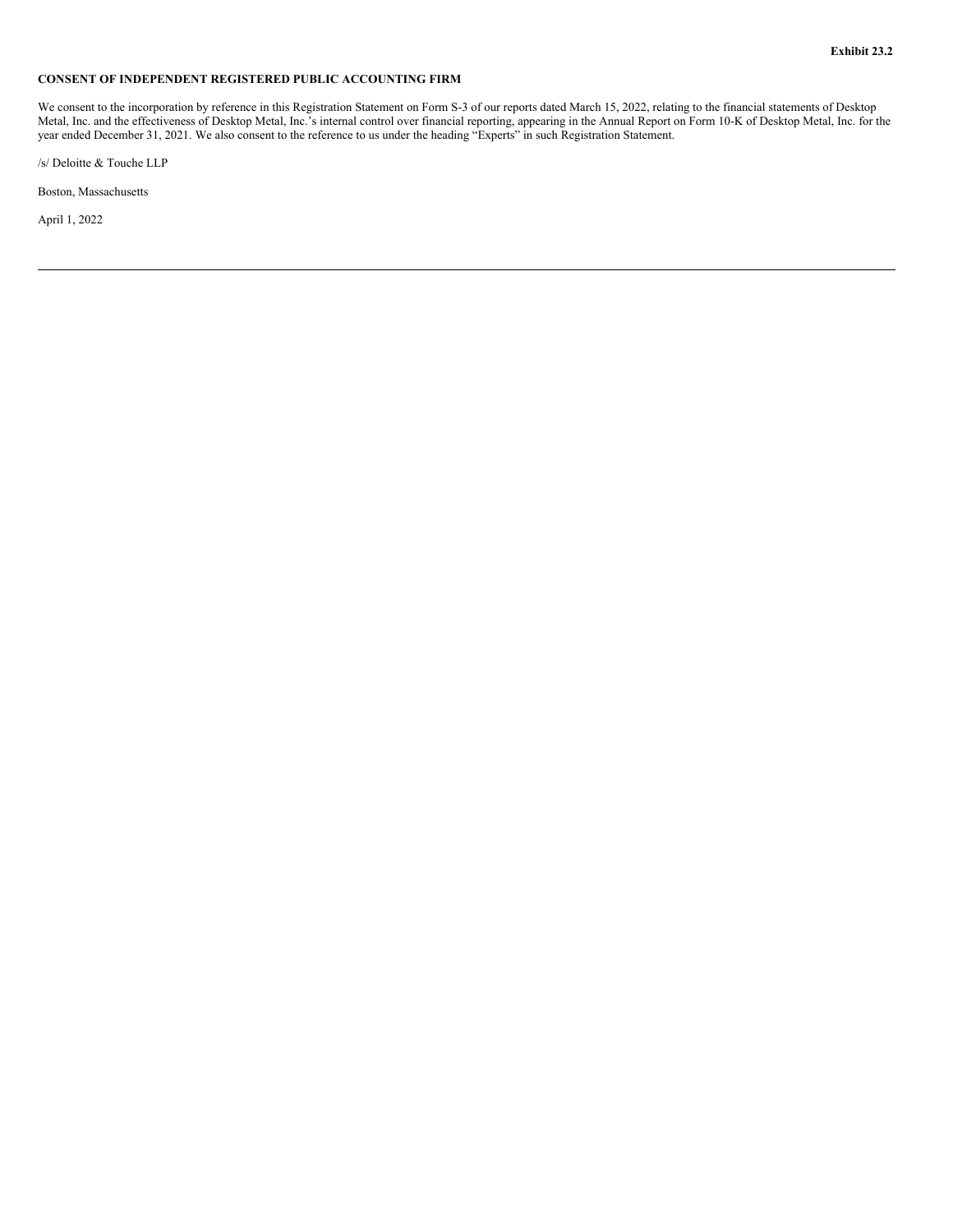## CONSENT OF INDEPENDENT REGISTERED PUBLIC ACCOUNTING FIRM

<span id="page-62-0"></span>We hereby consent to the incorporation by reference in this Registration Statement on Form S-3 of our report dated March 11, 2021, relating to the consolidated financial statements of The ExOne Company and Subsidiaries appearing in the entity's Annual Report on Form 10-K for the year ended December 31, 2020. We also consent to the reference to our firm under the caption "Experts" in the Registration Statement.

/s/ Schneider Downs & Co., Inc.

Pittsburgh, Pennsylvania April 1, 2022